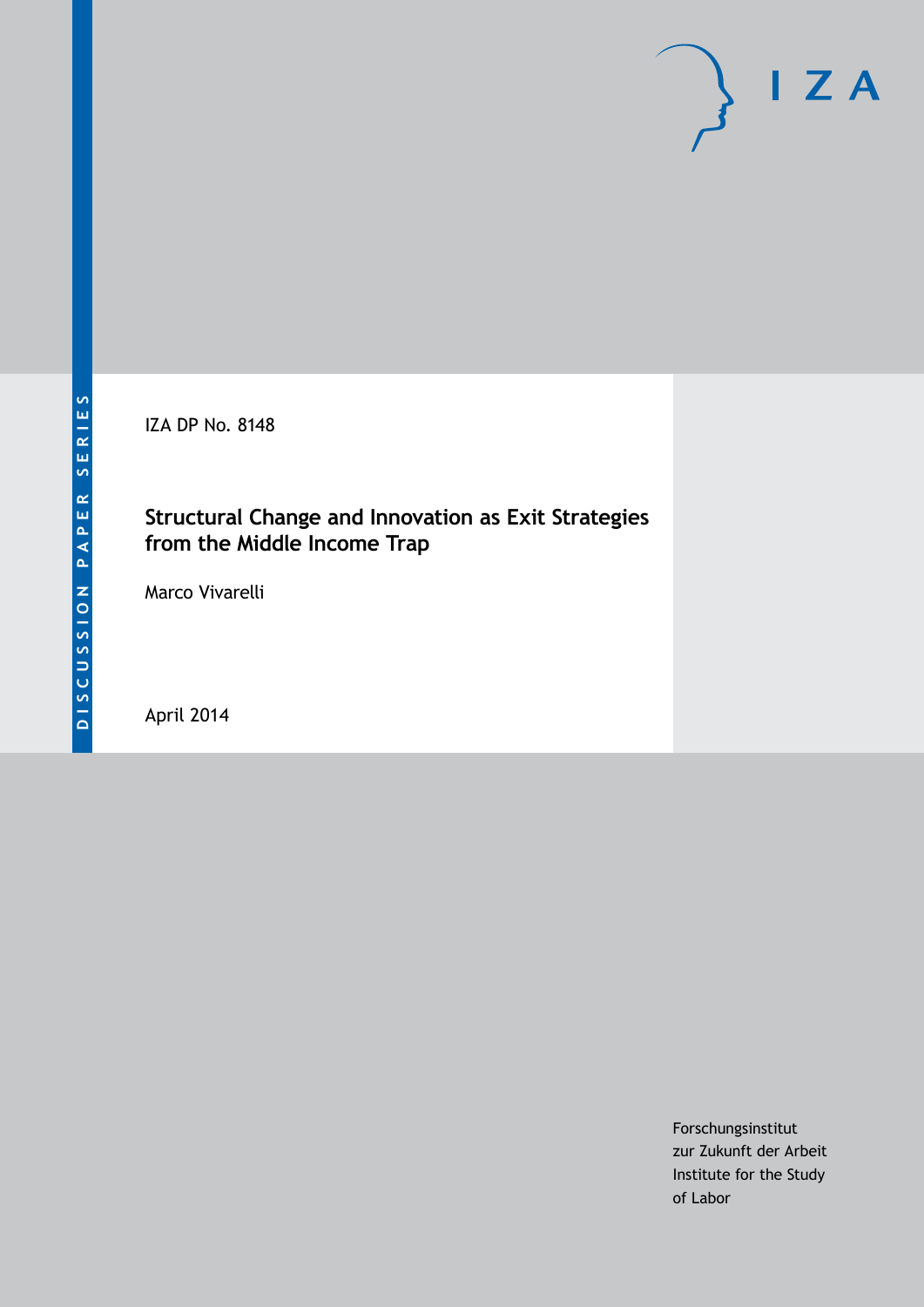# **Structural Change and Innovation as Exit Strategies from the Middle Income Trap**

**Marco Vivarelli**

*Università Cattolica del Sacro Cuore-Piacenza and IZA*

#### Discussion Paper No. 8148 April 2014

IZA

P.O. Box 7240 53072 Bonn Germany

Phone: +49-228-3894-0 Fax: +49-228-3894-180 E-mail: [iza@iza.org](mailto:iza@iza.org)

Any opinions expressed here are those of the author(s) and not those of IZA. Research published in this series may include views on policy, but the institute itself takes no institutional policy positions. The IZA research network is committed to the IZA Guiding Principles of Research Integrity.

The Institute for the Study of Labor (IZA) in Bonn is a local and virtual international research center and a place of communication between science, politics and business. IZA is an independent nonprofit organization supported by Deutsche Post Foundation. The center is associated with the University of Bonn and offers a stimulating research environment through its international network, workshops and conferences, data service, project support, research visits and doctoral program. IZA engages in (i) original and internationally competitive research in all fields of labor economics, (ii) development of policy concepts, and (iii) dissemination of research results and concepts to the interested public.

<span id="page-1-0"></span>IZA Discussion Papers often represent preliminary work and are circulated to encourage discussion. Citation of such a paper should account for its provisional character. A revised version may be available directly from the author.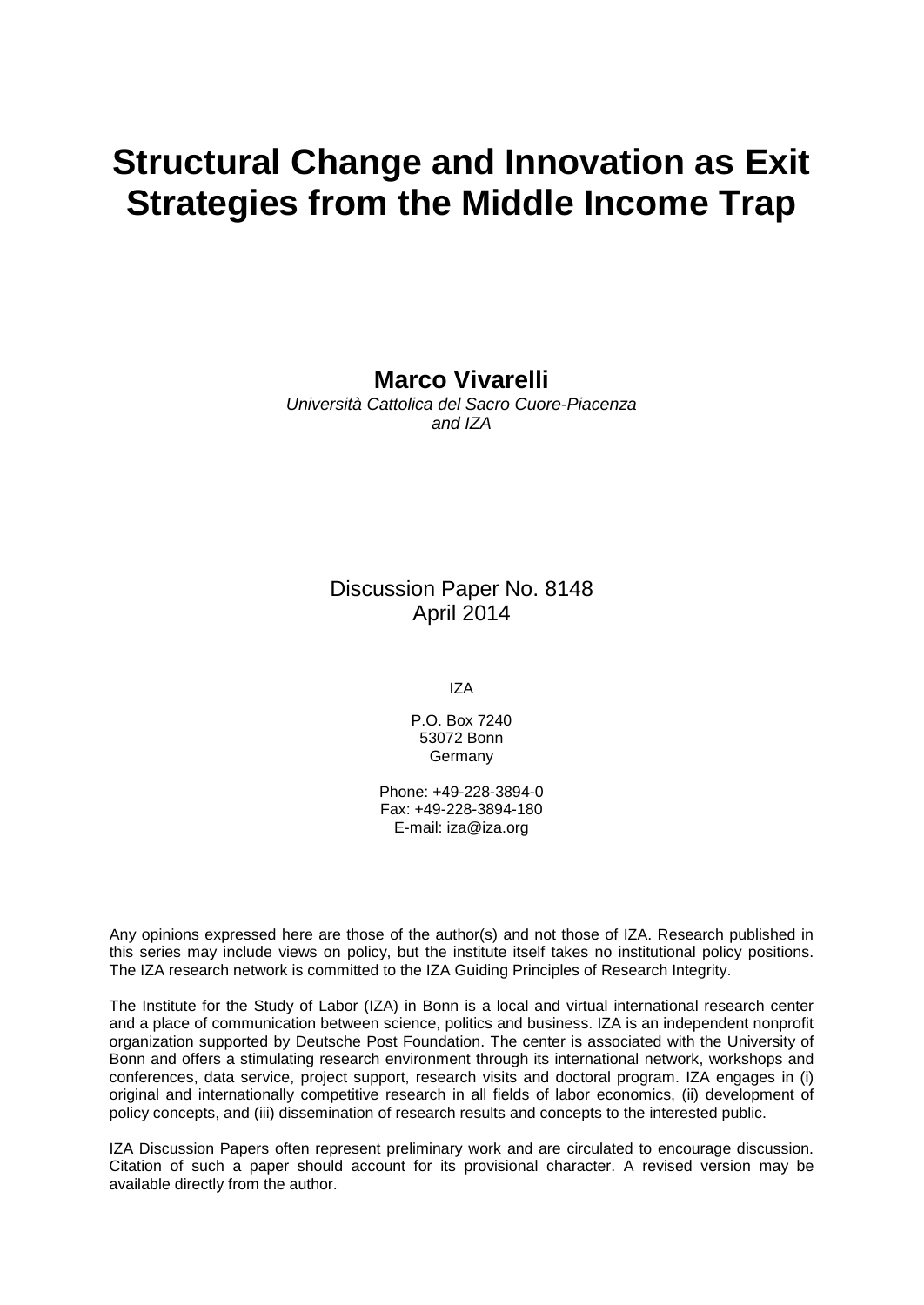IZA Discussion Paper No. 8148 April 2014

# **ABSTRACT**

## **Structural Change and Innovation as Exit Strategies from the Middle Income Trap[\\*](#page-1-0)**

This paper is intended to provide an updated discussion on a series of issues that the relevant literature suggests to be crucial in dealing with the challenges a middle income country may encounter in its attempts to further catch-up a higher income status. In particular, the conventional economic wisdom – ranging from the Lewis-Kuznets model to the endogenous growth approach – will be contrasted with the Schumpeterian and evolutionary views pointing to the role of capabilities and knowledge, considered as key inputs to foster economic growth. Then, attention will be turned to structural change and innovation, trying to map  $-$  using the taxonomies put forward by the innovation literature  $-$  the concrete ways through which a middle income country can engage a technological catching-up, having in mind that developing countries are deeply involved into globalized markets where domestic innovation has to be complemented by the role played by international technological transfer. Among the ways how a middle income country can foster domestic innovation and structural change in terms of sectoral diversification and product differentiation, a recent stream of literature underscores the potentials of local innovative entrepreneurship, that will also be discussed bridging entrepreneurial studies with the development literature. Finally, the possible consequences of catching-up in terms of jobs and skills will be discussed.

JEL Classification: 014, 033

Keywords: catching-up, structural change, globalization, capabilities, innovation, entrepreneurship

Corresponding author:

Marco Vivarelli Facoltà di Economia e Giurisprudenza Università Cattolica del Sacro Cuore Via Emilia Parmense 84 I-29122 Piacenza Italy E-mail: [marco.vivarelli@unicatt.it](mailto:marco.vivarelli@unicatt.it)

This study has been developed as a background paper for the International Labour Office (ILO-Geneva)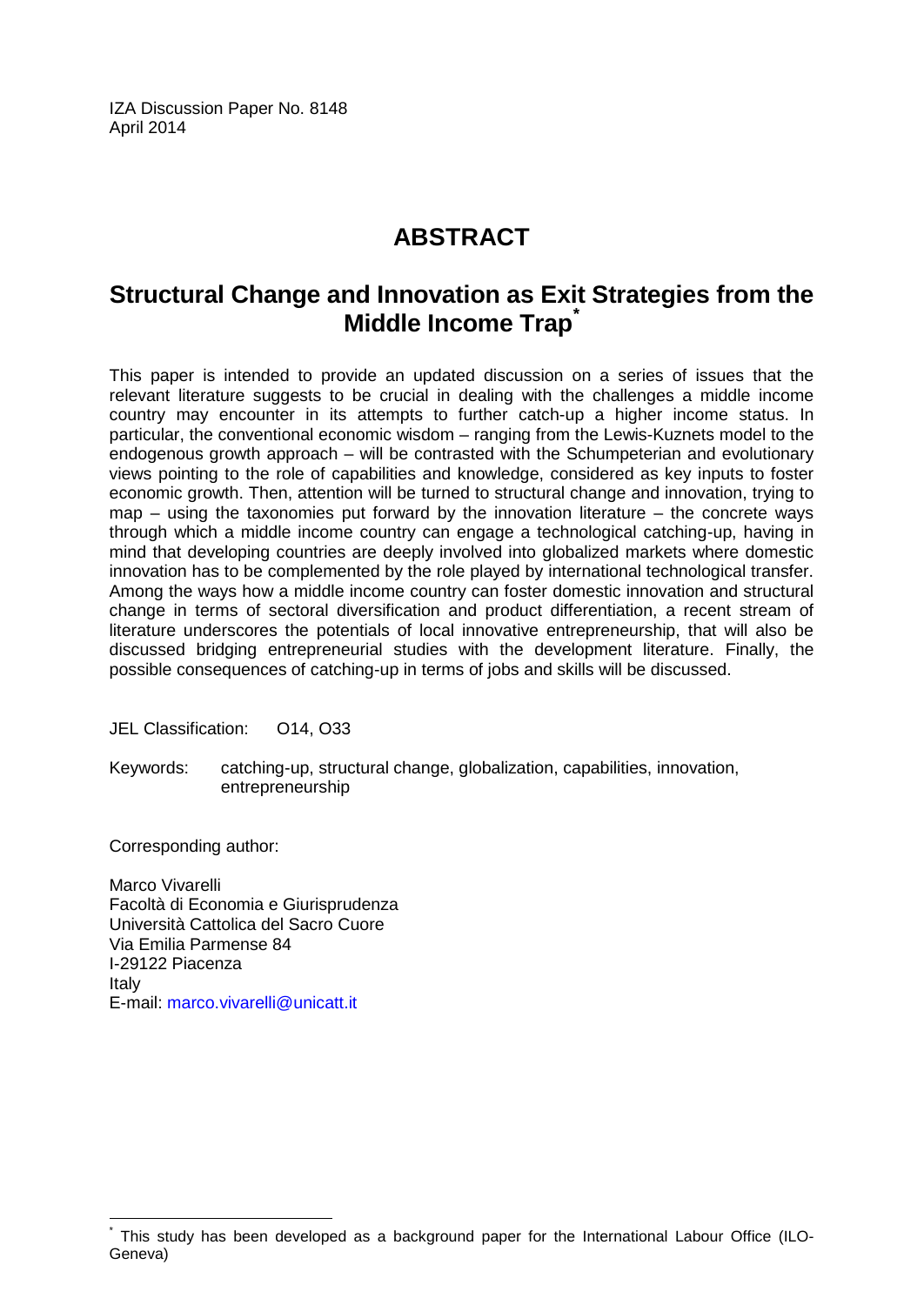## **1. Introduction**

This survey is intended to provide an updated discussion on some key issues that the relevant literature suggests to be crucial in dealing with the challenges a middle income country may encounter in its attempts to further catch-up a higher income status.

While the current state-of-the-art will be covered, a particular attention will be devoted to those interpretative frameworks that underscore the key role of capabilities, structural change and technological progress in fostering a development country's (DC henceforth) capacity to climb up the income ladder.

In particular, the conventional economic wisdom – ranging from the Lewis-Kuznets model to the endogenous growth approach– will be contrasted with the Schumpeterian and evolutionary views pointing to the role of capabilities and knowledge, considered as key inputs to foster economic growth. In this framework, the attention will be focused on capabilities building, structural change – intended as both domestic sectoral specialization and consequent export content – and innovation.

Far from considering human capital, structural change and innovation as exogenous variables – as mainstream economics do – this study will try to endogenize these drivers of growth and map their nature, their determinants (including policy intervention) and their consequences in terms of economic catch-up, job creation and skills.

In more detail, the next section will be devoted to briefly summarize the recent literature on the so called "middle income trap" (MIT henceforth), also giving account of the various possible solutions put forward by previous studies. Among the proposed escapes from the MIT, our focus will be centered on long-term structural strategies, while short-term and infrastructural policies will just briefly recalled in the conclusive section.

The long-term strategies that can be considered as permanent solutions to the MIT are discuused in Sections 3 and 4. In particular, Section 3 will be devoted to discuss what can be proposed as a *condition-sine-qua-non* for triggering structural and technological change, that is the availability of competences and capabilities able to maximize both the endogenous supply of knowledge by a middle income DC and its "absorptive capacity" of knowledge coming from more advanced economies. Section 4 will focus on structural change and innovation, trying to map – using the taxonomies put forward by the innovation literature – the concrete ways through which a middle income country can engage a technological catching-up.

However, knowledge, innovation and structural change do not come out of the blue (as mainstream economics tends to think), but must be implemented in a given economic system through concrete actions and specific channels. Section 5 will be devoted to discuss these different channels, having in mind that middle income countries are deeply involved into globalized markets where domestic innovation has to be complemented by the role – sometimes much more important for a DC – played by international technological transfer.

Among the ways how a middle income country can foster domestic innovation and structural change in terms of sectoral diversification and product differentiation, a recent stream of literature underscores the potentials of local innovative entrepreneurship; Section 6 will survey the literature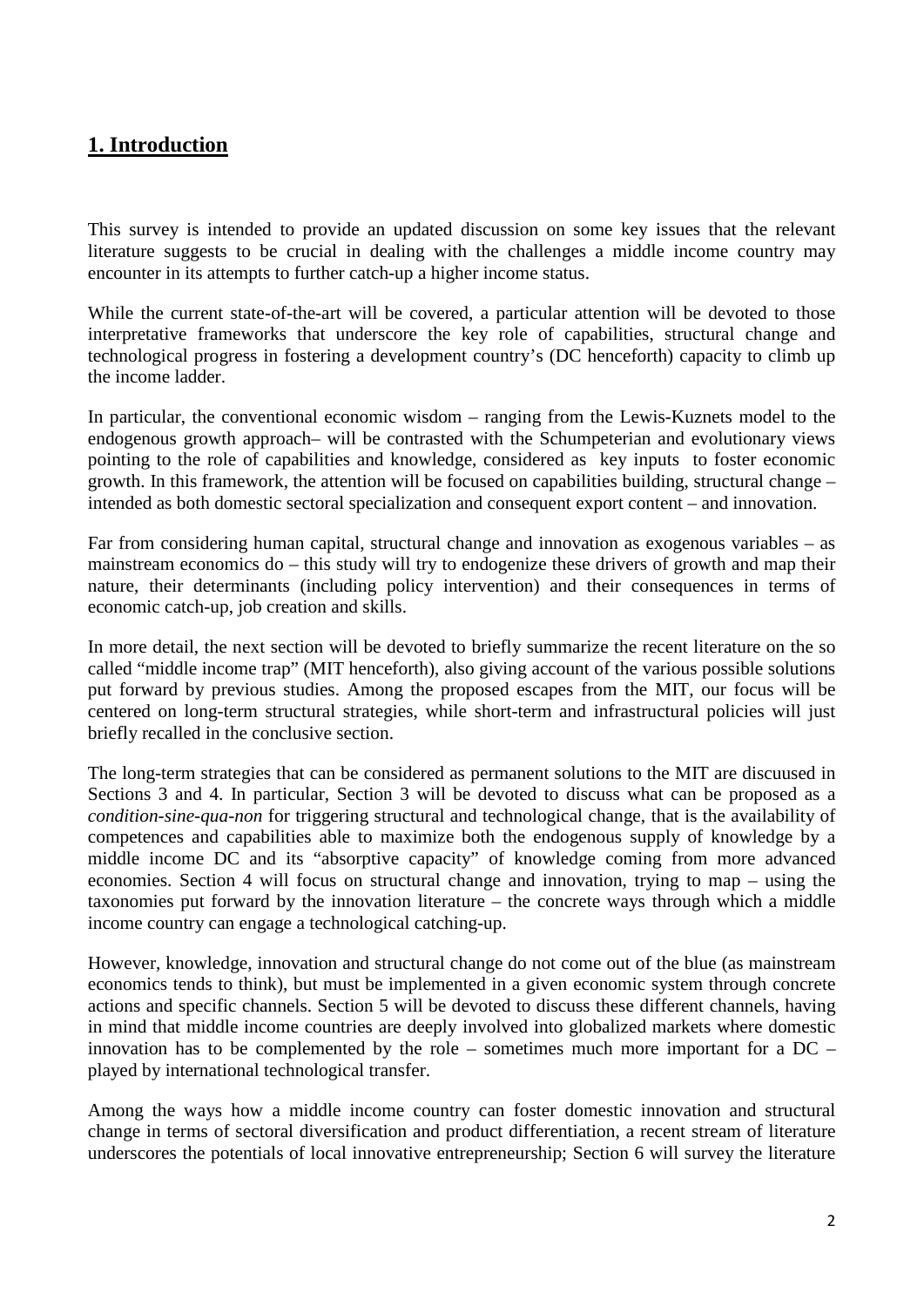bridging entrepreneurial studies with the development literature in the context set up by the previous sections.

While increased capabilities, structural change, innovation and entrepreneurship appear the most effective ways outs from the MIT, their possible impacts in terms of job creation and skillupgrading cannot be taken as granted, but may be rather controversial. Section 7 will be devoted to study the effects on employment and skills of what analyzed in the previous sections.

Finally, Section 8 will summarize the main findings of this study and will discuss some policy implications.

#### **2. The middle income trap: evidences and possible ways out**

During the last decade an important debate has arisen around the empirical observation that the majority of countries that managed to cross the middle-income threshold in the second half of the XX century have not yet been able to graduate into the high-income-countries club. This has been defined by Gill and Kharas (2007) as the "middle income trap".

The World Bank (2012) concludes that out of 101 middle income countries in 1960, only 13 graduated to the high-income category by 2008. Most of Latin America and all the MENA countries are examples of countries currently trapped in the MIT. In particular, several Latin American economies appear to be trapped over a long-term perspective, having failed to achieve high income levels despite attaining a middle income status several decades ago. By contrast, several Asian economies (Japan *in primis*, the four Asian tigers later) are considered a kind of benchmark, since they have continued to grow, thereby achieving per capita income levels comparable to OECD countries.

In a nutshell, the process of development driving a low-income country into the middle-income group can still be explained within a Lewis-Kuznets framework: during their initial stage of development, poorest countries can rely on the structural reallocation of labor from the low productivity sectors (mainly agriculture and traditional/personal services in rural areas) to highproductivity manufacturing, mainly located in the urban areas (see Kuznets, 1955; Lewis, 1955; Rostow, 1959; Kuznets, 1963; Kaldor (1967); for a recent model revisiting this approach, see Grimalda and Vivarelli, 2010).

This scenario substantially changes when countries that have revealed high growth potentialities in exiting from a low-income status, enter in a later stage of development. Indeed, when these countries reach the middle-income level, the pool of unemployed and underemployed rural workers drain out, wages start to rise, benefits from imitation and importing foreign mature technologies decrease in importance and capital accumulation starts to show decreasing returns and difficulties to grasp further scale economies (see Perez-Sebastian, 2007; Agenor and Canuto, 2012; Agenor *et al.* 2012).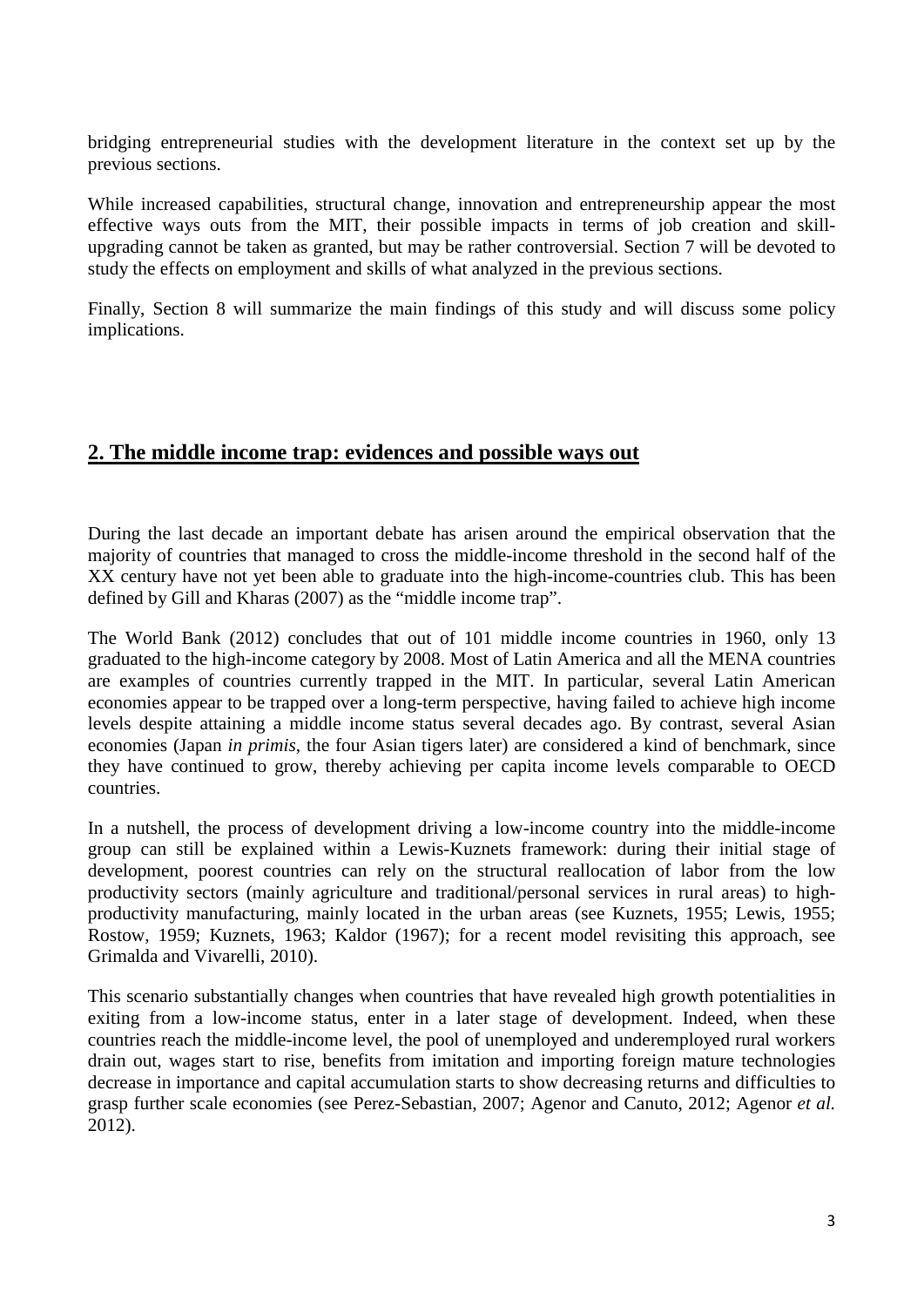Empirically, Spence (2011) singled out the range between \$5,000 and \$10,000 per capita income as the stage of development where the transition to higher income levels becomes very problematic. In a more recent study, Eichengreen *et al.* (2013) – searching for structural breaks applying the Chow test to a sample of formerly fast-growing middle income countries - showed that the likelihood of sudden slowdowns is bi-modal having its peaks in the range of 10,000-11,000 constant US dollars at 2005 PPP and in the higher interval 15,000-16,000. This new evidence imply that a large group of middle income countries is at risk of being framed in a MIT.

It is important to recall that the literature points out that the growth slowdowns which signal the entering into the MIT are essentially productivity slowdowns rather than simply the consequence of decreasing returns in physical capital accumulation. In more detail, Eichengreen *et al.* (2012) estimate that 85% of growth slowdown is due to total factor productivity (TFP), while only 15% to capital accumulation. Daude an Fernandez-Arias (2010) got very similar results showing that TFP plays a key role in explaining the per capita income gap of Latin American and Caribbean countries, while differences in factor accumulation are shown to be substantially less important. These evidences point to the key roles of human capital, structural change and innovation as the main drivers of total factor productivity growth and so as possible solutions to the MIT.

Indeed, the current literature has focused on the changing structure of the economy (diversification from low productivity sectors into high-productivity ones) and on the types of product exported as the most important drivers able to generate a possible way out from the MIT. Indeed, Hidalgo *et al.* (2007) and Hidalgo and Hausmann (2009) describe economic development as a process based on building capabilities and learning capacities that allow a country to produce and export more complex and sophisticated goods throughout a continuous process of diversification (that is entering into new sectors), product differentiation (that is to increase the variety and the characteristics of goods) and product up-grading (that is to improve the quality of the existing goods).

This framework have been applied to the MIT problem and several studies actually confirmed that these strategies can play a key role in escaping from the MIT. For instance, Felipe *et al.* (2012) compare the exports of countries in the MIT with those that managed to escape from it, using eight dimensions capturing country's diversification, sophistication of the export basket, potential for a country structural change and so on so forth (most of these indexes make use of the Balassa index of revealed comparative advantages, see Balassa 1965 and 1977; for a recent discussion, see Laursen, 2014). The authors found that the product profiles of the two groups are substantially different with countries escaped from the MIT (for instance, South Korea is studied in details) having more diversified, sophisticated and non-standard export baskets at the time they were about to make the jump. By the same token, Jankowska *et al.* (2012) applied a "product space" approach to a sample of Latin American and Asian countries, estimating the impact of both diversification into new sectors (extensive, widening strategy) and of increasing a country's export share in current highly sophisticated sectors (intensive, deepening strategy). The authors found that, although all countries managed to increase the number of industries in which they reveal a comparative advantage (measured through the Balassa index), significant differences in the evolution of the countries' product spaces emerge with country like Korea standing out and others like Brazil and Mexico lagging behind. Finally, Eichengreen *et al*., (2013) found that high-tech exports (both manufacturing goods and services) significantly reduce the likelihood of growth slowdowns (together with high quality human capital)

On the whole, the (mainly empirical) literature on the MIT clearly suggests the roles of capabilities, structural change and technological progress as the key factors able to better positioning a middle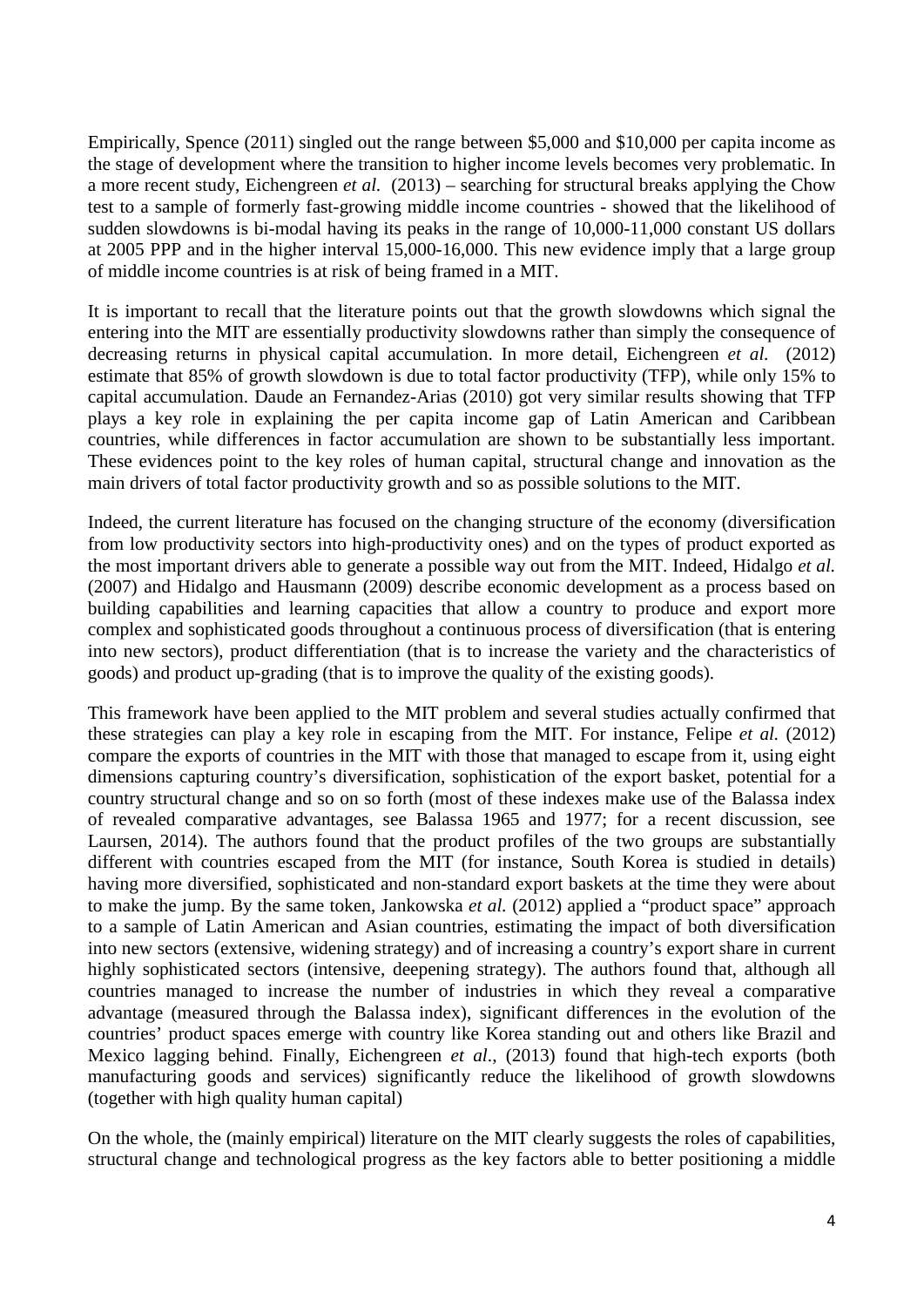income country in front of the challenges posed by the risk to enter into a MIT. Nevertheless, this literature fails to go beyond these empirical suggestions and lacks a proper theoretical framework.

The aim of the following sections is try to open the "black boxes" and – differently from previous literature and from most of mainstream approaches – to go inside the concepts of capabilities, structural change and innovation. Indeed, albeit recognizing their roles, the mainstream literature consider these key variables as "exogenous" (something like "manna from heaven"), invoking them but avoiding to explicitly discuss the ways how capability building, structural change and innovation (and their interactions shaping a proper co-evolving "match") can actually take place in a developing country.

#### **3. Competences and capabilities as core pre-requisites**

As discussed in the previous section, the MIT is not an empirical/unavoidable phenomenon, but something strictly connected with a productivity gap and so, in turn, to technological and structural change. Indeed, even mainstream macroeconomists have recognized the crucial role of innovation. In more details, endogenous growth models have singled out the accumulation of R&D as one of the main sources of long-term economic growth (see Mankiw *et al.*, 1992; Romer, 1994; Lucas, 2002). In this respect, several studies state that R&D expenditures represent the main engine of technological progress and economic growth (see Nelson and Winter, 1982; Mansfield, 1988; Aghion and Howitt, 1998).

Nevertheless, mainstream economics looks at innovation as a kind of externality which, basically through R&D spillovers, can positively affect productivity and eventually economic growth. In contrast, in this study, we will put forward concepts and taxonomies able to look at technology as a concrete phenomenon (see Section 4) that can be shaped by investment decisions (both private and public) and by deliberate public policies, with particular reference to industrial and innovation policies (see Section 8).

However, structural and technological change need a proper "terrain" to develop their own potentialities and ultimately foster productivity growth. To prepare this terrain is the very first challenge a middle income DC has to face in order to deal with the MIT.

Indeed, in this section, attention will be focused on the concept of "capability" as a key preliminary factor to explain why a middle income country is able or not to engage into a successful catching-up (see Fagerberg, 1994; Fagerberg and Godinho, 2005). In fact, R&D and innovation are the main drivers of productivity and economic growth (see above), one can wonder whether different countries have the same possibilities to domestically produce new knowledge and to absorb the external knowledge, available at the international level. The answer is that this is not the case: indeed, countries have different degrees of capabilities in developing new knowledge and even in take advantage from using the same available technology. The reason is that country-specific structural conditions and "social capabilities" may cause 'incongruences' with respect to a certain basic knowledge and/or applied technology (see Abramovitz, 1986 and 1992): given the same available technologies, only those countries endowed with the adequate social capabilities can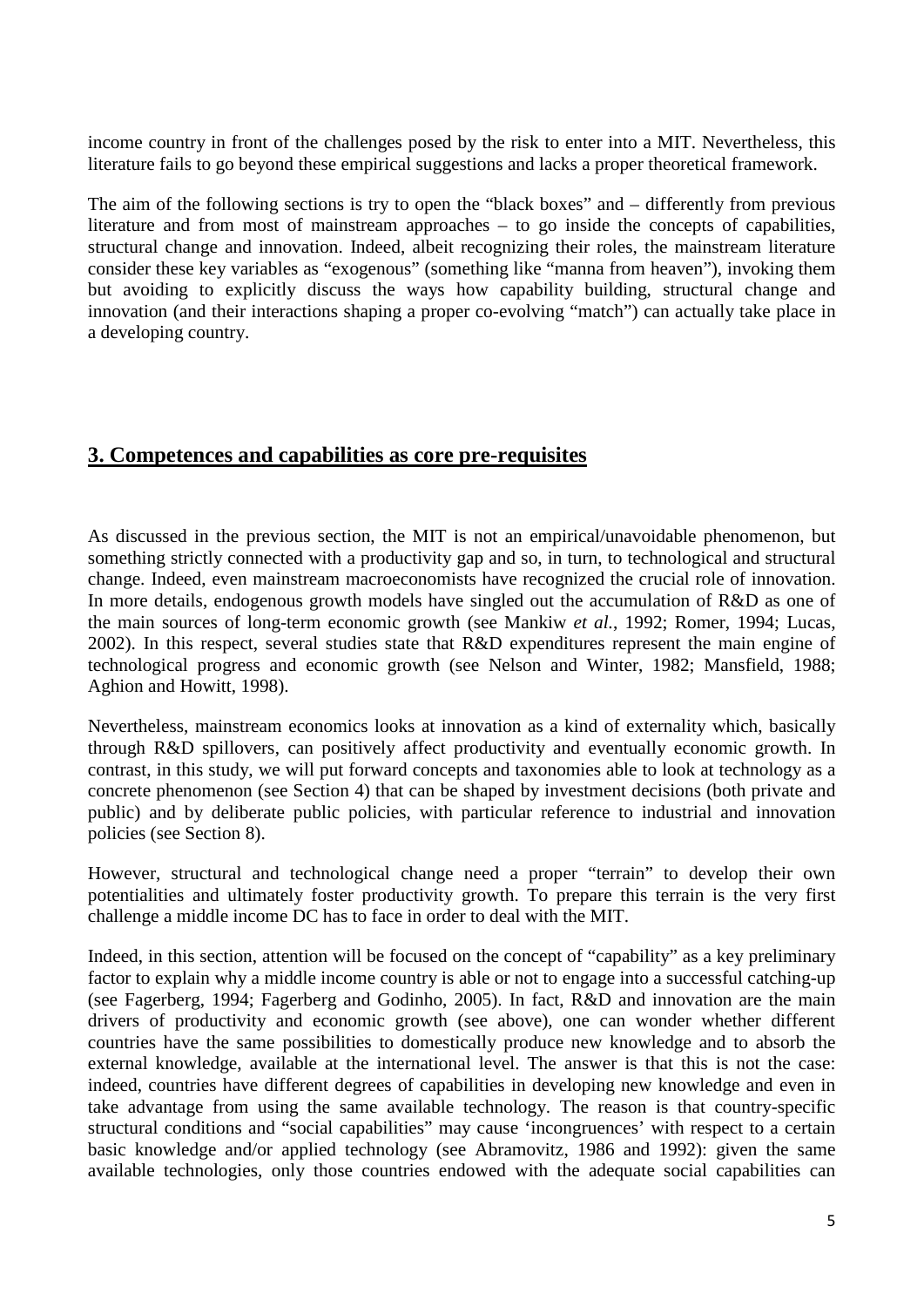properly master the new technological opportunities, exploit them in a competent way and ultimately successfully engage a catching-up pattern of growth (see Sutton, 2012).

Moreover, capabilities and cumulated former knowledge are essential in fostering the so-called 'absorptive capacity', that is the ability to exploit further external technological opportunities (see Mowery, 1983; Pavitt, 1984; Cohen and Levinthal, 1989 and 1990; Rosenberg, 1990; Rosenberg,  $1994$ <sup>1</sup>.

It is important to note that capabilities are crucial not only on the technological frontier (that is to cope with the challenges common to the advanced countries), but as well as in the catching-up (that is the challenge common to DCs). In this framework, capabilities can be considered pre-requisites to allow a middle income country to avoid the MIT and to enter a successful pattern of growth. Indeed, as it will be extensively discussed in Section 5, middle income countries rely less on domestic innovation rather than on the absorption of knowledge developed elsewhere (typically in richer countries and in multinational firms located within the country). If such is the case, the presence of strong domestic capabilities becomes a key factor for a long-term strategy addressed to overcome the MIT (see Lall 1992 and 2004).

Once clarified the key role of domestic capabilities in supporting an exit strategy from the MIT, the rest of this section can be devoted to provide a more articulated discussion of what is meant by "capabilities".

As a matter of fact, since Nelson and Winter's seminal book (1982), contributions in the area of capabilities have proliferated in and around resource-based views, evolutionary economics, the economics and history of technical change, strategic management and, more recently, evolutionary economic geography. Here the discussion will be limited to those contributions which appear to better fit with a view that considers "capabilities" as an endowment able to favour a middle income country technological and economic catching-up.

A crucial distinction between competences and capabilities has been introduced by von Tunzelmann and Wang (2003). Competences are understood as pre-set attributes of individuals, firms and organizations: competences are typically provided by the education and training systems and acquired through labour mobility. For example, one may think of firm's endowment of adequate skills as the necessary internal competences to obtain value from innovation investments (see Piva and Vivarelli, [2](#page-7-0)009b)<sup>2</sup>.

In a context of a developing middle-income country, this accumulation of competences can rely on the one hand on the supply provided by the education and training systems (both domestically and through studying abroad) and on the other hand on the labour mobility stemming from multinational enterprises (including spin-offs, that is the foundation of new firms by entrepreneurs formerly employed in a foreign-owned company).

<sup>1</sup> For instance, it has been shown that firms invest in R&D not only to *produce* technological innovation, but also in order to create an internal capacity (see Cohen and Levinthal, 1989) able to *absorb* external knowledge coming from other firms and scientific institutions such as universities and public labs. In other words, firms that conduct their own R&D are better able to identify, assimilate and exploit externally available knowledge.

<span id="page-7-1"></span><span id="page-7-0"></span> $2$  By the same token, the recruitment of university graduates or the spin-offs from larger innovative firms may be intended as carriers of the competences necessary to those firms that want to obtain values from external spillovers (see Acs *et al.*, 1994; Audretsch and Vivarelli, 1996; Arrighetti and Vivarelli, 1999).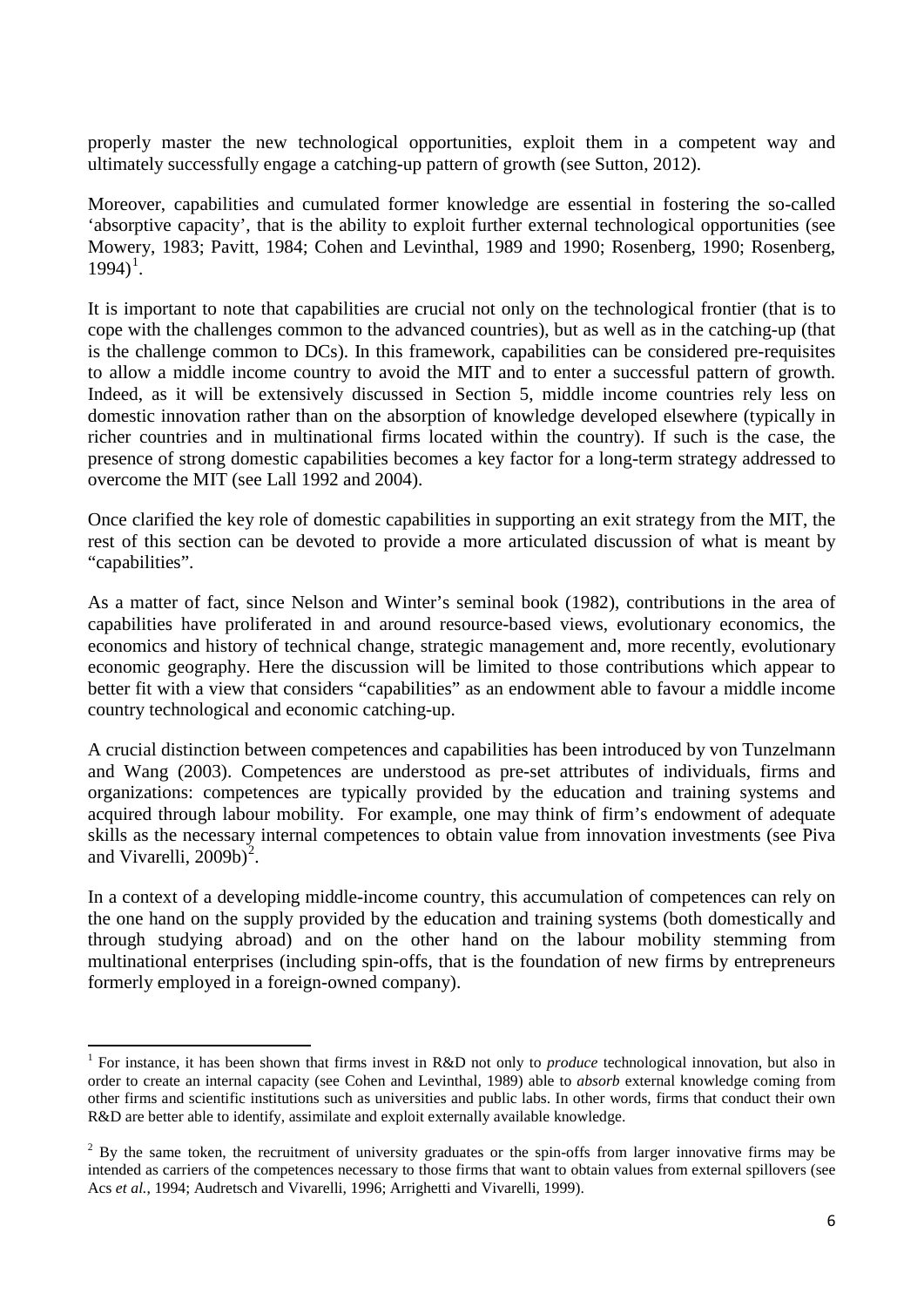Capabilities instead involve both internal and external learning and accumulation of new knowledge on the part of individuals, firms and organizations (see Bell and Pavitt, 1995; Hobday, 1995). Consequently, capabilities must be considered as the results of an adaptive learning process and so they are intrinsically "dynamic" (see Teece *et al.*, 1997). Interestingly enough, the dynamic accumulation of capabilities is highly localised, giving rise to 'system' capabilities, *i.e.* referring to a specific spatial and industrial setting (see Iammarino and McCann, 2013).

Since capabilities are dynamically accumulated trough a continuous upgrading of new competences and through learning (see Arrow, 1962; Malerba, 1992; Dosi and Nelson, 2013), they show increasing returns and dynamic scale economies: more sophisticated are your initial competences, more you learn, more you can absorb external knowledge, and more capabilities you can accumulate in the long-run. Indeed, differences in the capacity of building adequate dynamic capabilities may explain the divide between countries that managed to escape from the MIT and countries that did not (think, for instance, to the role of education, training and learning in Japan in the '60s and '70s, Toyota being the most studied case, see Freeman, 1987). Similarly, particular regions within middle-income countries revealed to better exploit cumulative learning and the emergence of a knowledge critical mass able to make value from locally developed dynamic capabilities (see, for instance, the state of Bangalore in India).

In summary, specific competences are prerequisites, while dynamic capabilities originate that knowledge ready to be incorporated into new products and processes (see Zollo and Winter, 2002; von Tunzelmann and Wang, 2007; von Tunzelmann, 2009). From this point of view, adequate and updated competences and capabilities emerge as core assets for expanding the "product space" (see previous section) and escape from the MIT.

In concrete terms, capabilities are embedded in what the behavioural and evolutionary theories of the firm call "routines" (see Simon, 1955; Cyert and March, 1963; Nelson and Winter, 1982; Dosi, 1988): these are the procedures through which organizations make value from their capabilities in order to solve problems. In this framework, successful firms are characterized by updated and effective procedural routines (governing both the internal organization and the interaction with the external environment), while declining and failing firms are those that are unable to innovate, that is to renew their own routines, given the new challenges continuously posed by the market and the overall economic and institutional context.

It is important to recall that competences and capabilities pertain both individuals and collective organizations (see Dosi *et al.*, 2000; Nübler, 2011 and 2014): indeed, in terms of a middle-income country's capacity to produce and absorb new knowledge, what emerges as crucial is the collective nature of learning and capabilities. From this point of view, successful routines are embedded into collective organizations (firms, networks and communities, institutions) where the "knowing how to do" is based on shared knowledge (often "tacit knowledge" not codifiable and not easily transferable, see Nelson and Winter, 1982; Dosi, 1988; Dosi and Nelson, 2013; Nübler, 2014).

Therefore, middle income countries willing to face the challenge to climb the knowledge ladder in order to avoid a MIT, should first of all increase their endowments in terms of preliminary competences, dynamic capabilities and collective routines. In this framework, education and training policies can be considered a *conditio-sine-qua-non*, in order to acquire a sufficient "absorptive capacity" able to make value from the available knowledge worldwide and trigger a further development of local dynamic capabilities (see Lall, 1992 and 2004). Here, the experience of those Asian countries that were able to overcome the MIT is illuminating: their massive investment in education and their consequent strong endowment in terms of skills and competences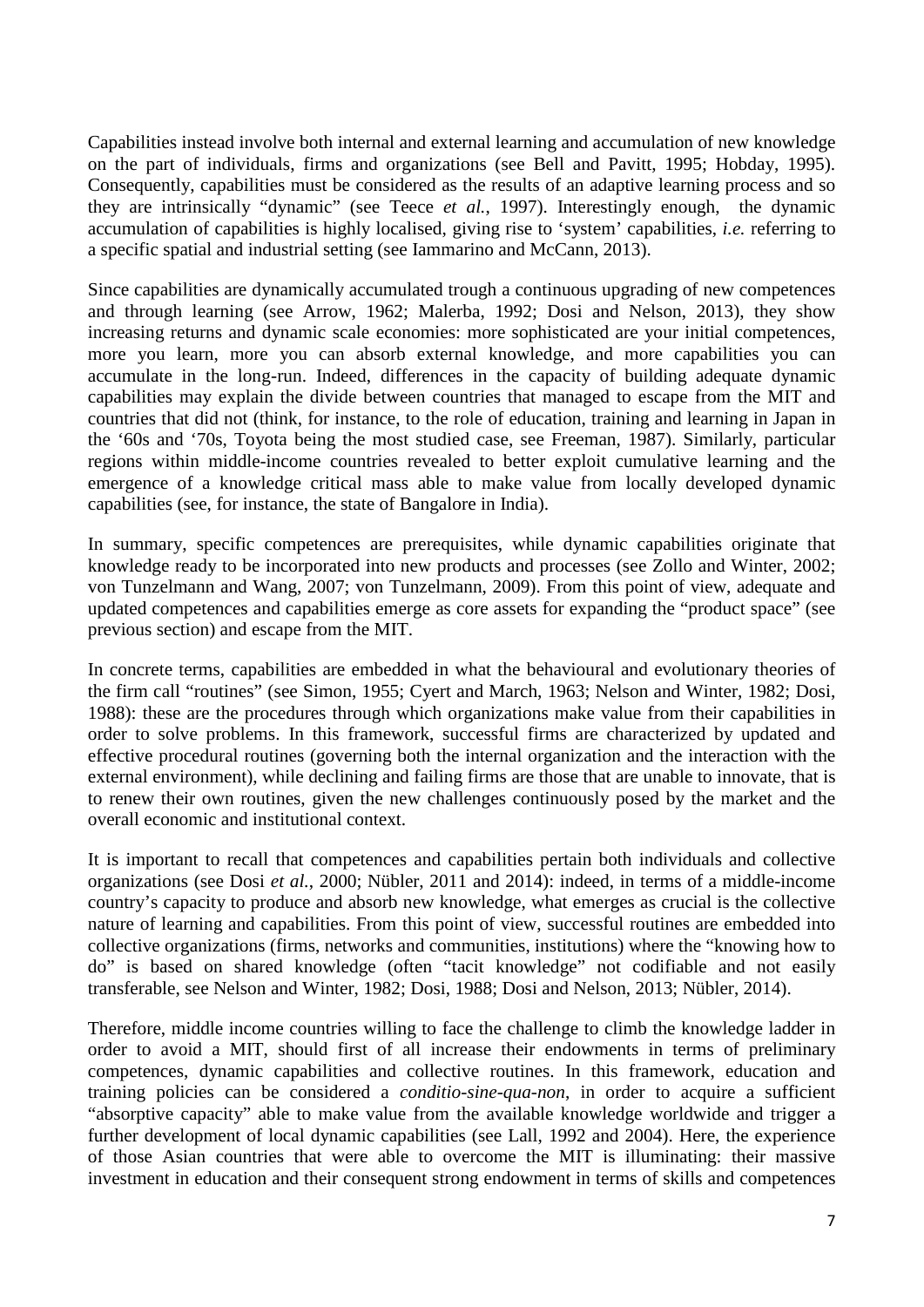were the strong bases on which they started to accumulate those dynamic and collective capabilities which eventually allowed them to successfully catch-up richer economies. Indeed, evolutionary economists look at domestic capabilities – rather than market comparative advantages – as the basic endowments on the basis of which a developing country can engage a catching-up pattern of growth (see Dosi, *et al.,* 1990; Cimoli *et al.,* 2009).

However, the availability of competences and collective capabilities is a necessary but not sufficient condition for engaging into a successful catching-up and fostering a long-term productivity growth. In this respect, attention has now to be turned to the actual dynamics of technological progress, considered in its interaction with structural change.

#### **4. The key roles of technology and structural change: an interpretative framework in terms of technological taxonomies**

This section departs from the assumption that a middle income country had successfully built the preconditions for catching-up, in terms of competences and capabilities, as discussed in the previous section. If a country is "ready" to engage into technological progress and structural change, we have now to make clear how these changes develop and which are the strategies a middle income country can play in order to maximize its benefits from innovation. Here again, we depart from conventional mainstream economics, which consider technical progress as "manna from heaven" and refer to that innovation literature that - starting from Schumpeter (1934, 1942) has been able to endogenize technology in studying its intrinsic nature, drivers and consequences.

A first important stream of literature related to the drivers of innovation activity is represented by the demand-pull *vs* technology-push taxonomies.

Since Schmookler's (1962) seminal contribution, many authors have tested the hypothesis that demand drives the rate and direction of innovation. In this line, various theoretical and empirical approaches, both at the aggregate (see Schmookler, 1966; Scherer 1982; Kleinknecht and Verspagen, 1990; Geroski and Walters, 1995) and at the microeconomic level (see Brouwer and Kleinknecht, 1996 and 1999; Piva and Vivarelli, 2007 and 2009a) agree to consider demand and market growth as essential factors for boosting innovation activity based on increasing returns of scale, optimistic expectations and diminishing cash constraints.

In this context, a middle income country willing to escape the MIT should carefully take into account the internal and external sources of demand for local products, having in mind that innovation can be driven by demand evolution (for instance through an "export-led" dynamics). However, it is obvious that the technological content of "demand-pulled" innovation may substantially vary according to the specific sectoral/product development induced by a boosting demand (see Cimoli *et al*., 2010): in other words, the innovation consequences of an increase in the world/domestic demand for commodities would be different from an increase in the world/domestic demand for ICT-related products or for biotech products. In this perspective, the sectoral specialization of a middle income country also assumes a crucial importance (see below).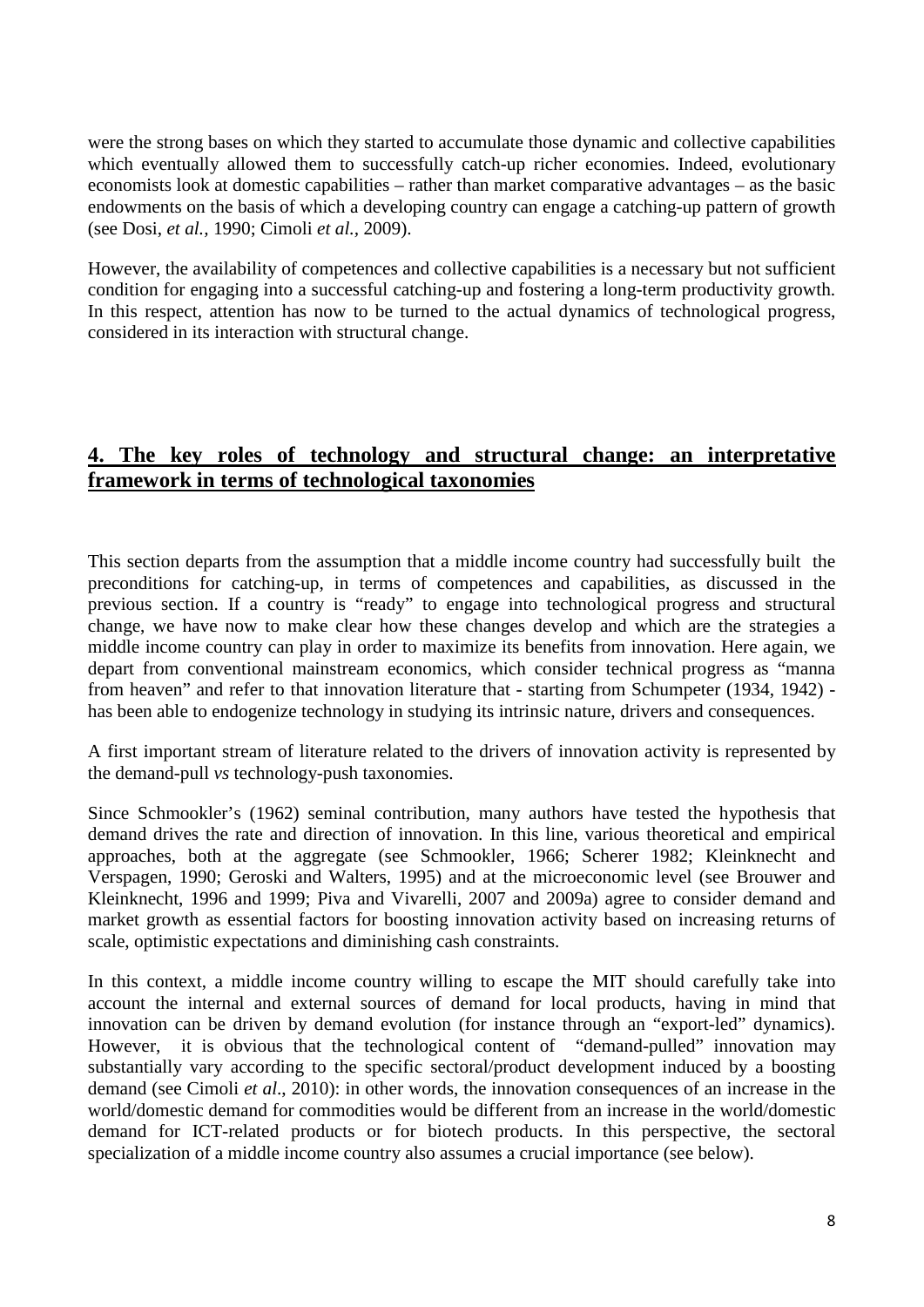At any rate, innovation is not only a market driven phenomenon: indeed, economic agents and policy makers may "push" technological advances and deliberately address the goal of increasing the rate of technological progress. In this context, innovation does not depend only on market signals (such as demand evolution or production factors prices) but is characterised by its own rules of development, as described in the well-known "*technology-push*" hypothesis. The first comprehensive discussion of this hypothesis was put forward by Mowery and Rosenberg (1979): their core idea is that the rate and direction of technological change is basically affected by advances in science and technology and by the availability of exploitable 'technological opportunities' (see Klevorick *et al*., 1995).

If such is the case, middle income countries can acquire higher degrees of freedom in foster domestic innovation as a way out from the MIT; far from being passive in front of an exogenous international division of labour that forces countries' sectoral and technological specialization, local public authorities and private economic agents can become active actors in pushing technological advances and consequent catching-up. These activities include public and corporate R&D investments; public support to science and education; development of appropriate technological infrastructures; IPR regulation; cooperation agreements and JVs among private firms; university spin-offs; and so far so forth.

This active attitude may indeed be strategic in a medium-long term perspective; in fact, the technology-push theory highlights that R&D activities are dependent on their own rules of development: this means that technological progress is highly localized (Atkinson and Stiglitz, 1969) and path-dependent (see Rosenberg, 1982; David, 1985; Arthur, 1988). Closely related to these concepts, is the idea of a dominant 'technological trajectory' according to which innovation shows high degrees of cumulativeness (see Nelson and Winter, 1982; Dosi, 1988; Ruttan, 1997; Antonelli, 1998; Dosi and Nelson, 2013) and irreversibility and, as a result, is characterised by a higher level of persistence. In other words, any evolution of *present* innovative activities necessarily involves considering the role of *previous* innovative activities.

Here, another key technological taxonomy is the one put forward by Dosi (1982 and 1988), stating that a technological trajectory is the cumulative and irreversible process which has its roots inside a "technological paradigm" (see Dosi, 1982 and Dosi and Nelson, 2013) and develops alongside a process of "normal technical progress". If a change of paradigm represents a technological revolution (for instance the introduction and diffusion of ICT technologies) and is up to the most developed countries, technological change within a given trajectory is instead incremental and gradual and sets up a scenario where middle income countries may play an important role. In Dosi's view, both demand-pull and technology-push drivers jointly shape a given technological trajectory, in their interaction between each other and with a specific institutional setting.

In this context, for a middle income country the choice is between a passive acceptance of the role assigned (worldwide) by market forces and relative prices and a more active attitude aiming to participate to the shaping of the current technological trajectory through massive investments in knowledge activities (technology-push), and through selective and targeted demand-pull policies favoring sectoral diversification and product differentiation (see Cimoli and Dosi, 1995; Cimoli *et al*., 2009). In this perspective, those countries that will be able to play an active role in the prevailing technological trajectory will be able to escape from the MIT, while the others will remained trapped in something that it is not unavoidable, but strictly determined by the lack of those technology-push and demand-pull strategies able to foster a further technological and economic catching-up of the more advanced economies (think, for instance, to the contrasting specialization of the middle-income-trapped Latin American countries *vs* the Asian emerging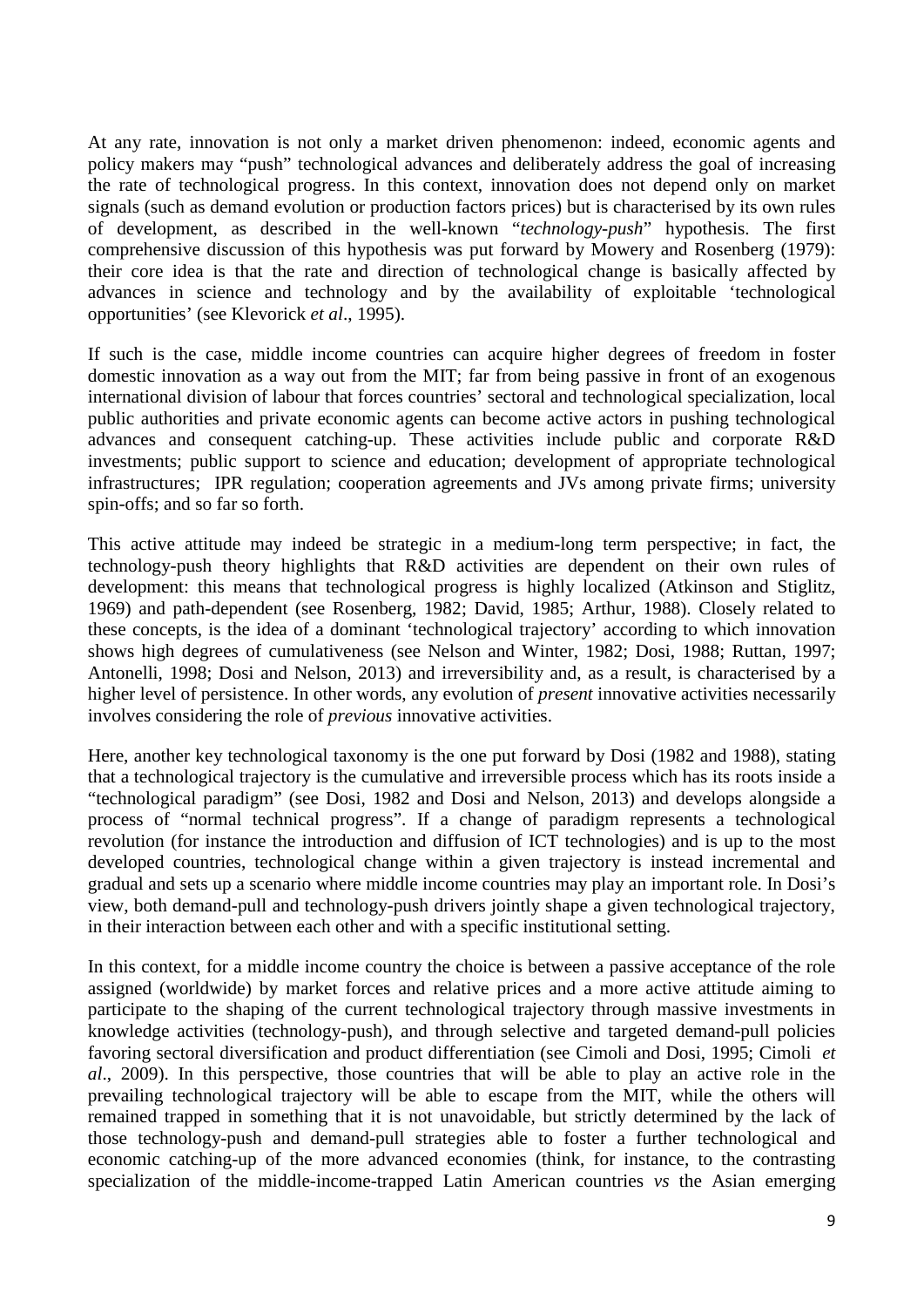economies: commodities on the one hand *vs* electronics and other high-tech sectors on the other, see Cimoli and Porcile, 2009).

An example of an active long-term strategy can be proposed using the well-known Pavitt's taxonomy (Pavitt, 1984). Overcoming the conventional distinction of economic activities based on the products produced, Pavitt put forward a framework where manufacturing firms are aggregated on the basis of their technological characteristics: 1) "science based firms" that are R&D intensive, strictly connected with science (universities and scientific laboratories) and more prone to radical product innovation (think for instance to pharmaceutical and microelectronic firms); 2) "specialized suppliers" that are also R&D intensive and devoted to introduce new and better quality products (think to advanced machineries); "scale intensive firms" that are mainly devoted to cost-cutting process innovation (think to large "fordist" firms such as car factories); 4) "supplier dominated firms" belonging to traditional sectors such as textile and clothing and introducing process innovation through the embodied technological change incorporated in machineries and components bought from firms belonging to the other three categories.

Having in mind the discussion above, a middle income country willing to avoid to remain framed into a MIT should actively search for original solutions to climb-up the technological and sectoral ladder moving from the "supplier dominated" category up to the scale intensive and specialized supplier ones and eventually – at least in some scientific niches – to the science based one. Indeed, the Asian countries which were able to escape from the MIT (first of all Japan in the '60s and '70s) are exactly those countries that managed to move up from a supplier dominated situation (with a dominant specialization in agriculture, traditional manufacturing sectors and non-tradeable basic services) to a much more diversified specialization characterized by a leading role of scale intensive firms (think about the automotive industry in Japan and South Korea), specialised suppliers (think about numerically controlled machineries in Japan) and eventually science-based firms (think about the role of microelectronics in Japan and all the other Asian NICs; see Amsden, 2001).

More recent taxonomies, extending what initially proposed by Nelson and Winter (1982) and Pavitt (1984) can also be illuminating in mapping a way out from the MIT based on a structural and technological upgrading of a DC's economy.

In particular, another angle to look at the sectoral structure of a given economy can rely on the concept of "technological regime". Winter (1984) singles out an "entrepreneurial regime", where entry of innovative new firms is common, technological opportunities (in terms of possibilities open by science and academic institutions) are very high, market concentration is still limited and continuously affected by "creative destruction" (see Schumpeter, 1934; creative destruction being the continuous displacements of incumbent firms, established technologies and mature products by new firms, radical innovation and new products). In contrast, a "routinized regime" is characterised by entry barriers, lower technological opportunities, cumulative technologies, higher concentration rates and market power by the incumbent firms. To be concrete, nowadays sectors like bio-tech, medical instruments, information-intensive and health services belong to the entrepreneurial regime, while mature sectors like automobile, basic chemical, low-tech manufacturing and traditional services all belong to the routinized regime.

Malerba and Orsenigo (1995 and 1996) refined Winter's taxonomy, proposing the so-called "Schumpeter Mark I" sectors, opposed to the "Schumpeter Mark II" sectors. Indeed, Schumpeter (1934) put forward the entrepreneur founding a new innovative venture as the main driver of technological progress (Schumpeter Mark I or entrepreneurial regime), while Schumpeter (1939 and 1942) was much more aware of the key role of the systematic and cumulative innovation activities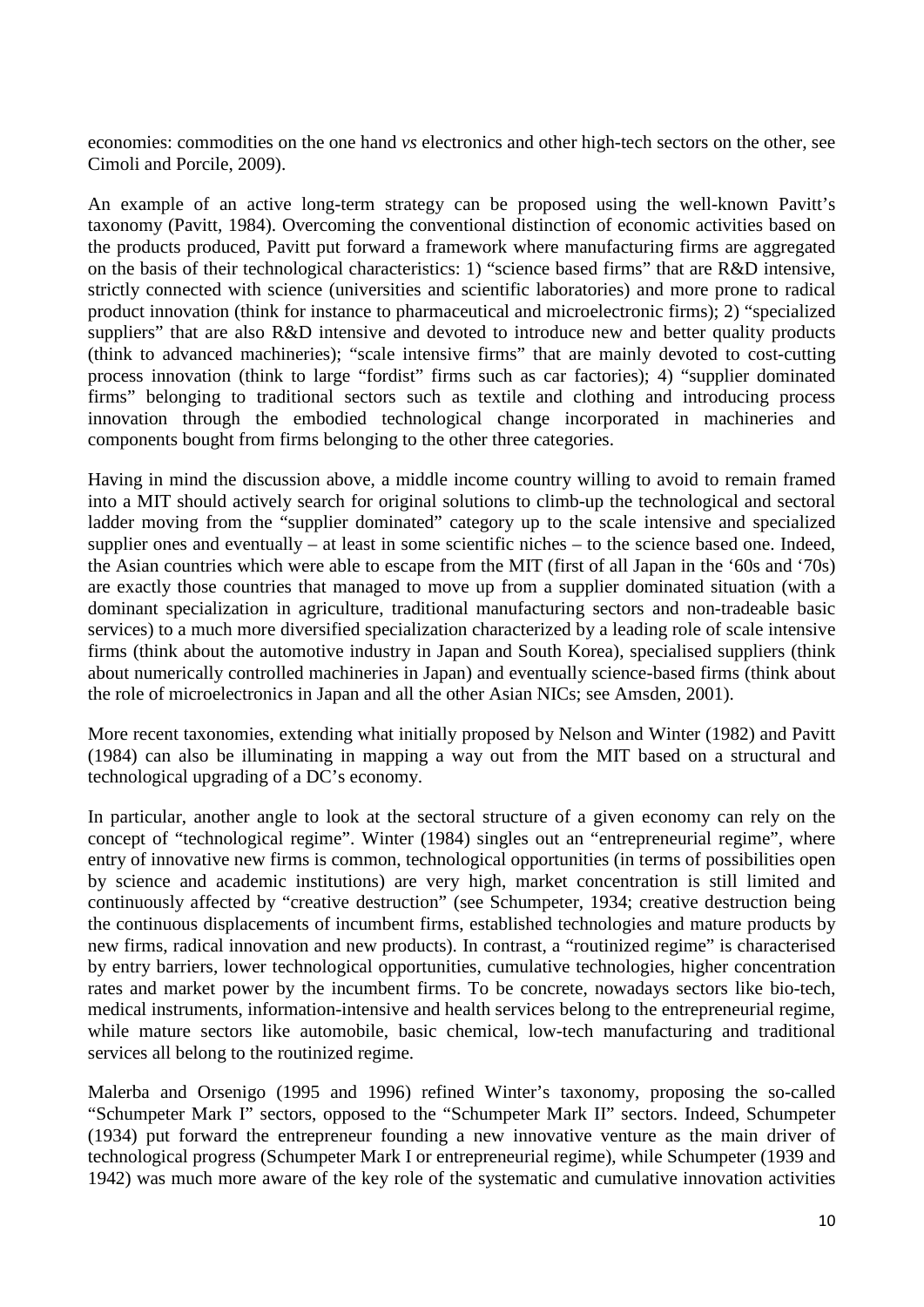carried out by the large corporations, mainly within their R&D departments (Schumpeter Mark II or routinized regime). According to the two Italian authors, Schumpeter Mark I sectors are characterized by a lower concentration of the innovative activities (that is technological opportunities are high and innovation is well spread around), a relatively small size of patenting firms, a large number of "de novo" innovators (that is new patenters) and a high likelihood of leapfrogging across the firms belonging to a given sector; Schumpeter Mark II sectors are characterized by the opposite features (see also Malerba *et al*., 2000).

Finally, Marsili (2001) and Marsili and Verspagen (2001 and 2002) proposed a further taxonomy that - extending Pavitt (1984) and taking into account the concept of entrepreneurial regime – can be considered as a bridging approach, combining what discussed so far (see also Dosi *et al*., 1995). The taxonomy put forward by Orietta Marsili single out five regimes that also correspond to five groups of sectors:

- 1) The "science based regime", where knowledge is based on advances in the "life sciences" and in "physical science", technological entry barriers are important (given the complexity and specificity of the technological opportunities), innovation is highly cumulative and mainly generating product innovation (examples being the pharmaceutical and the microelectronic industries).
- 2) The "fundamental-process" regime, which displays a medium level of technological opportunities, still high technological entry barriers and innovation still persistent but mainly addressed to process innovation (examples being the chemical and oil industries).
- 3) The "complex (knowledge) system" regime, where medium-high technologies are implemented in productions affected by important scale economies and where innovation is cumulative and addressed to both process and product innovation (examples being the aerospace and motor vehicle industries).
- 4) The "product-engineering" regime, where medium technologies are adopted in a context where innovative entry barriers and technological cumulativeness are relatively low and innovation is mainly of the product type (examples being the machinery and instruments sectors).
- 5) The "continuous-process" regime, where low technologies couple with low technological entry barriers, low persistence of innovation and a dominant role of process innovation, mainly embodied in capital goods and components coming from the previous four groups of sectors (examples being traditional manufacturing sectors like textiles, clothing, paper and printing, food and beverages).

Obviously enough, all the technological taxonomies discussed so far are clearly pointing out that "innovation" is not an homogeneous (strictly exogenous for many mainstream economists) phenomenon and should be understood in its deep interlinks with an economy sectoral structure. In other words, structural and technological change should be considered as highly interrelated and coevolving.

In particular, a middle income country eager to escape from the MIT, should address its technology investments and policies, taking into account the heterogeneity and sectoral peculiarities which characterize the intrinsic nature of innovation.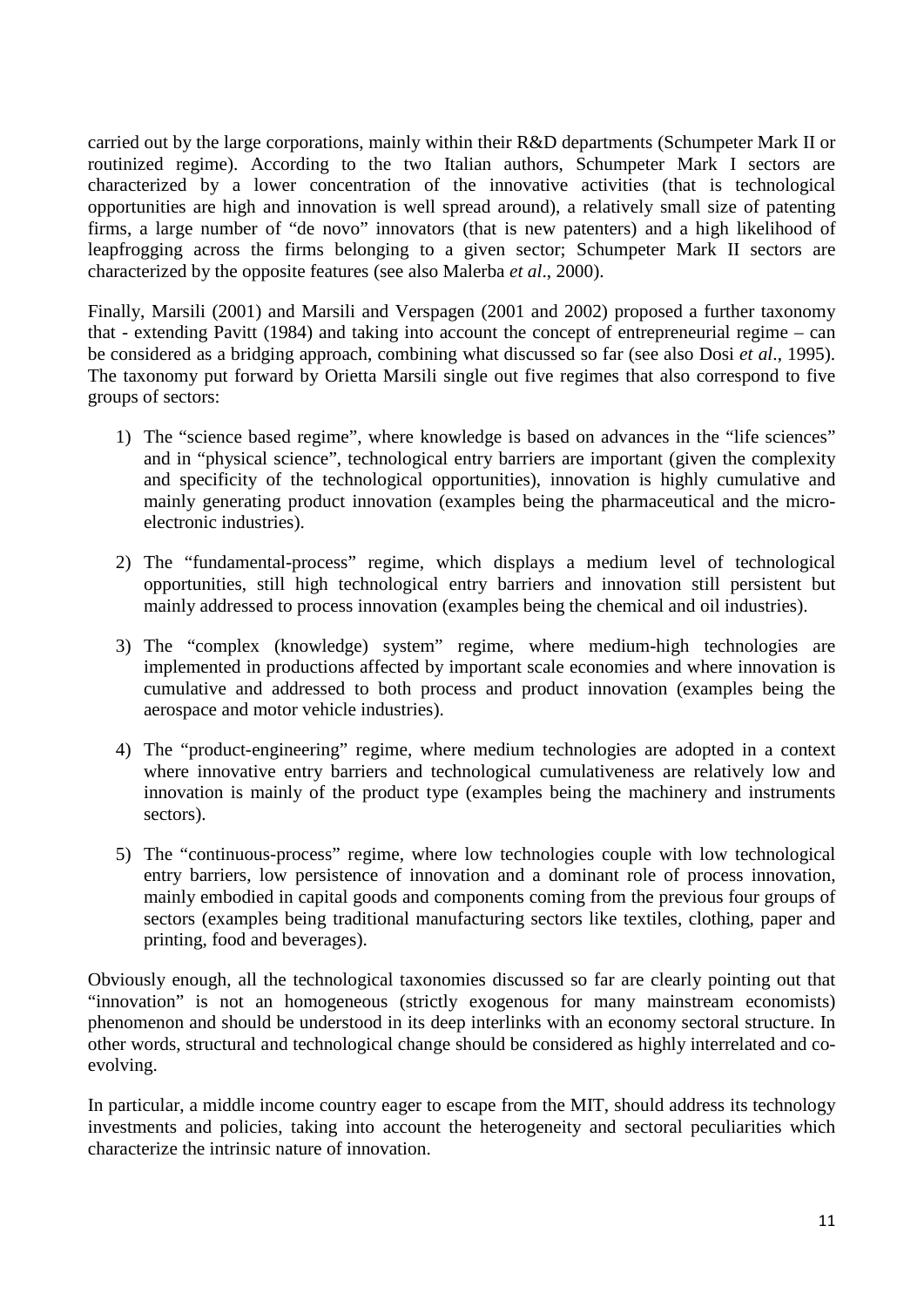For instance, the process innovation embodied in capital goods imported by richer countries (see next Section, point 1) may have an important role in sustaining the upgrading of those traditional sectors belonging to the "continuous-process" regime, but it unlikely may play a role in fostering structural change in terms of diversification and expansion of the product space (see Section 2). In contrast, attracting high-tech FDI and especially multinational R&D labs (see next Section, point 3) may be of fundamental importance in the take-off of "science based regime" sectors. By the same token, innovative domestic new firms (see Section 6) may play a crucial role in entrepreneurial contexts (Schumpeter Mark I sectors) such as the "product-engineering" regime, but not in more routinized sectors (Schumpeter Mark I sectors) where only large and mature incumbents can have access to new technologies.

Having these considerations in mind, policies to escape from the MIT should be carefully shaped, targeted and tailored in order to maximize the benefits of the interaction between structural and technological change. Exactly the opposite scenario occurs when a middle-income country passively accepts to be embedded in a trap where international specialization, market forces through relative prices and technological inertia (path-dependency) constrains it into a static situation, where further economic growth is prevented by the lack of long-term strategies affecting both its sectoral structure and the domestic supply and demand of new technologies.

Indeed, the MIT is not an unavoidable outcome; having in mind the taxonomies discussed in this section, a middle income country can put forward a long-term strategy where tailored policies can be shaped on the basis of the different sectoral characteristics and where the same sectoral structure of the economy is not assumed as given but becomes itself a policy target (for instance, a middle income country may pursue the aim to gradually escape from the "continuous-process" regime in favour of the other four regimes discussed above).

In other words, middle income DCs should not pursue their development on the basis of their static "comparative advantages", but rather engage into long-term strategies addressed to achieve "absolute advantages" (see Dosi *et al*., 1990). In this respect, once again the Asian experience can be opposed to the Latin American one where most of the economies are still focusing on commodities and other supplier dominated ("continuous-process" regime) sectors, with very few attempts of structural and technological diversification towards the specialized-supplier and the science-based sectors (Brazil being a partial exception; see Cimoli and Porcile, 2009). Indeed, Cimoli *et al*., (2010) provide convincing evidence showing that the DCs that succeeded to escape from the MIT were those that were able to transform their industrial structure in favour of the hightech and higher demand elasticity sectors.

Obviously enough, acquiring competences and capabilities (see previous section) and moving up through the technological ladders set up by the taxonomies discussed in this section are two interrelated phenomena. On the one hand, adequate competences and capabilities are pre-requisites to enter that structural change that allows a country to move to a high-tech specialization (sciencebased and specialized suppliers sectors in Pavitt's terminology; emerging Schumpeter Mark I sectors in Malerba/Orsenigo's terminology; science based, complex and product-engineering regimes in Marsili's terminology); to fully exploit the options for differentiation and diversification (see Nübler, 2014); and to expand the product space jumping into sophisticated goods (see Section 2) .

On the other hand – since capabilities are "collective" and "dynamic" and shaped by a continuous process of learning and accumulation of new and updated knowledge – moving into more advanced regimes provides those learning and technological opportunities which substantially increase the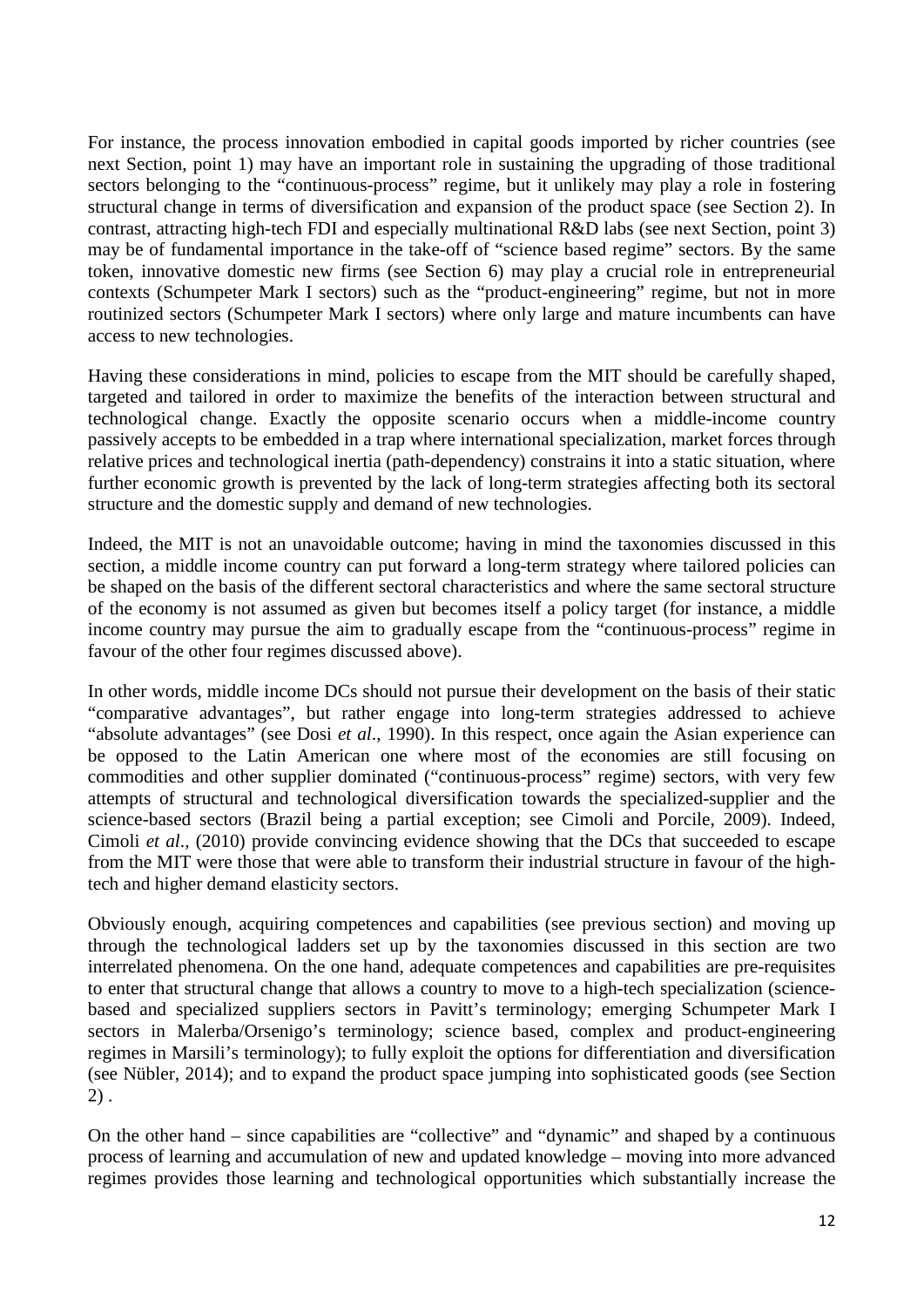possibilities of acquiring new competences and capabilities and diffusing the ones already available within a country. From this point of view, advanced capabilities and high-tech regimes should be understood as interactive, co-evolving and mutually accelerating drivers of a long-term exit strategy from the MIT.

On the whole, combining the discussion put forward in Sections 3 and 4, we can come to the conclusion that dynamic capabilities, innovation and structural change are the key enabling factors for avoiding the MIT. However, middle income countries are embedded into a globalized world where trade, FDI and technology transfer have enormously increased their role. In this context, it is now time to turn our attention to the actual channels through which a middle income country can have access to knowledge.

### **5. The different channels for knowledge upgrading in a globalized market**

If structural change and technological upgrading can make the difference among those countries still embedded in a MIT and those who managed to escape from it, this section will be devoted to answer to the following questions. Which are the channels through which a middle income country can climb the technological ladder? How globalization interact with technology transfer? How middle income countries can take advantage from the articulation of the global value chains within the different economic sectors?

The first vehicle for technological upgrading is obviously based on domestic investment in R&D and innovation (both public and corporate), a structural change favoring those sectors belonging to the most advanced categories within the taxonomies discussed in the previous section and a targeted innovation policy supporting both technology push and demand-pull innovation (see again the discussion in the previous section).

However, it is important to have in mind that a middle income DC has generally limited endogenous capabilities and knowledge (see Section 3); therefore, at least initially, it has to mainly rely on international technology transfer. In other words, its technological change is inherently connected with trade, foreign direct investments (FDI) and consequent international technologic transfer (see Acemoglu, 2003; Piva, 2003; Keller, 2004).

In addition, even in a later stage, a middle income country well-engaged in a catching-up pattern will be anyway inserted in different "global value chains" (see Hummels *et al*., 2001; Helpman, 2006), where international technological transfer maintains a crucial role.

In this framework, it is important to map the different channels through which globalization can act as a provider of new knowledge for the middle income economies.

1) Firstly, increasing globalization favors technological upgrading by increasing the international flows of capital goods, especially machineries (see Acemoglu, 2003). Indeed, there is much literature that finds that import and FDI inflows can in fact contribute to the technology transfer by providing middle income countries' local firms access to new embodied technologies and by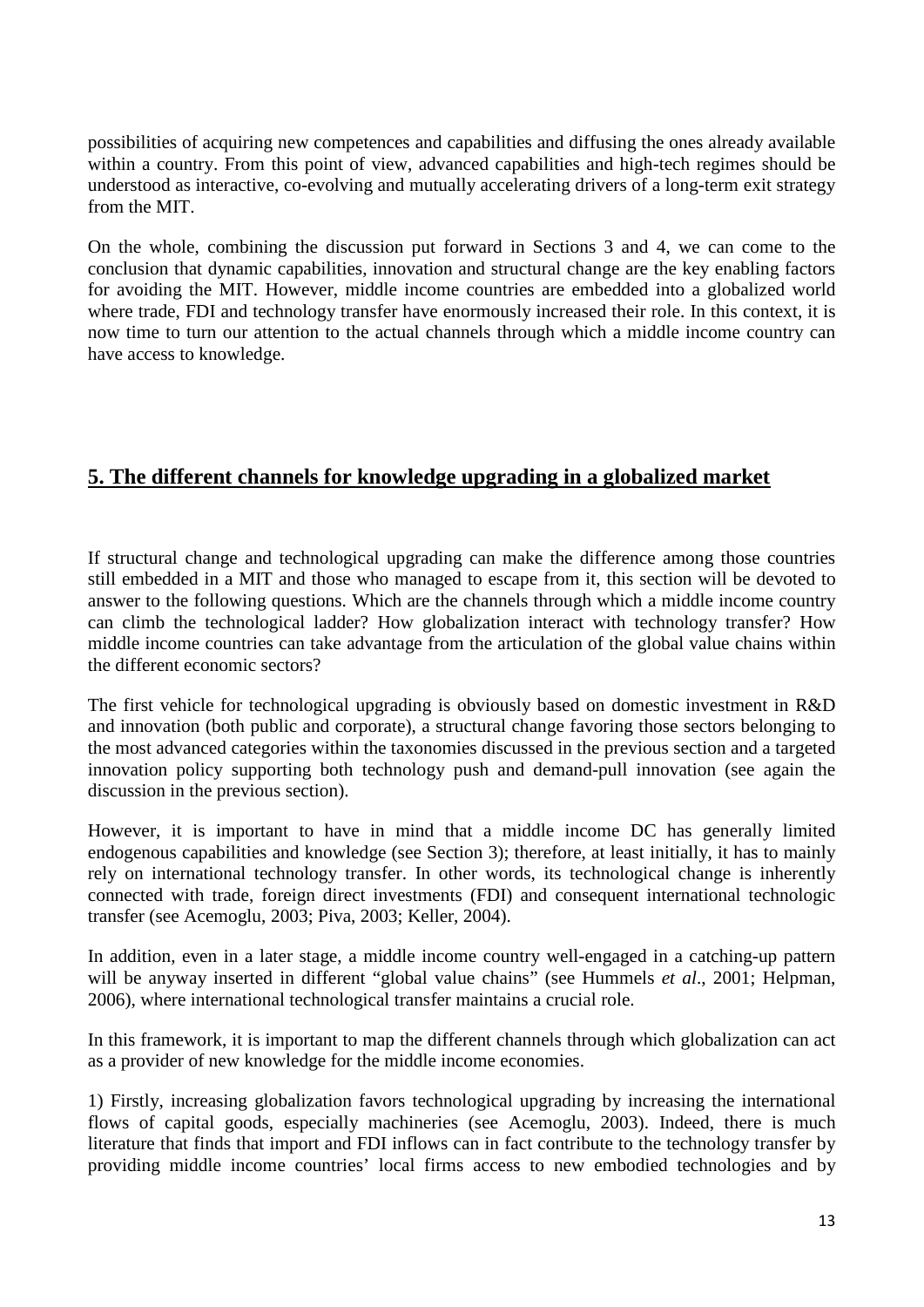creating opportunities for reverse engineering. In other words, the inflow of capital goods allows a middle income country to take advantage from the "embodied technological change" incorporated in machineries and components. Obviously enough, the receiving middle income country must possess the adequate capabilities (see Section 3) and a proper industrial structure (see Section 4) to allow an effective implementation of the imported technologies. If such is the case, the impact in terms of technological upgrading, productivity increase and ultimately economic growth can be substantial.

For instance, Coe and Helpman (1995) and Coe *et al.* (1997) find that foreign knowledge embodied in traded goods has a statistically significant positive impact on aggregate TFP in importing countries (either OECD countries or DCs). Focusing on DCs only, Mayer (2000) restricts the definition of import shares by considering only machinery and finds that in this case the impact of foreign R&D is much greater. Similarly, Barba-Navaretti and Solaga (2002) look at the role of imported machinery in transferring embodied technological progress, focusing on the imports of machines from the EU to a sample of neighboring developing and transition countries in Central-Eastern Europe and in the Southern Mediterranean; they find that imported machinery has a positive impact on total factor productivity and that the impact is greater the higher the technological complexity of the imported machinery.

Other studies used firm level database to examine imports as a mechanism for technological transfer and find that imports can in fact improve the technological capabilities of those firms well embedded in a global value chain (see for example, Blalock and Veloso, 2007).

Interestingly enough, a middle income DC can implement embodied technological change through a wide range of products. On the one extreme, it can take advantage from the importation of "mature" machineries (including second-hand capital goods, see Barba Navaretti *et al*., 1998) from more industrialized countries. On the other extreme, a middle income country can enjoy the "last comer" benefit of jumping directly on a relatively new technology (what Gerschenkron, 1962, labelled as the "benefit of backwardness"; see also Perkins and Neumayer, 2005); an example being the diffusion of mobile telecommunications in countries where the traditional telephone networks are limited to few urban areas.

By the same token, if the host middle income country is able to offer a proper industrial structure and a pool of adequate competence and capabilities (see previous sections), a foreign firm can opt for an high technology FDI (asset augmenting attitude), rather than an asset exploiting type of FDI (see Moncada-Paternò-Castello *et al*., 2011 and the discussion below).

Moreover, in addition to a direct effect through embodied technological change, imports and FDI inflows may generate technological spillovers in favor of the domestic firms which can absorb the new imported technologies through labor mobility, input-output relationships and reverse engineering (see Coe and Helpman, 1995; Coe *et al.,* 1997). Here again, the presence of updated capabilities (see Section 3) and of a proper industrial and technological structure (see Section 4) are the pre-conditions to fully benefit from these indirect impacts of globalization.

2) Secondly, breaking into foreign markets allows firms originally operating in middle income countries to acquire knowledge of international best practice (the so-called "learning by export" hypothesis).

On the one hand, foreign buyers often provide their suppliers with technical assistance and product design in order to improve the quality of imported goods, and they may transmit to their suppliers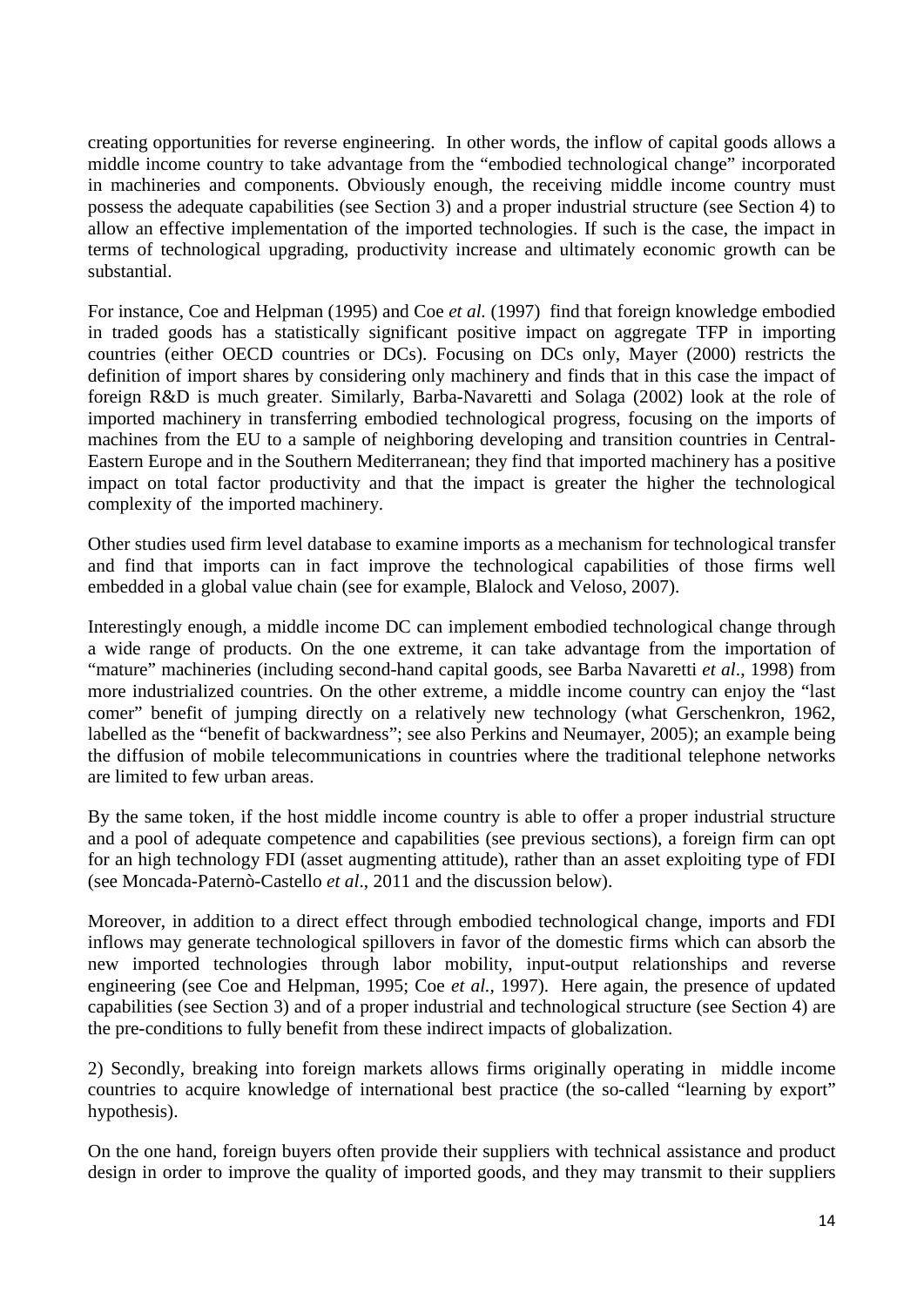located in DCs the tacit knowledge acquired from other suppliers located in advanced countries (Epifani, 2003). For instance, Newman *et al.* (2013) found convincing evidence that the export of intermediate goods may be a source of backward technology transfers that in turn can lead to productivity gains for domestic producers.

On the other hand, Yeaple (2005) shows that increased export opportunities make the adoption of new technologies profitable for more firms. Bustos (2005) builds a model upon the works of Yeaple (2005), while Melitz (2003) argues that trade liberalization reduces variable export costs and makes adoption of new technologies profitable for more firms.

Moreover, Verhoogen (2007) argues that trade leads to an upgrading of average product quality in exporting plants; in particular, he finds that the "quality-upgrading hypothesis" is relevant for a middle income country such as Mexico. This idea is also pursued by Fajnzylber and Fernandes (2009) studying Brazil - who point out that exporters may be pressured by their foreign clients to produce according to quality standards that are higher than those prevailing in the domestic market.

In sum, technological catch-up may be induced by exporting to richer countries both through substituting/replacing outdated technologies in the exporting sectors and through the development of entirely new businesses characterized by process and product innovation addressed to satisfy a more sophisticated demand coming from the richer countries (see Keller, 2004).

3) Thirdly, technological up-grading can occur in a direct way through the outsourcing of knowledge intensive activities – such as R&D labs – from richer countries to middle income countries. Although relatively recent, this phenomenon is fast growing and implying obvious and relevant effects on the capability building capacity, the productivity evolution and ultimately the economic growth of the host countries (see Moncada-Paternò-Castello *et al.*, 2011).

Indeed, over the last two decades, the international re-allocation of the global value chain has increasingly shifted towards the 'unbundling' of activities previously vertically integrated and locally concentrated (see Hummels *et al*., 2001; Hanson *et al*., 2005; Helpman, 2006; Rugman *et al*., 2010). Nowadays, this unbundling trend also concerns knowledge intensive activities – such as R&D and innovation<sup>[3](#page-7-1)</sup> - which were previously considered 'core activities' to be retained by companies' headquarters (see Grossman and Helpman, 1991; Florida, 1997; Chung and Yeaple, 2008). This (accelerating) trend has been favored by different factors, such as: (1) the nature of ICT and new technologies which can be split into different stages, characterized by different enabling knowledge (*e.g.* 'open innovation' in the software industry); (2) the increasing importance of R&D cooperation across firms (see Veugelers, 1997; Cassiman and Veugelers, 2002; Piga and Vivarelli, 2003 and 2004), which renders more likely and profitable the emergence of R&D complementarities between firms located in different areas of the world; (3) the increasing availability of skilled labor and capabilities (see Section 3) in emerging middle income countries such Brazil, Russia, India, China and the EU new member states (see Wood, 1994; Wood and Ridao-Cano, 1999; Meschi and Vivarelli, 2009).

<span id="page-16-0"></span>From an empirical perspective, a survey presented by the EIU (2004) revealed that when managers were asked where they would spend the most on R&D in the next three years, two emerging countries stood out: China and India (39 % and 28%, respectively). More specifically, an UNCTAD

<sup>&</sup>lt;sup>3</sup> And patenting activity, as well (see Montobbio and Sterzi, 2013).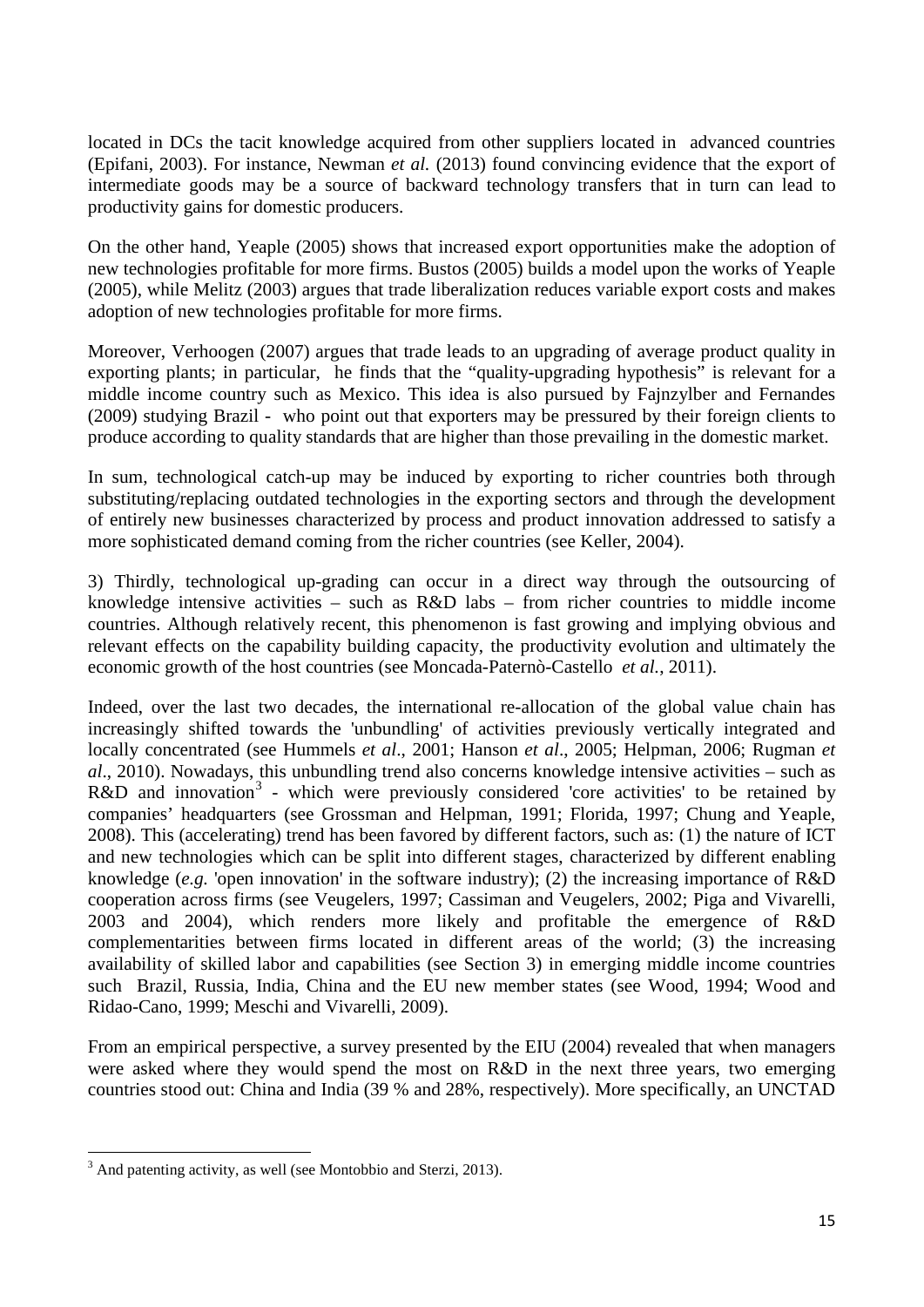(2005) survey of the largest R&D spenders among multinational enterprises revealed that China was the third largest global destination, behind the US and UK; and India was sixth.

Looking deeper at the drivers of locating corporate R&D activities, Thursby and Thursby (2006) stress four outstanding factors: output market potential, quality of R&D personnel, university collaboration, and intellectual property protection. Further, for companies locating in middle income countries, the growth potential of the local market and the quality of R&D personnel appear particularly important (see also Añon Higón, *et al*., 2011).

As a matter of fact, local capabilities and domestic innovation capacity (see previous Sections 3 and 4) – which do play a role in the fruitful importing of embodied technological change and in the learning by export (see previous points) – are *a fortiori* crucial in attracting foreign knowledgebased investments.

On the whole, middle income countries engaged in a technological catching-up able to overcome the MIT, should be able to reach a good match of their own capabilities, domestic innovation and industrial structure with the three channels of technology transfer discussed above (see Montobbio, and Rampa, 2005).

In particular, higher domestic capabilities and an advanced industrial structure (for instance, in terms of Pavitt's taxonomy, see previous Section 4) maximize the absorptive capacity able to get benefits from foreign technologies. In this context, globalization patterns should not be taken as something exogenous and given once for all; on the contrary, middle-income countries should concentrate their efforts to shape both import liberalization and export-led initiatives in order to maximize a fruitful evolution in terms of structural change and technological upgrading. For instance, through a policy attracting FDI in the science-based sectors or through public support favoring "learning by export" in the more advanced categories of sectors according to the taxonomies discussed in the previous section (think, for instance, to the possible roles of statefinanced export consortia).

In sum , globalization should not be considered as an external constraint that hinders the possibility - for an open middle income country - to upgrade its economic structure towards more technologically-advanced regimes (see Section 4). On the contrary, globalization should be considered as an opportunity to climb the structural and technological ladder. Here again, capability building, structural and technological change and globalization patterns should be understood as coevolving phenomena, where feedbacks, circular causation and cumulative super-additive effects may definitely make the difference in allowing a middle income country to escape from the MIT.

#### **6. The potential for innovative entrepreneurship**

This section opens a relatively unexplored perspective, namely the possible role of innovative entrepreneurship in fostering structural change and innovation, which have been singled out as key assets in overcoming the MIT. Indeed, structural changes such as the upgrading of the sectoral structure of a given economy (see Section 4) may occur both through the diversification of the existing firms or through the birth of entirely new ventures. By the same token, innovation and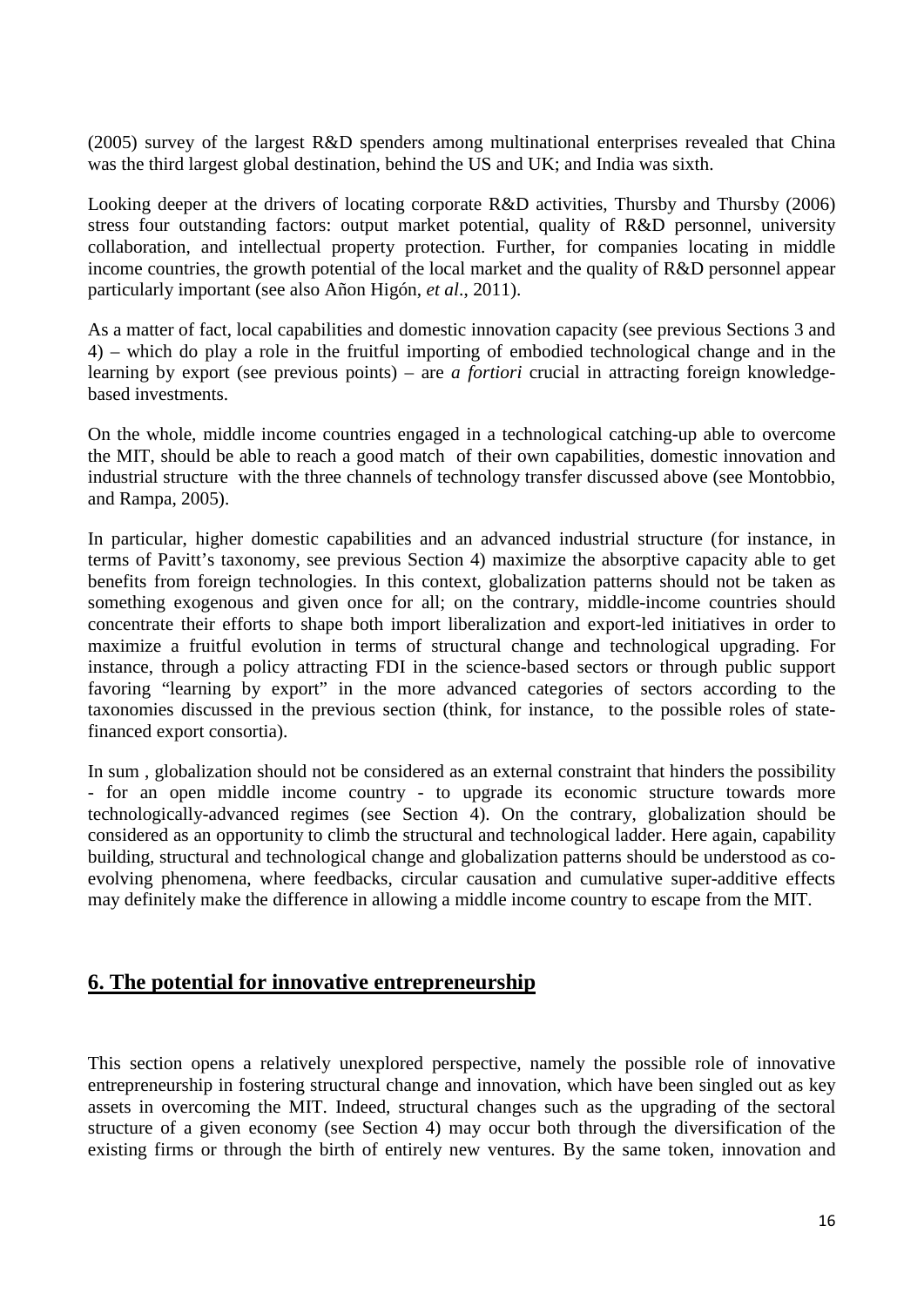product differentiation can be introduced either by the incumbent companies or by innovative startups.

For instance, Baumol *et al.* (2007), point out that, over the last 15 years, productivity growth in advanced economies has been due in the main to the development of innovative entrepreneurial companies, such as Microsoft, Intel, eBay, Amazon, Google, Apple, Walmart among others. By the same token, Czarnitzki and Delanote (2013) found convincing evidence that young innovative firms grow more than other firms both in terms of sales and employment<sup>[4](#page-16-0)</sup>.

In more general terms, according to Schumpeter (1934), entrepreneurship is a driving force of innovation, and more generally an engine for economic development (see Audretsch *et al*., 2006; Koellinger and Thurik, 2012; and, for a comprehensive survey, Van Praag and Versloot, 2007). As detailed by Wennekers and Thurik (1999) and Dejardin (2011), new firm formation may play a crucial role in fostering competition, inducing innovation and fostering the emergence of new sectors. Ultimately, new firms may substantially contribute to job creation, provided that the net effect of new entrants brings about overall market growth (see Malchow-Møller, *et al*., 2011).

However, the relationship between the rate of new firm creation, innovation and economic development is heterogeneous across countries. The distinction between advanced and developing countries is especially important in this respect. Such heterogeneity can be better understood when shifting the focus to the micro foundations of entrepreneurship. Since the seminal contribution by Baumol (1990; see also Baumol, 2010) we have known that 'Schumpeterian' innovative entrepreneurs' coexist with 'defensive and necessity entrepreneurs', the latter being those who enter a new business not because of market opportunities and innovative ideas, but merely because they need an income to survive.

For obvious reasons, this kind of 'survival-driven' self-employment is particularly diffused in middle income and low income DCs (Naudé, 2009 and 2010; Desai, 2009; Yamada, 1996), where poverty and lack of formal opportunities in the wage sector often push a large number of people into 'entrepreneurial' activities ranging from street vending to traditional and personal services (in most cases within the informal sector of the economy, see Ihrig and Moe, 2004; Maloney, 2004; Sonobe, *et al.*, 2011)<sup>[5](#page-18-0)</sup>.

Moreover, the empirical evidence concerning industrial dynamics also makes one more skeptical on the progressive potentialities of business start-ups. Firstly, survival rates for new firms are strikingly low: the available econometric evidence shows that more than 50% of new firms exit the market within the first five years of activity (see Dunne, Roberts and Samuelson, 1988 and 1989; Reid 1991; Geroski, 1995; Mata, *et al*., 1995; Audretsch and Mahmood, 1995; Audretsch *et al*., 1999a

<sup>4</sup> Indeed – in seeking to account for the persistent gap that exists between the EU and the US in terms of innovative performance and productivity - scholars and policy makers often refer to the European weakness regarding young innovative companies (YICs; see Cincera and Veugelers, 2010). In fact, in Europe, young companies have lower capacities to innovate and higher rates of early failure (see Bartelsman *et al.*, 2004; Santarelli and Vivarelli, 2007; Vivarelli, 2013b), whereas the US economy has been able to generate a steadily increasing flow of young innovative firms that not only survive but which develop new products at the core of emerging sectors. For these reasons, many EU countries have implemented policies to support the creation and growth of YICs, focusing - for instance - on facilitating their access to funding and providing support for the commercialization of innovation (see EC-DG ENTER, 2009; Schneider and Veugelers, 2010).

<span id="page-18-0"></span><sup>&</sup>lt;sup>5</sup> The prevalence of 'survival driven' entrepreneurs in DCs is often associated to the choice to stay small and informal, rather than participating to the formal sector of the economy (see Section 3; Klapper, *et al*., 2010; Desai, 2009). This is one of the reasons why the effects of entrepreneurship on economic performances of DCs appear to be problematic.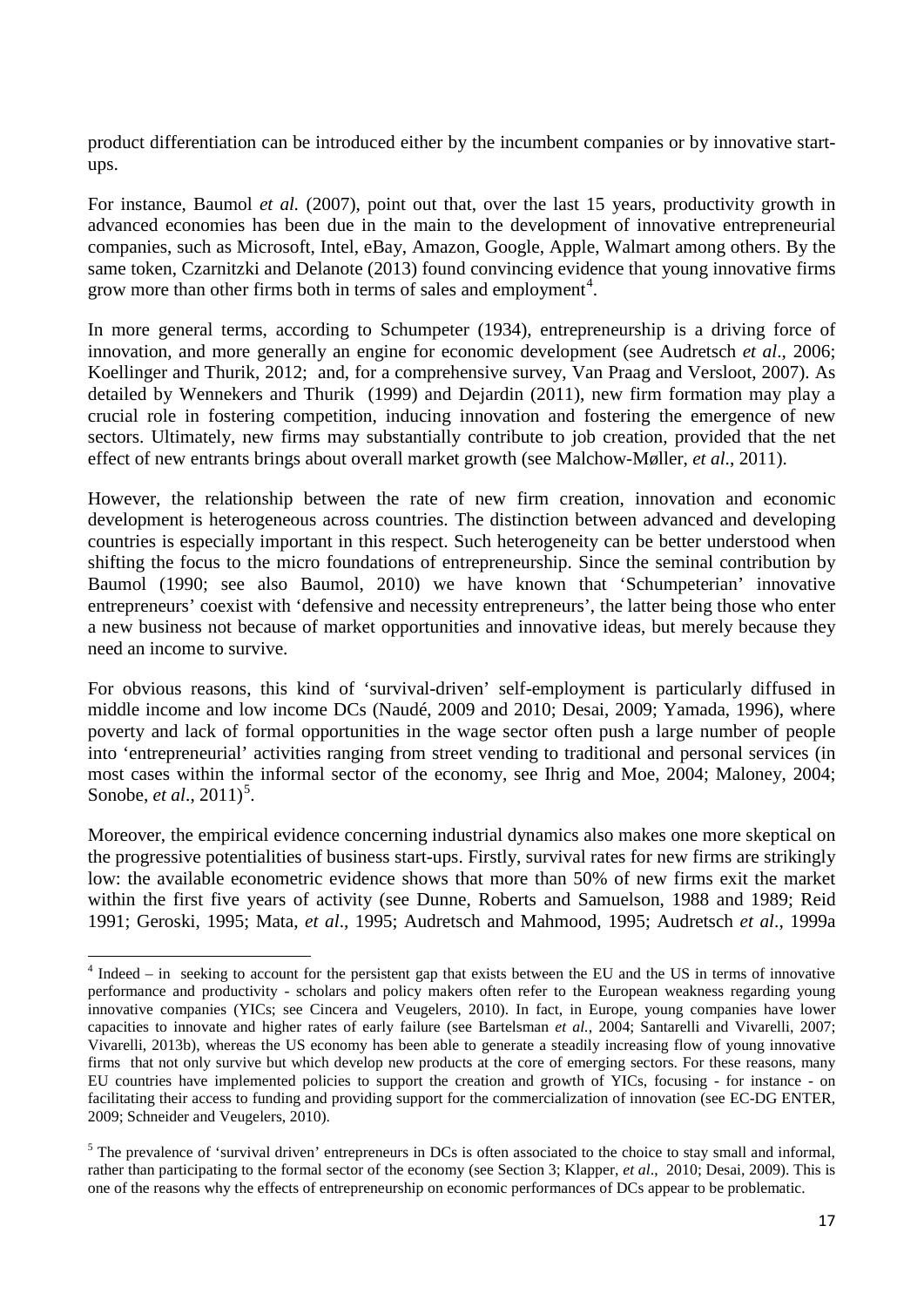and 1999b; Johnson, 2005). Secondly, entry and exit rates are significantly correlated (what is called "turbulence", see Beesley and Hamilton, 1984); this is one of the uncontroversial 'stylized facts' of the entry process according to Geroski (1995, p. 424), who pointed out that the "mechanism of displacement, which seems to be the most palpable consequence of entry, affects young, new firms more severely" (see also Baldwin and Gorecki, 1987 and 1991). Indeed, entry and exit rates have been found to be positively correlated across industries in both OECD countries (see Bartelsman, *et al*., 2005) and in DCs (see Bartelsman, *et al*., 2004).

These evidences cast some doubts on the alleged role of entry as a vehicle for innovation, productivity growth and employment generation. *A fortiori*, one should be particularly cautious in seeing entrepreneurship in general as one of the main drivers of technological upgrading and structural change in a middle income country aiming to escape from the MIT.

However, if the underlying motivation to start a new firm is linked to innovative projects, then a better post-entry performance should be expected. Empirically, this seems to be the case. In fact, a propensity for innovation emerges in general as a firm's growth driver (see, for instance, Freel, 2000; Coad and Rao, 2008; Altindag, *et al*., 2011; Corsino and Gabriele, 2011) and specifically as a positive predictor of survival and an above-the-average post-entry performance of newborn firms (see Arrighetti and Vivarelli, 1999; Esteve-Pèrez, *et al*., 2004; Raspe and Van Oort, 2008).

Consistently with the discussion above, Cefis and Marsili (2006) found convincing evidence of an 'innovation premium' in survival time: using Pavitt's (1984) taxonomy, they showed that young firms (less than four years old) in the 'science-based' and 'specialized supplier' sectors were characterized by significantly higher chances of survival than firms in other sectors<sup>[6](#page-18-0)</sup>.

However, the impact of innovation on post-entry performance of newborn firms is strictly related to sectoral differences and ultimately to the differential patterns of specialization of countries. Actually, entrepreneurial dynamics in DCs is more likely to occur in sectors which are far from the technological frontier; therefore, the prevalence of traditional and mature sectors make these contexts less fertile for innovation-driven entrepreneurship. According to Siqueira and Bruton (2010), high-technology entrepreneurship in emerging economies is subject to greater resource constraints and higher levels of informality than in advanced countries.

Nevertheless, Santarelli and Tran (2011) studied entrepreneurship in Vietnam using a panel of regional-level data for 61 provinces over the period 2000-2008; among other outcomes, the authors found that an innovative climate (proxied by the share of technical/R&D personnel in the province) significantly and positively affects the regional net entry rate. As far as post-entry performance is concerned, in a study investigating 947 small and medium entrepreneurial firms in eleven Sub-Saharan African countries, Goedhuys and Sleuwaegen (2010) found that the innovative capability (proxied by a dummy for the introduction of new products) increases a firm's annual employment growth by 2% on average.

To sum up, while new firm formation in general cannot be necessarily seen as a vehicle of structural change and technological progress, innovative entrepreneurship may play a role within a middle income country willing to offset a possible MIT. However - since the bulk of start-ups in a DC is made by traditional activities and services (defensive" or "necessity" entrepreneurship such as street vendors), often concentrated in the informal sectors and doomed to early failure – policies aiming to

<span id="page-19-0"></span><sup>6</sup> More specifically, Cefis and Marsili (2005) have shown that being an innovator enhanced the expected time of survival by 11% compared with non-innovator counterparts.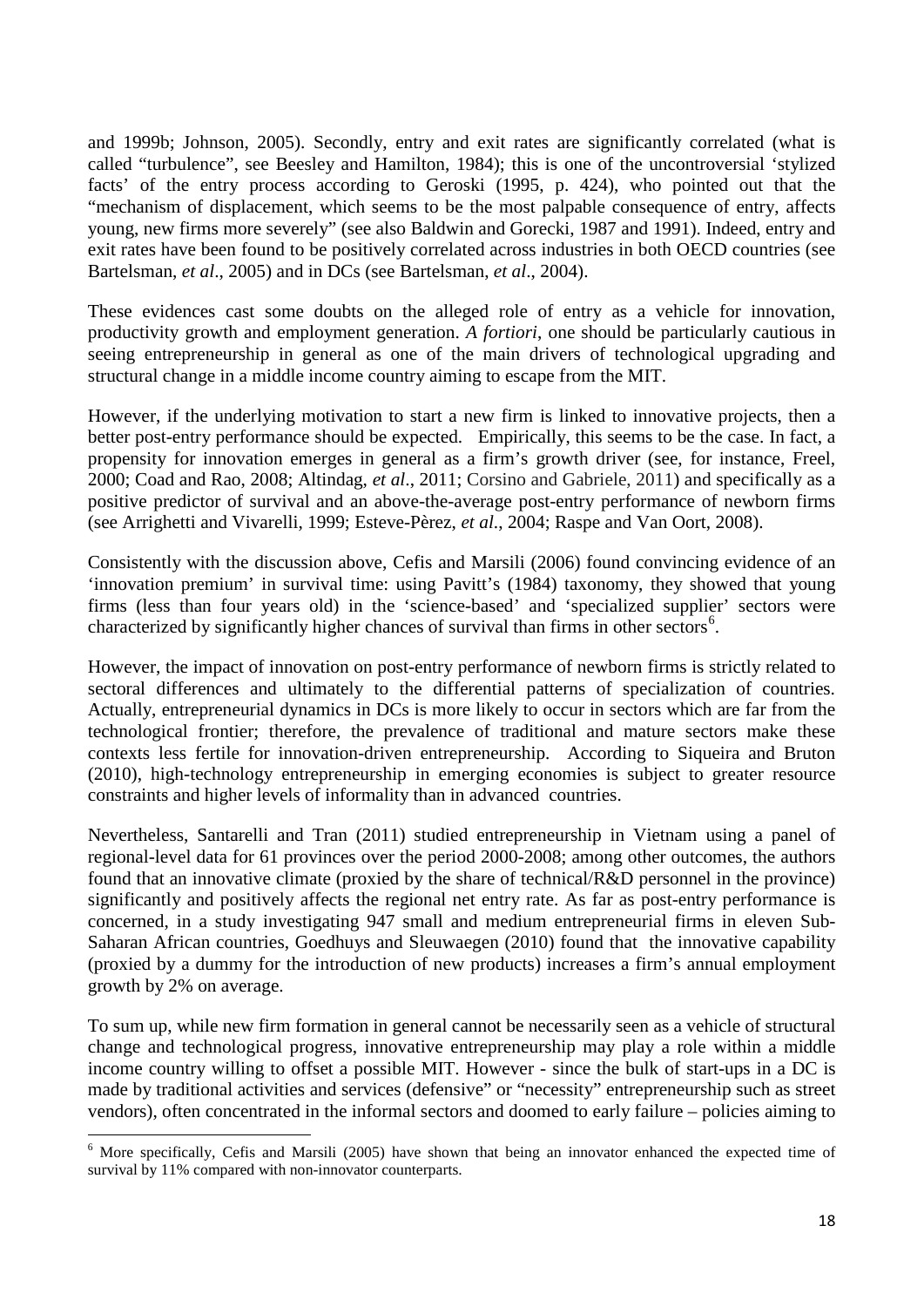foster entrepreneurship should be extremely cautious. In particular, 'erga-omnes' entry subsidies should be discarded in favor of selective and targeted measures addressed to the more promising potential entrepreneurs, such as those characterized by a superior human capital (here again, the presence of adequate competences and capabilities emerge as a necessary pre-condition, see Section 3) and operating in the more advanced sectors according to the taxonomies detailed in Section 4.

Indeed, what discussed in Sections 3 and 4 can provide a sort of guideline for an economic policy targeted to foster entrepreneurship not "*per sé*", but as a vehicle to foster and accelerate a structural change in favor of those "*regimes*" that can be considered the engines for innovation, capabilitybuilding and eventually productivity growth and catching-up. For instance, innovative entrepreneurship in the "science-based" regime should be supported by public authorities, especially in terms of training courses for potential founders eager to acquire those competences and capabilities (see Section 3) that are necessary for starting new firms in the high-tech sectors.

Finally, focusing on domestic entrepreneurship in the middle income DCs is also a way to underline that catching-up should not only based on technological transfer, FDI attraction and spillovers (see Section 5), but also driven by local innovative new enterprises (see Amsden, 2009; Hobday and Perini, 2009; for an extensive discussion of the role of entrepreneurships in the DCs, see Vivarelli, 2012).

#### **7. The possible impact of technological upgrading in terms of jobs and skills**

While the previous sections show that structural change, innovation and entrepreneurship  $-$  in their interaction with globalization - can be considered the ways out from the MIT, the consequences in terms of jobs and skills cannot be taken from granted and may be controversial. For instance, structural change and technological upgrading can foster productivity growth, enhance competitiveness and eventually economic growth on the one hand, but they may exhibit a laborsaving nature on the other hand, the final outcome in terms of jobs being dependent on which of the two forces turns out to be dominant. In what follows, we briefly give account of the two strands of economic literature respectively devoted to investigate the quantitative and the qualitative impacts of new technologies upon employment.

1) Technological change allows to produce the same amount of output with a lower amount of production factors, namely capital and labor. However, what textbooks represent as technological change is only the "direct" effect of innovation; indeed, the economic discipline - since its foundation - has tried to dispel the concerns about the direct harmful effects of technological change, pointing out the market mechanisms able to counterbalance the direct impact of process innovation (for an extensive analysis, see also Vivarelli, 1995, chaps.2 and 3; Petit, 1995; Vivarelli and Pianta, 2000, chap. 2; Piva and Vivarelli, 2004; Pianta, 2005; Vivarelli, 2013a).

Five main compensation mechanisms work to offset technology's labor-saving effects through: (1) additional employment in the capital goods sector where new machines are being produced, (2) decreases in prices resulting from lower production costs on account of technological innovations, (3) new investments made using extra profits due to technological change, (4) decreases in wages as a consequence of the initial job losses, and (5) new products created using new technologies.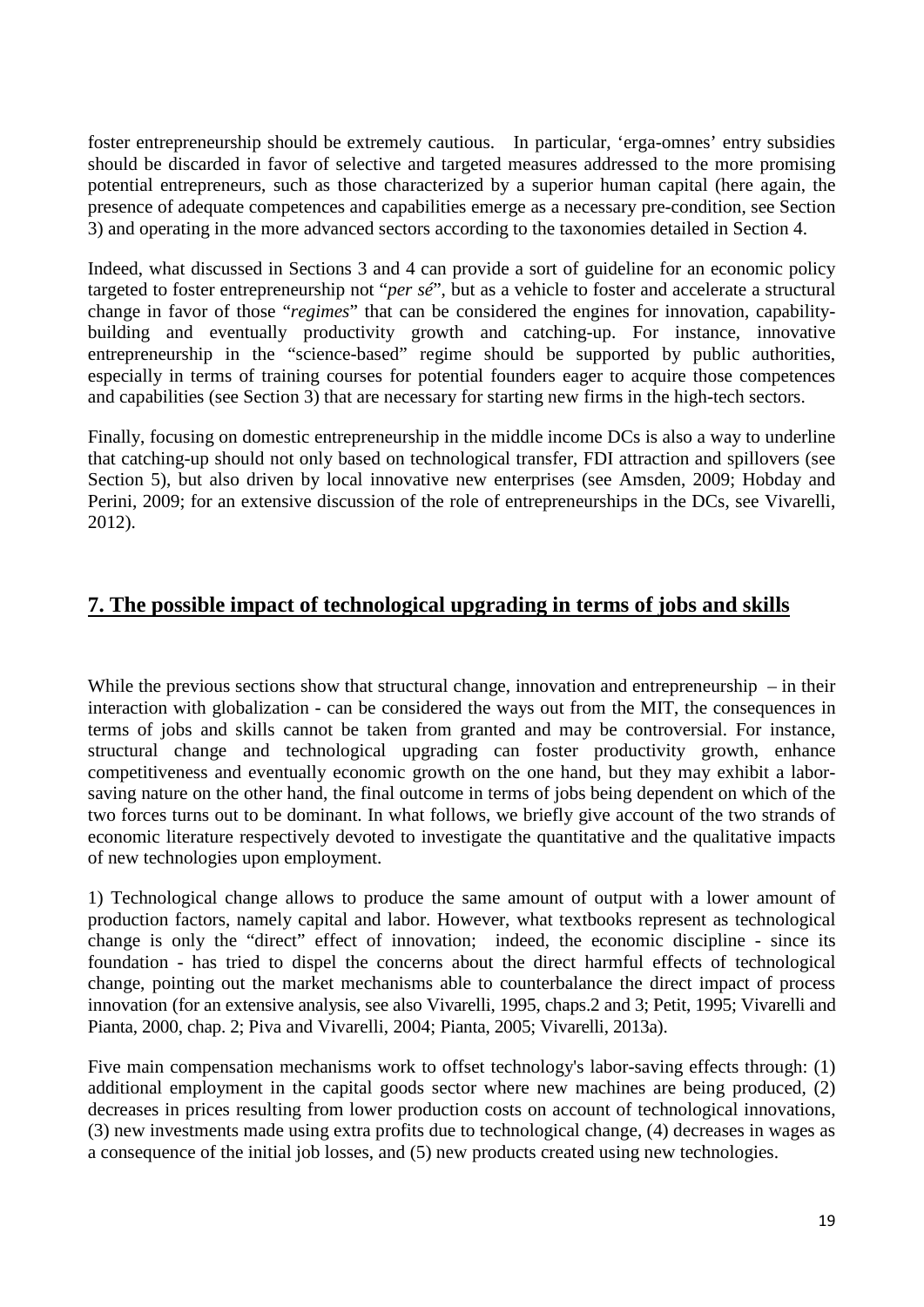Obviously enough, compensation mechanisms can be hindered – or even annihilated - by the existence of important market failures and institutional drawbacks. For instance, labor-saving technologies can spread around in the capital goods sector as well, so limiting the power of the compensation " via new machinery"; moreover, the new machines can be implemented simply by substituting the obsolete ones (scrapping), involving no compensation in jobs. Similarly, the effectiveness of the mechanism "via decrease in prices" depends on the hypothesis of perfect competition and on the value of the demand elasticity (see Sylos Labini, 1969, p. 160). By the same token, the compensation mechanism "via new investments" also relies on the strong assumption that the accumulated profits due to technical change are entirely and immediately translated into additional investments, while it should be taken into account that the economic agents' expectations can imply a delay in the translation of additional profits into "effective demand" (see Pasinetti, 1981). Moreover, the intrinsic nature of the new investments does matter; if these are capital-intensive and labor-saving, compensation will be particularly limited. Also the mechanism "via decrease in wages" is controversial: on the one hand, a decrease in wages can induce firms to hire additional workers, but - on the other hand - the decreased aggregate demand lowers the employers' expectations and so they tend to hire fewer workers. Finally, albeit new products can be considered the more powerful way to counterbalance labor-saving process innovations, different "technological paradigms" (see Dosi, 1982; Dosi and Nelson 2013; see also Section 4) are characterized by different clusters of new products which in turn have very different impacts on  $employment<sup>7</sup>$  $employment<sup>7</sup>$  $employment<sup>7</sup>$ .

Turning our attention to the main strategies singled out in this study as the most effective exit strategies from the MIT, new technologies and structural change may well involve productivity gains which can be harmful to employment. In particular, the possible dominant role of the imported embodied technological change implying labor-saving process innovation can drastically decrease the domestic demand for labor (see Section 5, point 1; see Lee and Vivarelli, 2004 and 2006b).

In more detail, when "total factor productivity" increases in a middle income country as a consequence of imported and domestic technologies, the employment enhancing competitive effect has to be compared with the direct labour-saving effect of such technologies (see Vivarelli, 1995; Coe *et al.*, 1997; Mohnen and Hall, 2013). The final outcome cannot be assessed *a priori*. On the whole, as discussed in Taylor (2004), the final employment outcome depends on the balance between labor productivity gains and output growth. Consistently, in determining the final employment outcome, the effectiveness of price and income compensation mechanisms and their possible drawbacks discussed above are obviously crucial in the particular case of middle income DCs, as well (see Hall and Heffernan, 1985).

2) Beyond the *quantitative* effect of innovation on the number of employees, it is also important to single out and investigate the *qualitative* effect of technological and structural change. Indeed, the literature focusing on the complementary between technological change and skilled labor has put forward the so-called "skill biased technological change" hypothesis (SBTC); initially proposed by Griliches (1969) and Welch (1970), this hypothesis supports the view that new technologies - to be implemented effectively and efficiently - require suitable skills.

The first to explore SBTC empirically were Berman, *et al*., (1994) who provided evidence for the existence of strong correlations between within industry skill upgrading and increased investment in

<span id="page-21-0"></span> $<sup>7</sup>$  As a matter of fact, in different historical periods and different institutional frameworks, the relative balance between the</sup> labor-saving effect of process innovations and the labor-intensive impact of product innovations can considerably vary.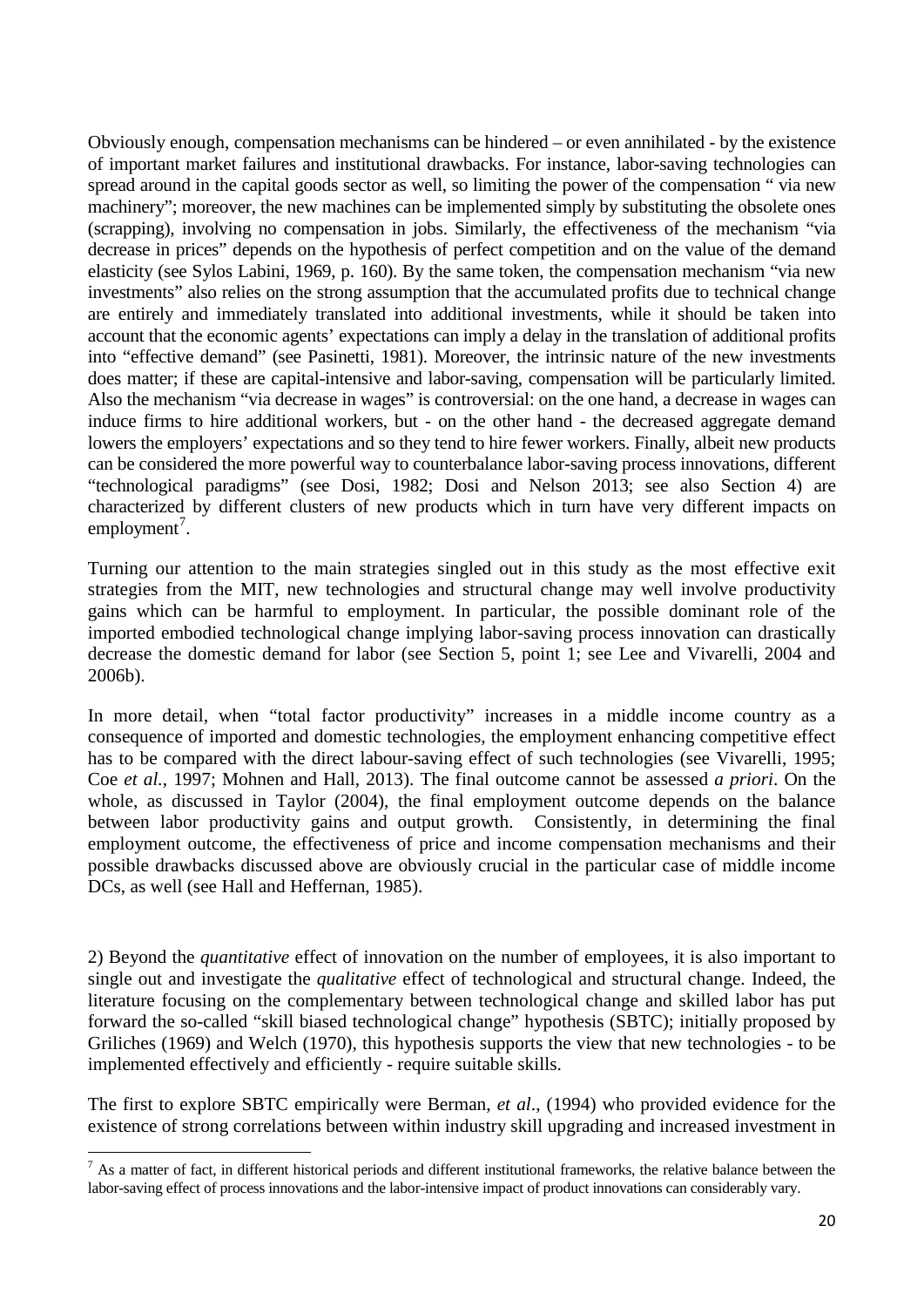both computer technology and R&D in the U.S. manufacturing sector between 1979 and 1989. Stemming from this seminal contribution, several further empirical studies have confirmed the occurrence of a widespread SBTC in the US (see Autor, *et al*., (1998); UK (Machin, 1996); France (see Caroli and Van Reenen, 2001); Spain (see Aguirregabiria and Alonso-Borrego, 2001); Italy (see Piva, *et al*., 2005) and other OECD countries (see Machin and Van Reenen, 1998).

While most of the literature on the qualitative employment impact of technological change is centered on the developed economies, in recent times some attention has also been devoted to the specificities of the middle-income and low-income DCs.

According to the mainstream economic theory, in the DCs technological progress and globalization are supposed to have opposite effects in terms of demand for skills (for an extensive analysis, see Lee and Vivarelli, 2004, 2006a and 2006b): on the one hand, new technologies shift the labor demand in favor of more skilled workers; on the other hand, the Heckscher-Ohlin-Stolper Samuelson (HOSS) mechanism predicts that a DC trading with skill-abundant richer economies should specialize in the production of unskilled-labour-intensive goods and therefore experience a relative increase in the demand for unskilled labour.

In contrast, if the HOSS assumption of homogeneous production functions and identical technologies between countries is relaxed, international openness may facilitate technology transfer from advanced to developing countries through the different channels discussed in Section 5, implying that globalization and technological change are complementary rather than alternative mechanisms, both resulting in an increase in the demand for skilled workers (for more extensive analyses, see Vivarelli, 2004 and Lee and Vivarelli, 2006b).

Robbins (1996 and 2003) and Robbins and Gindling (1999) call the effect of in-flowing technology resulting from trade liberalization the "*skill-enhancing trade (SET) hypothesis*". Their idea is that trade accelerates the flows of physical capital (and embodied technology) to the South, inducing rapid adaptation to the modern skill-intensive technologies currently used in the North.

The available empirical evidence appears to reject the HOSS predictions and to support the SET hypothesis. For example, Berman and Machin (2000 and 2004) found that SBTC had been transferred rapidly from the developed world to at least the middle-income DCs. Meschi and Vivarelli (2009) - once they had disaggregated trade flows according to their areas of origin/destination - found a significant inequality-enhancing effect in middle-income DCs due to trade with more advanced countries, possibly related to technological transfer and skill-enhancing trade. Almeida (2009) reached very similar conclusions using firm-level data for East Asia<sup>[8](#page-21-0)</sup>.

The evidence from country-specific studies is also pointing out the links between trade, FDI, technology transfer and skill-upgrading. For instance, Hanson and Harrison (1999), using data on Mexican manufacturing plants, found that firms receiving FDI acquire technology through licensing agreements or imported materials, and tend to hire more skilled workers (see also Feenstra and Hanson, 1997). Similarly, Fajnzylber and Fernandes (2009) found that increased levels of international integration were associated with an increased demand for skilled labor in a crosssection of Brazilian firms. Görg and Strobl (2002) analyzed a panel of manufacturing firms in Ghana over the '90s; their estimates revealed that while the purchase of foreign machinery for

<span id="page-22-0"></span><sup>&</sup>lt;sup>8</sup> By the same token, Conte and Vivarelli (2011), using a direct measure of embodied technological transfer, found that imported skill-biased technological change is one of the determinants of the increase in the relative demand for skilled workers in DCs.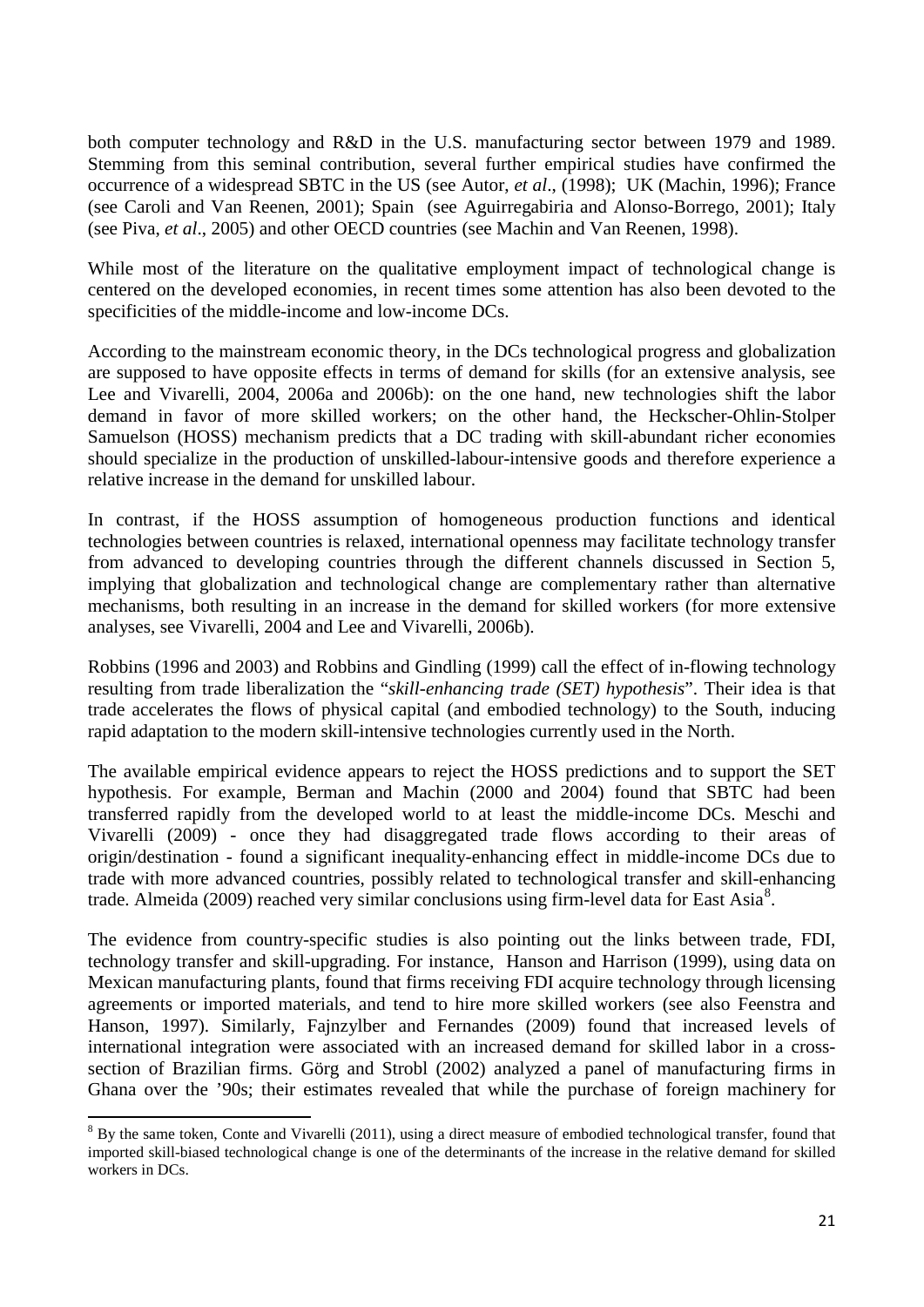technological purposes significantly raised the relative demand for skilled labour, a greater participation in world markets via exporting activities did not have any effect.

Other papers have instead underlined the skill-enhancing effects of exporting activity, which makes the adoption of new technologies profitable for more firms (see Yeaple, 2005), induces quality upgrading (see Verhoogen, 2008; Fajnzylber and Fernandes, 2009) and offers opportunities to acquire knowledge of international best practice (see Bigsten *et al*., 2004; see Section 5, point 2).

Finally, at least for middle income countries, together with imported technologies and exports, domestic R&D and innovation may play a relevant role, as it is the case for the most advanced countries (see previous sections). For instance, Meschi *et al*., (2011) showed that SET was an important factor in explaining the rise of the skilled labour cost share, but together with domestic R&D. By the same token, Araújo *et al*., (2011) also found evidence in support of both the role of SET and domestic technology in determining the skill-upgrading trend of the Brazilian manufacturing labor force.

Summing-up, while middle income countries must engage in structural change, technological progress and globalization in order to avoid the risk of a MIT, the social consequences in terms of jobs, skill-bias and inequality may be controversial. On the one hand, an overall labour-saving impact of the new domestic and imported technologies cannot be excluded and – on the other hand – globalization and new technologies can likely involve an increase in the demand for skills and possibly an increase in wage and income inequality. Given these possible adverse employment and distributional effects, a crucial role has to be attributed to labor and education policies, able to maximize job creation and to overcome a possible skill shortage (see next section).

However, employment-friendly policies can combine the need for structural and technological change with the aim to create new and better jobs. For instance, a strong investment in R&D (in order to sustain the sectors belonging to the science-based regime, see Section 4) is likely to imply as a positive secondary effect - an increase in employment and particularly in skilled employment (in fact, R&D expenditures are strictly related to product innovations that are job-creating, see the discussion above; for empirical studies showing the employment friendly nature of R&D investments, see Bogliacino and Vivarelli, 2012 and Bogliacino *et al*., 2012). By the same token, an industrial policy targeted in favour of the science based and product-engineering regimes (in Marsili's terminology) is also likely to increase the demand for labor, since those regimes are characterized by a dominance of product innovation (see Freeman *et al*., 1982; Freeman and Soete, 1987 and 1994; Vivarelli *et al*., 1996).

#### **8. Conclusions and policy implications**

The main message contained in this study is that capability building, structural change, innovation and entrepreneurship should be considered as the most important exit strategies from the MIT. Some policy suggestions have been already put forward in the previous sections; here, we will briefly single out again those policy perspectives that appear particular important in facilitating the active enrolment of a middle income DC into such exit strategies.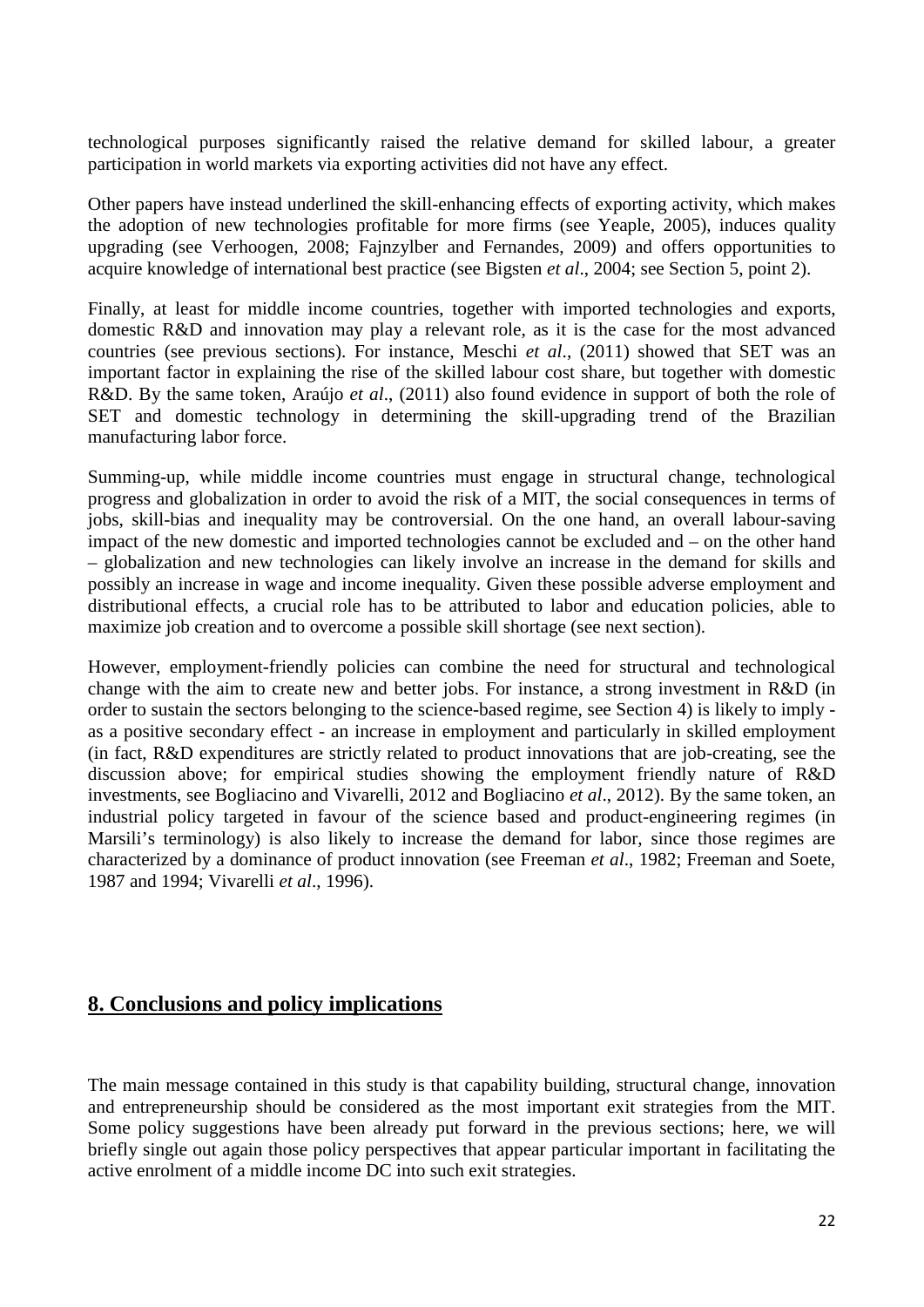• As far as competences and capabilities are concerned, it clearly emerges a role for education policy on the one hand and for labor market policy on the other.

Education policies should be addressed to provide the necessary basic competences on the basis of which the future labor force can build proper and updated capabilities. If such is the aim, middle income DCs should not only increase their average years of schooling, but also shape their educational attainment structures to maximize the opportunities to develop social and collective capabilities. From this point of view, it has been showed that middle income countries that successfully engaged in catching-up (like South Korea, Taiwan, Hong Kong, Israel) were those that have been able to strength their lower and upper secondary education levels (see Nübler, 2013, Figure 4).

Labor market policies should make labor mobility easier (both among firms and from scientific institutions towards private companies), in order to maximize the sharing of the available knowledge and make capabilities strongly collective (see Section 3). In this context, labor mobility from foreign firms should also be encouraged, also in the form of entrepreneurial spin-offs.

• With regard to structural and technological change (see Section 4), an impressive important role opens up for industrial and innovation policies. Far from the mainstream economics conventional wisdom considering industrial policies either useless or even harmful, the discussion put forward in this study supports an opposite view. Indeed, middle income countries willing to escape from the MIT should actively engage in supporting structural change and innovation as was – and it still is - the case for the most industrialized countries (see Mazzucato, 2011). As properly discussed by Cimoli *et al*., (2009, chapter 20), State intervention can (must) play a crucial role both in capability building (see previous point) and in fostering a structural and technological change addressed towards the most advanced regimes (see the taxonomies and the discussion proposed in Section 4).

In this framework, industrial and innovation policies should targeted those sectors which are characterized by advanced technological contents, higher demand elasticity at the world level and wider learning opportunities. Therefore, policies should be highly selective – in order to avoid government failures such as duplications, substitution effects and deadweight effects<sup>[9](#page-22-0)</sup> - and target advanced sectors and technologies, in order to create new absolute advantages, rather than to specialize in the existing comparative advantages (as prescribed by orthodox international economists).

• Turning our attention to globalization, here again trade liberalization and comparative advantages should not be taken as the starting point for an effective exit strategy from the MIT. In contrast - as was the case of the successful Asian countries escaping from the MIT in the second half of the XX century – a middle income DC should not only be concerned with attracting FDI and foreign technologies but should also promote policies for the development of domestic enterprises able to engage in sophisticated export baskets and foster local entrepreneurship able to compete in the international markets (see next point).

<span id="page-24-0"></span><sup>&</sup>lt;sup>9</sup> A substitution effect occurs when a policy intervention (such as a subsidy or a tax relief) favor a poorly performing agent (for instance a firm), crowding out a possibly more efficient one; a deadweight effect occurs when public money is given to an efficient agent that would have performed well in any case, even without the subsidy.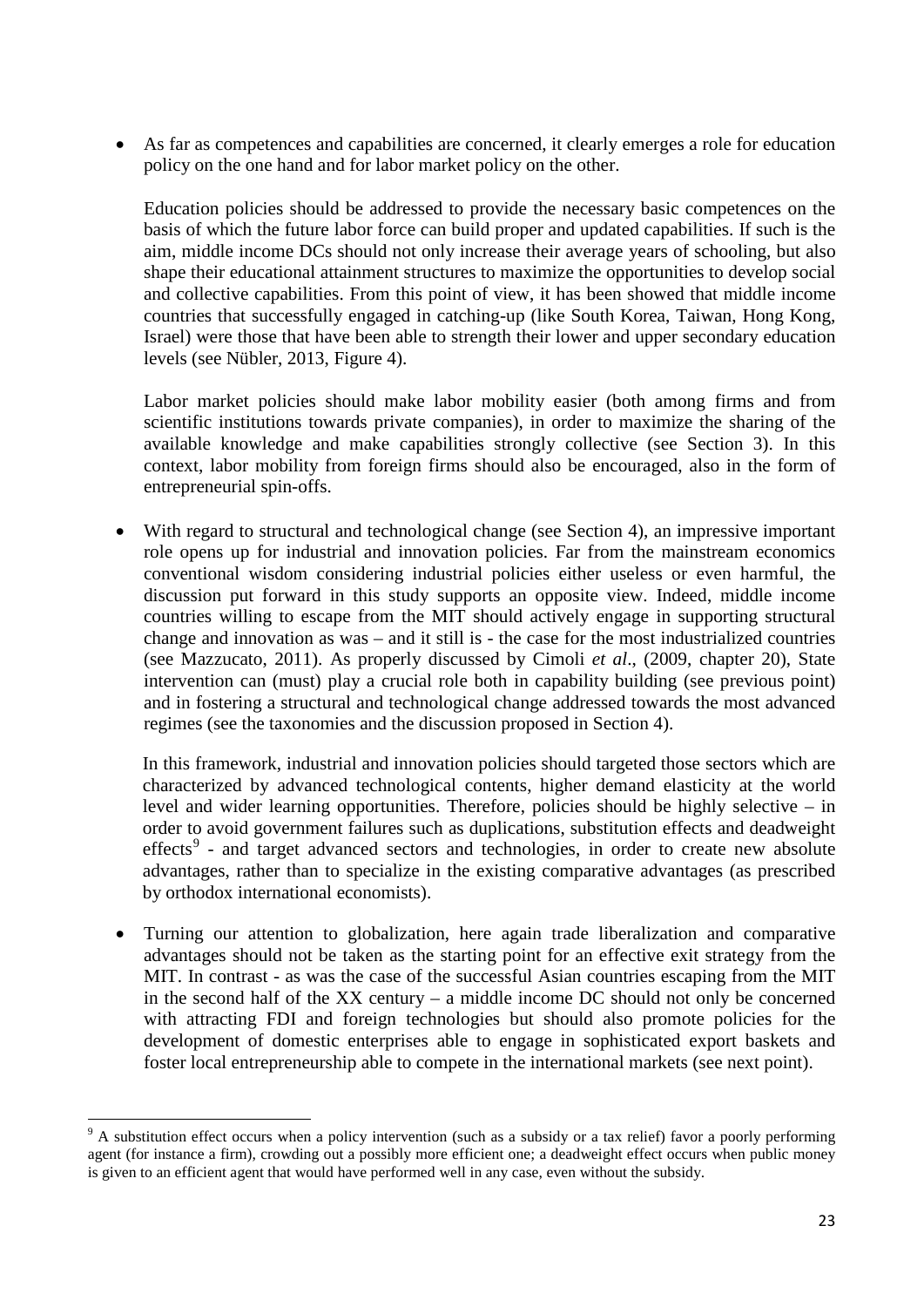In this framework, industrial and innovation policies are important again in favoring an effective (and possibly creative, see Antonelli, 2006) implementation of foreign technologies and in maximizing the benefits from the so-called "learning by export". Last but not least, middle income countries should shape specific policy schemes to attract hightech FDI and especially multinational R&D labs, so fully exploiting the opportunities provided by the recent trends in the unbundling of the international value chains.

- As mentioned above, domestic enterprises and particularly new ventures may play an important role in the catching-up, both in terms of producing and absorbing new capabilities and knowledge. In this respect, entrepreneurial policies are welcome, provided they are closely targeted to the innovative new firms, possibly in the high-tech and emerging sectors. As discussed in Section 6, most of entrepreneurs in the DCs are of the defensive types and cannot play any role in fostering productivity growth; differently, innovative entrepreneurs should be helped in developing their business ideas.
- As discussed in Section 7, structural change and technological upgrading do not assure, *per sé*, either job-creation or equality; rather, the current technological trajectory is likely to show both a labor-saving and a skill-biased nature, so possibly implying unemployment and increasing inequality. From this point of view, policies should shape the previously discussed patterns of structural change, innovation and globalization, in order to maximize their job creation potentialities and minimize their impact in terms of inequality. Here, education policies (see first point) remain crucial, since an adequate supply of skills can avoid the "skill shortage" and so job-losses and inequality that would be associated to a skill-biased technological change (either domestic or imported) not encountering an adequate local supply of skills. Finally, the targeted industrial and innovation policies discussed above should have their employment impact in mind and favor R&D based and product innovators, since the expansion of the product space (see Section 2) is intrinsically labor friendly, while process innovation can have an harmful employment impact (see Section 7).

Obviously enough, all the single policies listed above have been singled out for sake of simplicity, but should be understood as belonging to a unified framework. As stated several times in this contribution, collective capabilities, structural change and technological progress must be considered interrelated phenomena which jointly and simultaneously co-evolve. If such is the case, policies should also be interpreted as a unified – although articulated – support to the dynamic evolution which can sustain a successful catching-up.

In more general terms, the policy packages discussed above, should be intended as strategies to obtain a good "match" (see Perez, 1983; Freeman and Perez, 1988) between technological opportunities, structural change and the institutional setting. In Carlota Perez's words, a good match between technological change and institutions is in fact a pre-condition for productivity growth and eventually for economic growth. Moreover, if we take into account that capabilities, structural and technological change and globalization continuously co-evolve, the need for an effective institutional framework emerges as even more crucial nowadays. In this framework, institutions can be important carriers of collective capabilities, can shape structural and technological transformations and can address the globalization process towards the most advanced patterns of trade and FDI inflows (see above).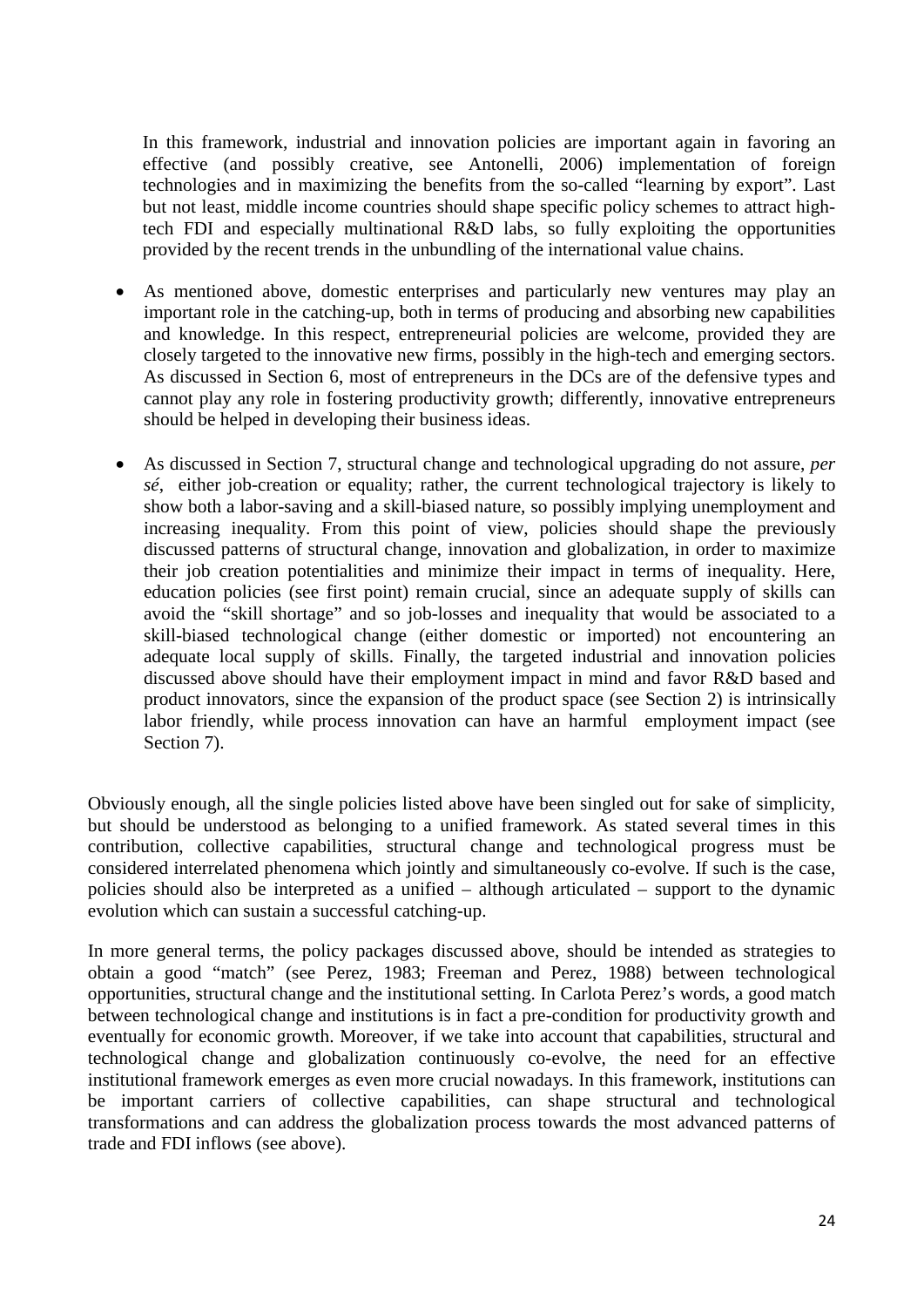However, policy intervention should not be limited to provide adequate infrastructures, to enforce IPR, to make the labor market more flexible and bureaucratic procedures faster and less corrupted (see Agenor *et al*., 2012; Jankowska *et al*., 2012; Aiyar *et al*., 2013). This emphasis on "soft", "enabling" policies is part of the conventional wisdom so widespread among mainstream economists and inside most of the international organizations. The view proposed in this contribution strongly departs from this extremely cautious and market-oriented approach, in favor of a much more active role of the policy makers in shaping the current patterns of globalization, structural change and technological progress. Indeed, taking seriously the lessons from Japan, Asian NICs and nowadays China means to recognize that exiting from the MIT is basically a strategic long-term policy target that requires massive investments in education, training and R&D expenditures and a strong and selective support to public and private companies – both existing firms and new entrepreneurial ventures - operating in the emerging and innovative sectors and in the more advanced importing and exporting niches.

Indeed, these "hard policies" should be understood as the main pillars of an advanced "national system of innovation"<sup>[10](#page-24-0)</sup> (see Freeman, 1987; Lundvall, 1992; Nelson, 1993) able to foster productivity growth and economic development: only those middle income countries which will be able to actively and properly shape their own national system of innovation will escape from the MIT.

 $10$  A "national system of innovation" is made by those national interacting organizations and institutions (firms with their suppliers and customers; banks and financing agents; education and training institutions, national and regional policy makers) which jointly contribute to produce knowledge and innovation within a given country and to increase its absorptive capacity in implementing knowledge produced elsewhere in the world.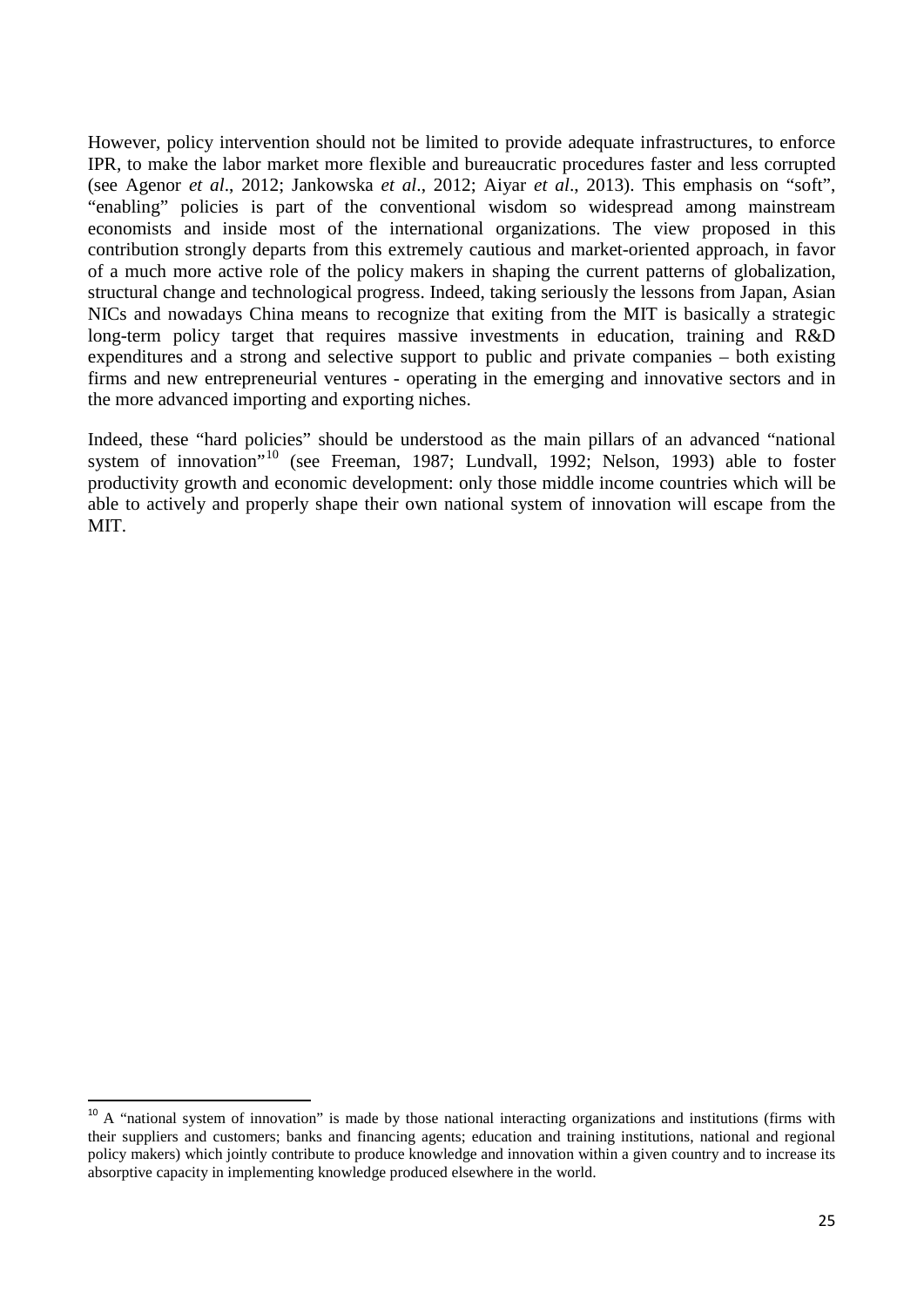#### **REFERENCES**

Abramovitz, M. (1986), Catching Up, Forging Ahead, and Falling Behind, *The Journal of Economic History*, 46, 185-406.

Abramovtiz, M. (1992), Catch-Up and Convergence in the Postwar Growth Boom and After, in: Baumol, W. J., Nelson, R., and Wolff, E. N. (Eds.): *Convergence of productivity: Cross-country studies and historical evidence*, Oxford, Oxford University Press, 86-125.

Acemoglu, D. (2003), Patterns of Skill Premia, *Review of Economic Studies*, 70, 199–230.

Acs, Z.J., Audretsch, D.B. and Feldman, M.P. (1994), R&D Spillovers and Recipient Firm Size, *Review of Economics and Statistics*, 7, 336-40.

Agénor, P.R. and Canuto, O. (2012), Middle-Income Growth Traps, *World Bank Policy Research Working Paper 6210*, Washington DC, World Bank.

Agénor, P.R., Canuto, O and Jelenic, M. (2012), Avoiding Middle-Income Growth Traps, *Economic Premise* ,No. 98, Washington DC, World Bank.

Aghion, P. and Howitt, P., (1998), Capital Accumulation and Innovation as Complementary Factors in Long-Run Growth, *Journal of Economic Growth*, 3, 111–30.

Aguirregabiria, V., and Alonso-Borrego, C. (2001) Employment Occupational Structure, Technological Innovation, and Reorganization of Production, *Labor Economics*, 8, 43–73.

Aiyar, S., Duval, R., Puy, D., Wu, Y. and Zhang, L. (2013), Growth Slowdowns and the Middleincome Trap, *Working Paper 13/71*, Washington DC, International Monetary Fund.

Almeida, R. (20099, Openness and Technological Innovation in East Asia: Have They Increased the Demand for Skills? *IZA Discussion Papers, 4474,* Bonn, IZA.

Altindag, E., Zehir, C. and Acar, A.Z. (2011), Strategic Orientations and their Effects on Firm Performance in Turkish Family Owned Firms, *Eurasian Business Review*, 1, 18-36.

Amsden, A.H. (2001), *The Rise of "The Rest": Challenges to the West From Late-Industrializing Economies*, Oxford, Oxford University Press.

Amsden, A.H. (2009), Nationality of Firm Ownership in Developing Countries: Who should 'Crowd Out' whom in Imperfect Markets, in M. Cimoli, Dosi, G. and Stiglitz, J.E. (Eds), *Industrial*  Policy and Development: The Political Economy of Capabilities Accumulation, Oxford, Oxford University Press., 470-506.

Añón Higón, D., Manjón Antolín, M. and Mañez, J.A. (2011), [Multinationals, R&D, and](http://ideas.repec.org/a/oup/indcch/v20y2011i2p641-659.html)  [Productivity: Evidence for UK Manufacturing Firms,](http://ideas.repec.org/a/oup/indcch/v20y2011i2p641-659.html) *[Industrial and Corporate Change](http://ideas.repec.org/s/oup/indcch.html)*, 20, 641- 59.

Antonelli, C. (2006), Diffusion as a process of creative adoption, *Journal of Technology Transfer*, 31, 211-226.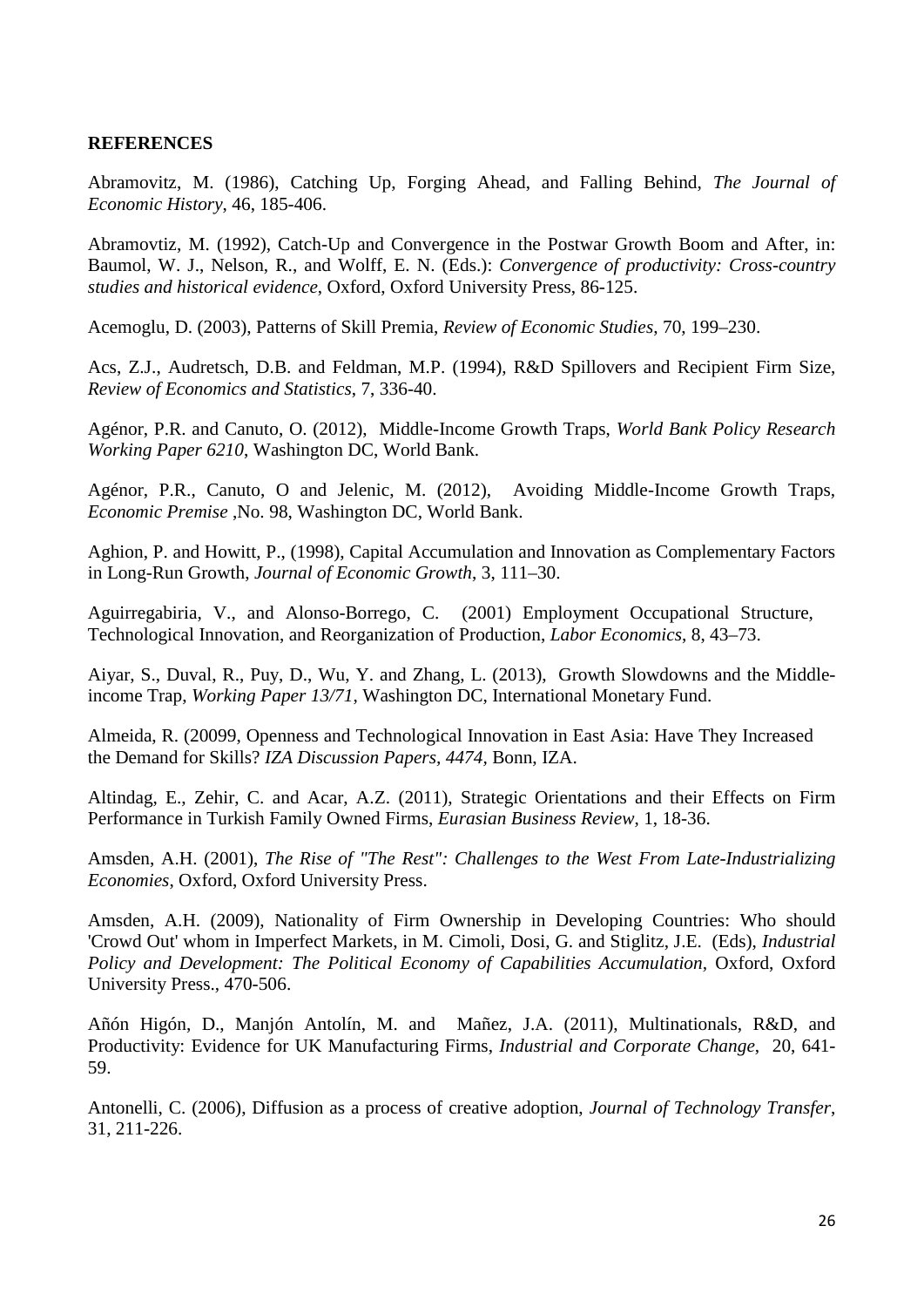Antonelli, C. (1998), The Dynamics of Localized Technological Changes. The Interaction between Factor Costs Inducement, Demand Pull and Schumpeterian Rivalry, *Economics of Innovation and New Technology*, 6, 97-120.

Araújo, B.C., Bogliacino, F. and Vivarelli, M. (2011), Technology, Trade and Skills in Brazil: Some Evidence from Microdata, *Revista CEPAL/CEPAL Review*, 105, 157-71.

Arrighetti, A. and Vivarelli, M. (1999), The Role of Innovation in the Postentry Performance of New Small Firms: Evidence from Italy, *Southern Economic Journal,* 65, 927-39.

Arrow, K. (1962), The Economic Implications of Learning by Doing, *Review of Economic Studies*, 29, 155-73.

Arthur, W.B. (1988), Competing Technologies: An Overview, in: Dosi, G., Freeman, C., Nelson, R.R., Silverberg, G., Soete, L. (Eds.), *Technical Change and Economic Theory*, London, Pinter, 590–607.

Atkinson, A.B. and Stiglitz, J.E. (1969), A New View of Technological Change, *Economic Journal*, 79, 573-8.

Audretsch, D.B., Keilbach, M.C. and Lehmann, E.E. (2006), *Entrepreneurship and Economic Growth,* Oxford, Oxford University Press.

Audretsch, D.B. and Mahmood, T. (1995), New Firm Survival: New Results Using a Hazard Function, *Review of Economics and Statistics,* 77, 97-103.

Audretsch, D.B., Santarelli, E. and Vivarelli, M. (1999a), Start Up Size and Industrial Dynamics: Some Evidence from Italian Manufacturing, *International Journal of Industrial Organization,* 17, 965-83.

Audretsch, D.B., Santarelli, E. and Vivarelli, M. (1999b), Does Start Up Size Influence the Likelihood of Survival?, in Audretsch, D. and Thurik, R. (eds.) , *Innovation, Industry Evolution and Employment***,** Cambridge, Cambridge University Press, 280-96.

Audretsch, D. and Vivarelli, M. (1996), Firm Size and R&D Spillovers: Evidence from Italy, *Small Business Economics*, 8, 249-258.

Autor, D., L. Katz, and Krueger, A. (1998), Computing Inequality: Have Computers Changed the Labor Market? *Quarterly Journal of Economics*, 113, 1169–214.

Balassa, B. (1965), Trade Liberalization and Revealed Comparative Advantage, *Manchester School of Economic and Social Studies*, 33, 99-123.

Balassa, B. (1977), 'Revealed' Comparative Advantage Revisited: An Analysis of Relative Export Shares of the Industrial Countries, 1953-1971, *Manchester School of Economic and Social Studies*, 45, 327-44.

Baldwin, J.R. and Gorecki, P.K. (1987), Plant Creation Versus Plant Acquisition: The Entry Process in Canadian Manufacturing, *International Journal of Industrial Organization,* 5, 27-41.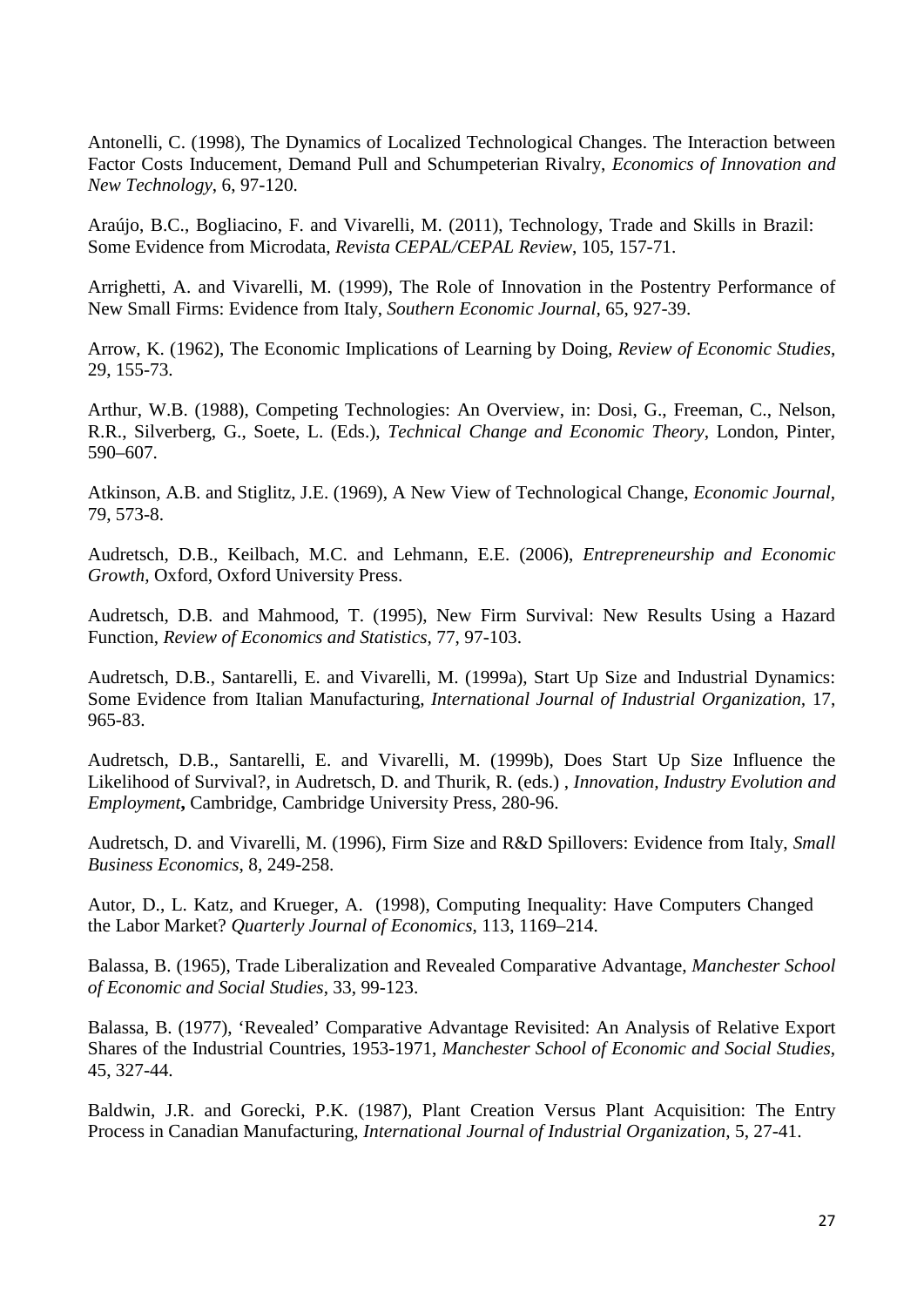Baldwin, J.R. and Gorecki, P.K. (1991), Firm Entry and Exit in the Canadian Manufacturing Sector, *Canadian Journal of Economics*, 24, 300-23.

Barba Navaretti, G. and Solaga, I. (2002), [Weightless Machines and Costless Knowledge -](http://ideas.repec.org/p/wbk/wbrwps/2598.html) An [Empirical Analysis of Trade and Technology Diffusion,](http://ideas.repec.org/p/wbk/wbrwps/2598.html) *CEPR Discussion Paper N. 3321*, London, Centre for Economic Policy Research.

Barba Navaretti, G., I. Solaga, and Takacs, W. (1998), When Vintage Technology Makes Sense: Matching Imports to Skills, *World Bank Working Paper 1923*, Washington, DC, World Bank.

Bartelsman E., Haltiwanger, J. and Scarpetta, S. (2004), Microeconomic Evidence of Creative Destruction in Industrial and Developing Countries, *World Bank Policy Research Working Paper 3464*, Washington DC, World Bank.

Bartelsman, E., Scarpetta, S. and Schivardi, F. (2005), Comparative Analysis of Firm Demographics and Survival: Evidence from Micro-level Sources in OECD Countries, *Industrial and Corporate Change,* 14, 365-91.

Baumol, W.J (1990), Entrepreneurship: Productive, Unproductive and Destructive, *Journal of Political Economy,* 98, 893-921.

Baumol, W.J (2010), *The Microtheory of Innovative Entrepreneurship*, Princeton and Oxford, Princeton University Press.

Baumol, W.J., Litan, R.E. and Schramm, C.J. (2007), *Good Capitalism, Bad Capitalism*, New Haven, Yale University Press.

Beesley, M.E and Hamilton, R.T. (1984), Small Firms' Seedbed Role and the Concept of Turbulence, *Journal of Industrial Economics,* 33, 217-31.

Bell, M. and Pavitt, K. (1995), The Development of Technological Capabilities, in Haque, I.U. (Ed.), *Trade, Technology and International Competitiveness*, Washington, World Bank, 69-101.

Berman, E., Bound, J. and Griliches, Z. (1994), Changes in the Demand for Skilled Labor within U.S. Manufacturing Industries: Evidence from the Annual Survey of Manufacturing, *Quarterly Journal of Economics*, 109, 367-97.

Berman, E., and Machin, S. (2000), Skill-biased Technology Transfer Around the World, *Oxford Review of Economic Policy*, 16, 12–22.

Berman, E. and Machin, S. (2004), Globalization, Skill-biased Technological Change and Labor Demand, in E. Lee and Vivarelli, M. (Eds), *Understanding Globalization, Employment and Poverty Reduction*, New York, Palgrave Macmillan.

Bogliacino, F. and Vivarelli, M. (2012), The Job Creation Effect of R&D Expenditures, *Australian Economic Papers*, 51, 96-113.

Bogliacino, F., Piva, M. and Vivarelli, M. (2012), R&D and Employment: An Application of the LSDVC Estimator Using European Data, *Economics Letters*, 116, 56-59.

Breschi, S., Malerba, F. and Orsenigo, L. (2000), Technological Regimes and Schumpeterian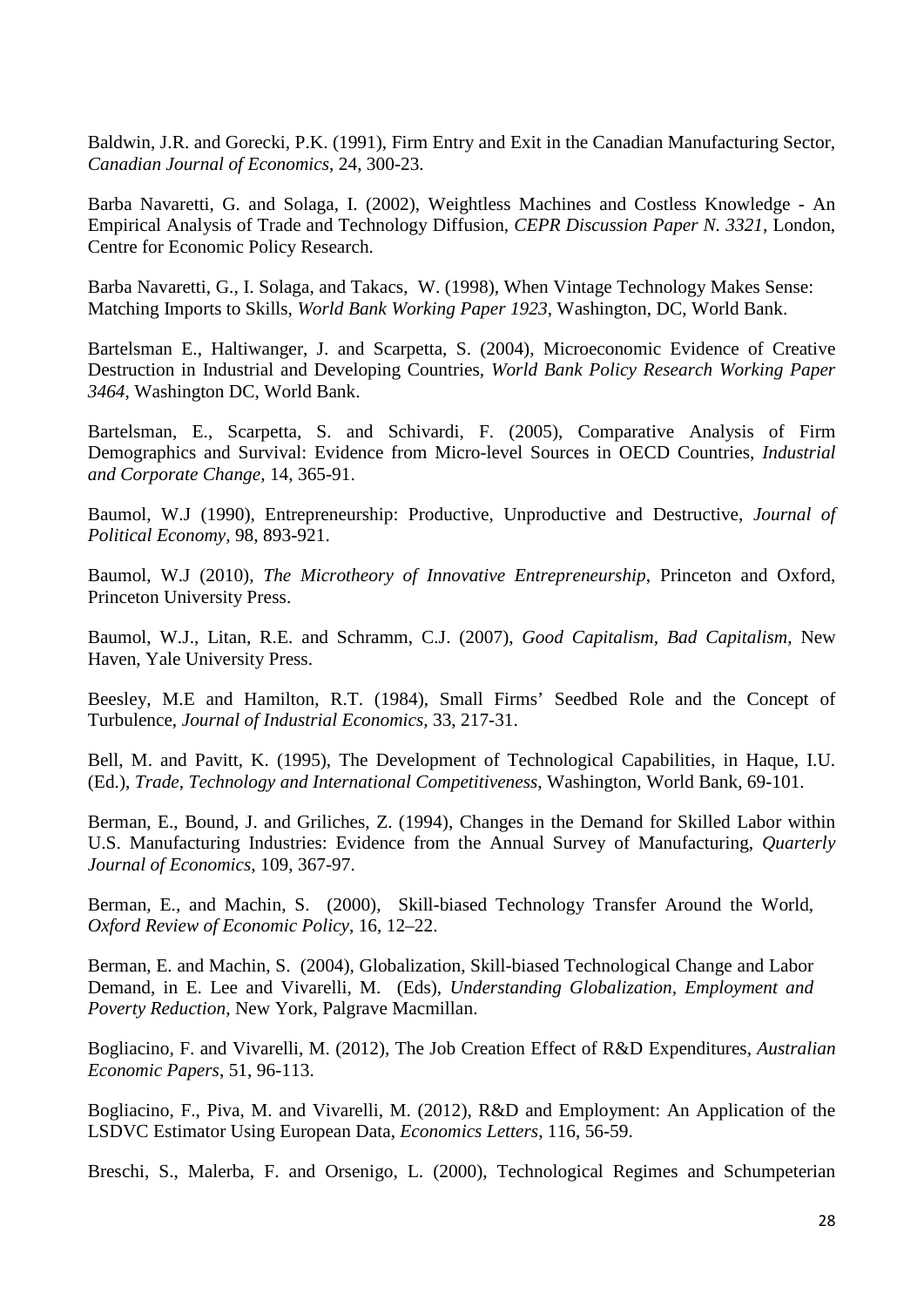Patterns of Innovation, *Economic Journal,* 110, 388-410.

Brouwer, E. and Kleinknecht, A. (1996), Firm Size, Small Business Presence and Sales in Innovative Products: A Micro-econometric Analysis, *Small Business Economics*, 8, 189-201.

Brouwer, E. and Kleinknecht, A. (1999), Keynes-plus? Effective Demand and Changes in Firmlevel R&D: An Empirical Note, *Cambridge Journal of Economics*, 23, 385-91.

Bustos, P. (2005), *The Impact of Trade on Technology and Skill Upgrading: Evidence from Argentina*, Barcelona, CREI and Universitat Pompeu Fabra.

Caroli, E., and Van Reenen, J. (2001), Skill Biased Organizational Change? Evidence from a Panel of British and French Establishments, *Quarterly Journal of Economics*, 116, 1449–92.

Cassiman, B. and Veugelers, R. (2002), R&D Cooperation and Spillovers, Some Empirical Evidence from Belgium, *American Economic Review*, 92, 1169-84.

Cefis, E. and Marsili, O. (2005), A Matter of Life and Death: Innovation and Firm Survival, *Industrial and Corporate Change*, 14, 1167-92.

Cefis, E. and Marsili, O. (2006), Survivor: The Role of Innovation in Firm's Survival, *Research Policy*, 35, 626-41.

Chung, W., and Yeaple, S. (2008), International Knowledge Sourcing: Evidence from US Firms Expanding Abroad, *Strategic Management Journal* 29, 1207-24.

Cimoli, M. and Dosi, G. (1995), [Technological Paradigms, Patterns of Learning and Development:](http://ideas.repec.org/a/spr/joevec/v5y1995i3p243-68.html)  [An Introductory Roadmap,](http://ideas.repec.org/a/spr/joevec/v5y1995i3p243-68.html) *[Journal of Evolutionary Economics](http://ideas.repec.org/s/spr/joevec.html)*, 5, 243-68.

Cimoli, M., Dosi, G. and Stiglitz, J.E. (2009), *Industrial Policy and Development: The Political Economy of Capabilities Accumulation,* Oxford, Oxford University Press.

Cimoli, M. and Porcile, G. (2009), [Sources of learning paths and technological capabilities: an](http://ideas.repec.org/a/taf/ecinnt/v18y2009i7p675-694.html)  [introductory roadmap of development processes,](http://ideas.repec.org/a/taf/ecinnt/v18y2009i7p675-694.html) *[Economics of Innovation and New Technology](http://ideas.repec.org/s/taf/ecinnt.html)*, 18, 675-94.

Cimoli, M., Porcile, G. and Rovira, S. (2010) [Structural Change and the BOP-constraint: Why did](http://ideas.repec.org/a/oup/cambje/v34y2010i2p389-411.html)  [Latin America Fail to Converge?,](http://ideas.repec.org/a/oup/cambje/v34y2010i2p389-411.html) *[Cambridge Journal of Economics](http://ideas.repec.org/s/oup/cambje.html)*, 34, 389-411.

Cincera, M. and Veugelers, R. (2010), Europe's Missing Yollies, *ULB Institutional Repository No. 2013/106349*, Bruxelles, Universite Libre de Bruxelles.

Coad, A. and Rao, R. (2008), Innovation and Firm Growth in High-tech Sectors: A Quantile Regression Approach, *Research Policy*, 37, 633-48.

Coe, D.T., and E. Helpman (1995), International R&D Spillovers, *European Economic Review*, 39, 859–87.

Coe, D.T., E. Helpman and Homaister, A. (1997), North-South Spillovers, *Economic Journal*, 107, 134–149.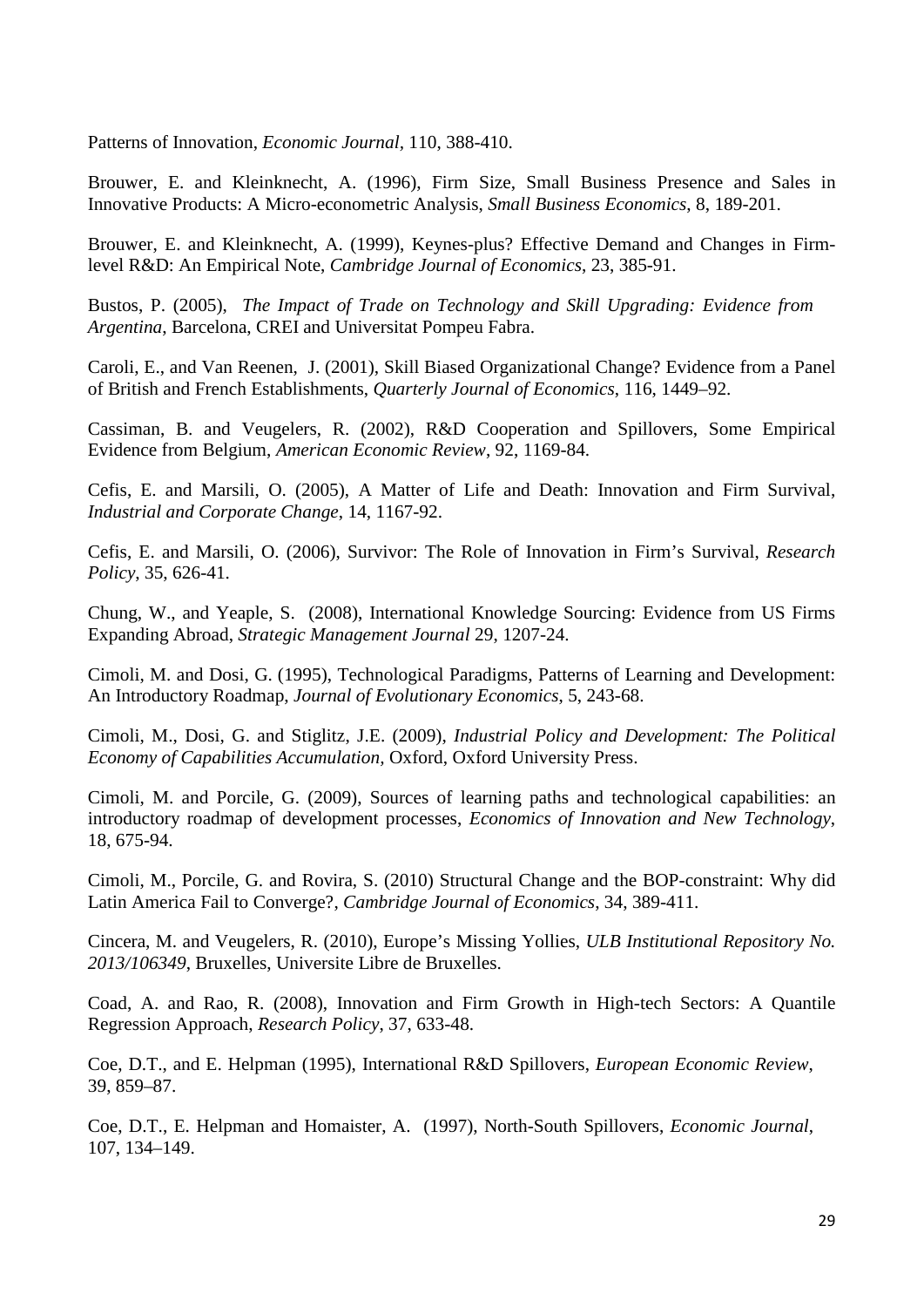Cohen, W.M. and Levinthal, D.A. (1989), Innovation and Learning: The Two Faces of R&D, *Economic Journal*, 99, 569-96.

Cohen, W.M. and Levinthal, D.A. (1990), Absorptive Capacity: A New Perspective on Learning and Innovation, *Administrative Science Quarterly*, 35, 128-52.

Conte, A. and Vivarelli, M. (2011), Imported Skill Biased Technological Change in Developing Countries, *Developing Economies*, 49, 36–65.

Corsino, M. and Gabriele, R. (2011), Product Innovation and Firm Growth: Evidence from the Integrated Circuit Industry, *Industrial and Corporate Change*, 20, 29-56.

Cyert, R.M. and March, J.G. (1963), A Behavioural Theory of the Firm, Englewood Cliffs NJ, Prentice Hall.

Czarnitzki, D. (2006), Research and Development in Small and Medium-sized Enterprises: The Role of Financial Constraints and Public Funding, *Scottish Journal of Political Economy*, 53, 335– 57.

Czarnitzki, D. and Delanote, J., 2013. Young Innovative Companies: the New High-Growth Firms? *Industrial and Corporate Change*, 22, 1315-40.

Czarnitzki, D. and Hottenrott, H. (2011), R&D Investment and Financing Constraints of Small and Medium-sized Firms, *Small Business Economics,* 36, 65–83.

Daude, C. and Fernandez-Arias, E. (2010), *On the Role of Productivity and Factor Accumulation in Economic Development in Latin America and the Caribbean*, Washington, Inter-American Development Bank.

David, P. (1985), Clio and the Economics of QWERTY, *American Economic Review Proceedings*, 75, 332-7.

Dejardin, M. (2011), Linking Net Entry to Regional Economic Growth, *Small Business Economics*, 36, 443-60.

Desai, S. (2009), Measuring Entrepreneurship in Developing Countries, *Research paper / UNU-WIDER, No. 2009.10*, ISBN 978-92-9230-179-8.

Dosi, G. (1982), Technological Paradigms and Technological Trajectories, *Research Policy*, 11, 147–63.

Dosi, G. (1988), Sources, Procedures and Microeconomic Effects of Innovation, *Journal of Economic Literature*, 26, 1120-71.

Dosi, G., Marsili, O., Orsenigo, L. and Salvatore, R. (1995), Learning, Market Selection and the Evolution of Industrial Structures, *Small Business Economics,* 7, 411-36.

Dosi, G. and Nelson, R.R. (2013), The Evolution of Technologies: An Assessment of the State-ofthe-Art, *Eurasian Business Review*, 3, 3-46.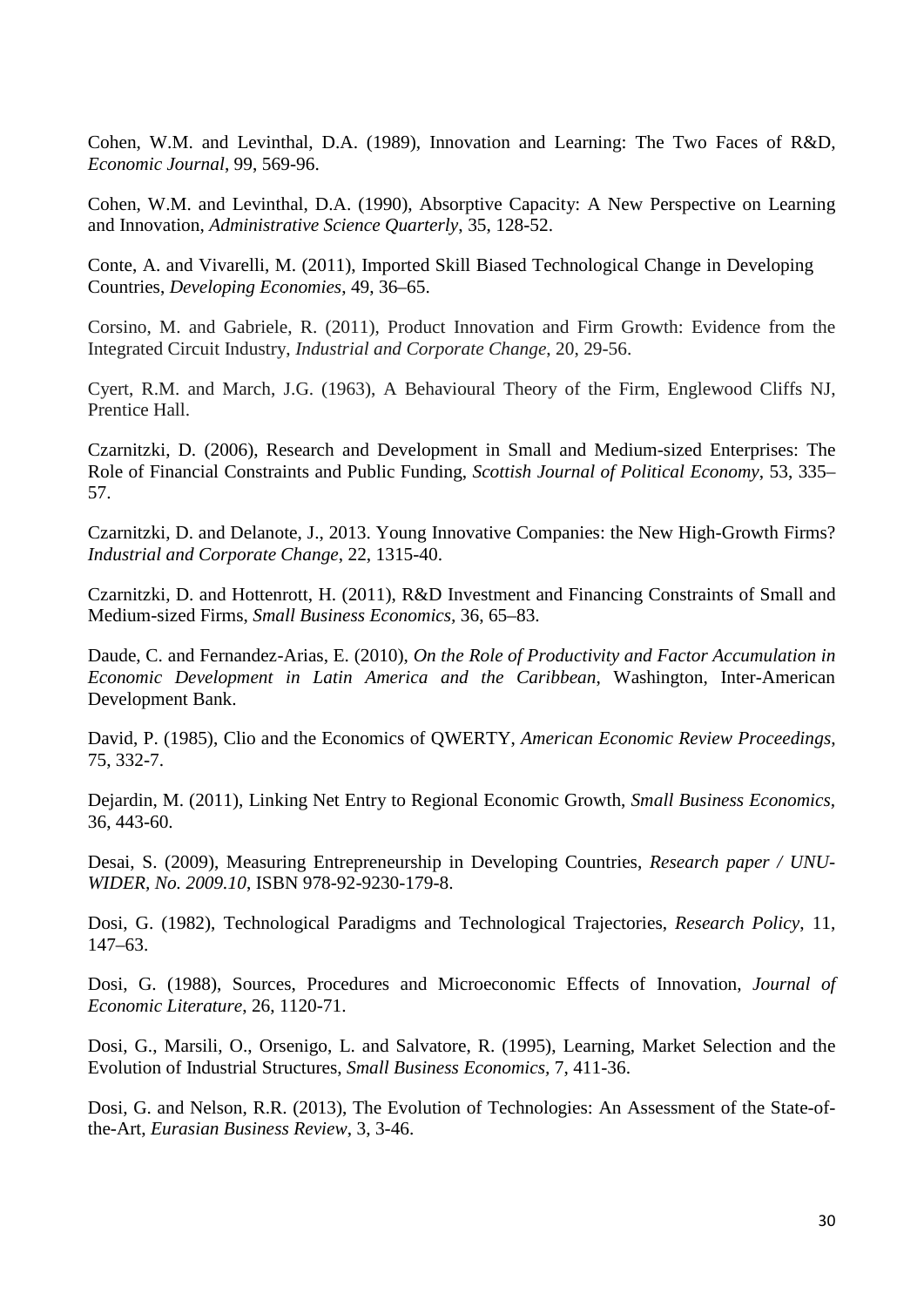Dosi, G, Nelson, R.R. and Winter, S. (2000) *The Nature and Dynamics of Organizational Capabilities*, Oxford, Oxford University Press.

Dunne, T., Roberts, M.J. and Samuelson, L. (1988), Patterns of Firm Entry and Exit in U.S. Manufacturing Industries, *Rand Journal of Economics,* 19, 495-515.

Dunne, T., Roberts, M.J. and Samuelson, L. (1989), The Growth and Failure of US Manufacturing Plants, *Quarterly Journal of Economics*, 104, 671-98.

EC-DG ENTR (2009), *European Competitiveness Report 2008*. Luxemburg, European Commission.

EIU (2004), *Scattering the Seeds of Invention: The Globalisation of Research and Development*, London, The Economist Intelligence Unit.

Eichengreen, B., Park, D. and Shin, K. (2012), When Fast-Growing Economies Slow Down: International Evidence and Implications for China, *Asian Economic Papers*, 11, 42-87.

Eichengreen, B., Park, D. and Shin, K. (2013), Growth Slowdowns Redux: New Evidence on the Middle-income Trap, *Working Paper No. 18673*, Cambridge Mass, National Bureau of Economic Research.

Epifani, P. (2003), Trade Lliberalization, Firm Performance, and Labor Market Outcomes in the Developing World: What can we Learn from Micro-level Data? *[Policy Research Working Paper](http://ideas.repec.org/s/wbk/wbrwps.html)  [Series,](http://ideas.repec.org/s/wbk/wbrwps.html) 3063*, Washington, DC, World Bank.

Esteve-Pérez S., Sanchis A. and Sanchis J. A. (2004), The Determinants of Survival of Spanish Manufacturing Firms, *Review of Industrial Organization,* 25, 251–73.

Fagerberg, J. (1994), Technology and International Differences in Growth Rates, *Journal of Economic Literature*, 32, 1147-75.

Fagerberg, J. and Godinho, M. M. (2005), Innovation and Catching-up, in J. Fagerberg, D. Mowery and Nelson R.R., (Eds.), *Handbook of Innovation*, Oxford, Oxford University Press, 514-42.

Fajnzylber, P., and Fernandes, A. (2009), International Economic Activities and Skilled Labor Demand: Evidence from Brazil and China, *Applied Economics*, 41, 563–77.

Feenstra, R.C., and Hanson, G.H. (1997), Foreign Direct Investment and Relative Wages: Evidence from Mexico's Maquiladoras, *Journal of International Economics*, 42, 371–93.

Felipe, J., Abdon, A. and Kumar, U. (2012), Tracking the Middle-income Trap: What is it, Who Is in It, and Why? *Working Paper n. 715*, Annandale-on-Hudson, Levy Economics Institute.

Florida, F. (1997), The Globalization of R&D: Results of a Survey of Foreign-affiliated R&D Laboratories in the USA, *Research Policy*, 26, 85-103.

Freel, M.S. (2000), Do Small Innovating Firms Outperform Non-innovators?, *Small Business Economics*, 14, 195-210.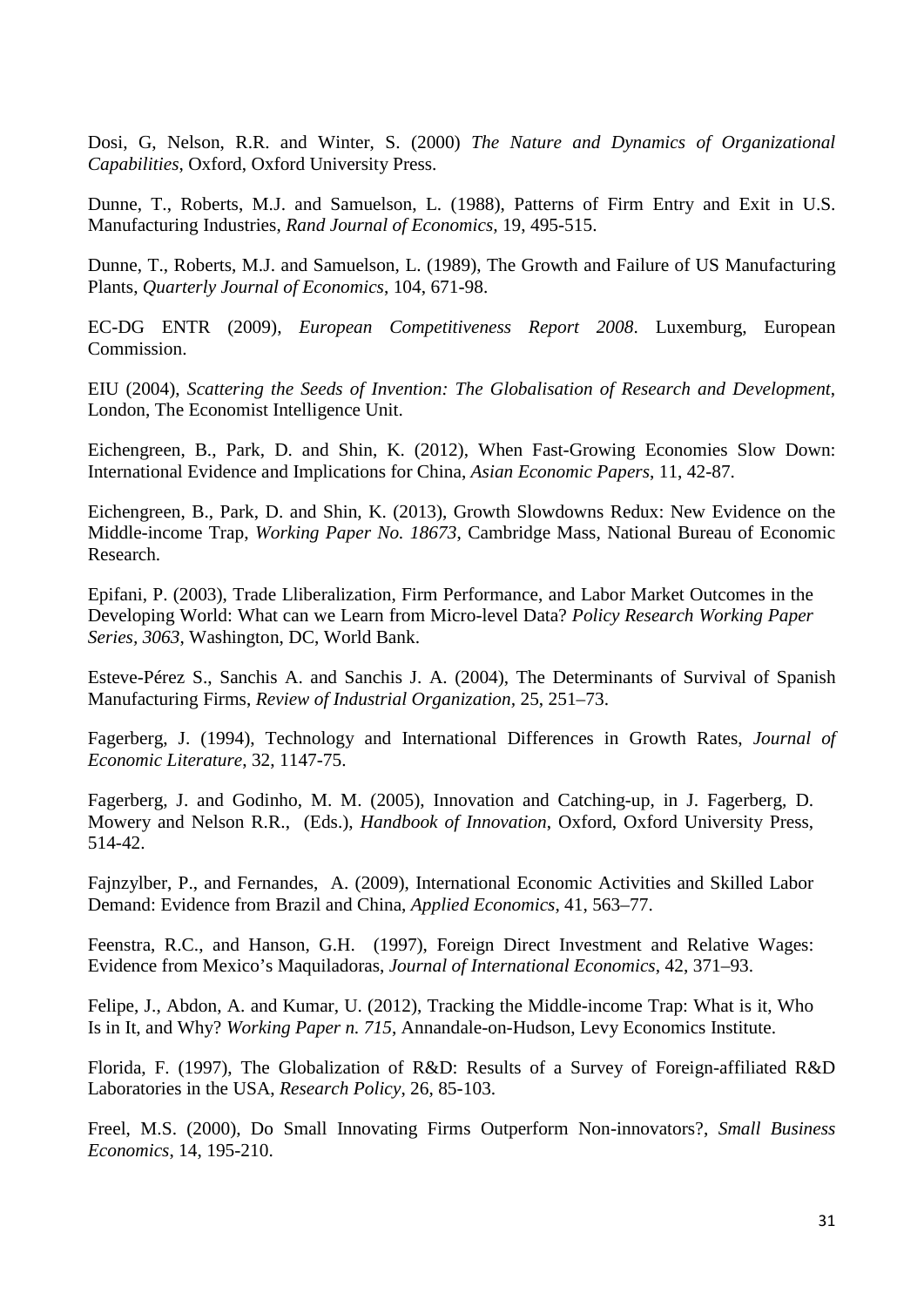Freeman, C. (1987), *Technology Policy and Economic Performance. Lessons from Japan*, London, Pinter.

Freeman, C., Clark, J. and Soete, L. (1982), *Unemployment and Technical Innovation*, London, Pinter.

Freeman, C. and Perez, C. (1988), Structural Crises of Adjustment: Business Cycles and Investment Behaviour, in Dosi, G., Freeman, C., Nelson, R., Silverberg, G. and Soete, L. (Eds.), *Technical change and Economic Theory*, London, Pinter.

Freeman, C., and Soete, L. (Eds), (1987), *Technical Change and Full Employment*. Oxford, Basil Blackwell.

Freeman, C., and Soete, L. (1994), *Work for All or Mass Unemployment? Computerised Technical Change into the Twenty-first Century*, London and New York, Pinter.

Geroski, P.A. (1995), What do We know about Entry?, *International Journal of Industrial Organization,* 13, 421-40.

Geroski, P. and Walters, C.F. (1995), Innovative Activity over the Business Cycle, *Economic Journal*, 105, 916-28.

Gerschenkron, A. (1962), *Economic Backwardness in Historical Perspective: A Book of Essays,* Cambridge Mass., Belknap Press of Harvard University.

Gill, I., Kharas, H. with Bhattasali D. *et al.* (2007), *An East Asian Renaissance: Ideas for Economic Growth*, Washington DC, World Bank.

Goedhuys, M. and Sleuwaegen, L. (2010), High-growth Entrepreneurial Firms in Africa: A Quantile Regression Approach, *Small Business Economics*, 34, 31-51.

Görg, H., and Strobl, E. (2002), Relative Wages, Openness and Skill-Biased Technological Change, *IZA Discussion Papers 596,* Bonn, IZA.

Griliches, Z. (1969), Capital-skill Complementarity, *Review of Economics and Statistics*, 51, 465–68.

Grimalda, G. and Vivarelli, M. (2010), Is Inequality the Price to Pay for Higher Growth in Middle-Income Countries?, *Journal of Evolutionary Economics*, 20, 265-306.

Grossman, G. M., and Helpman, E. (1991), *Innovation and Growth in the Global Economy*, Cambridge (Mass.), MIT Press.

Hall, P.H., and Heffernan, S.A. (1985), More on the Employment Effects of Innovation, *Journal of Development Economics*, 17, 151–62.

Hanson, G., and Harrison, A. (1999), Trade and Wage Inequality in Mexico, *Industrial and Labor Relations Review*, 52, 271–88.

Hanson, G., R. J. Mataloni, and Slaughter, M. J. (2005), Vertical Production Networks in Multinational Firms, *Review of Economics and Statistics*, 87, 664-78.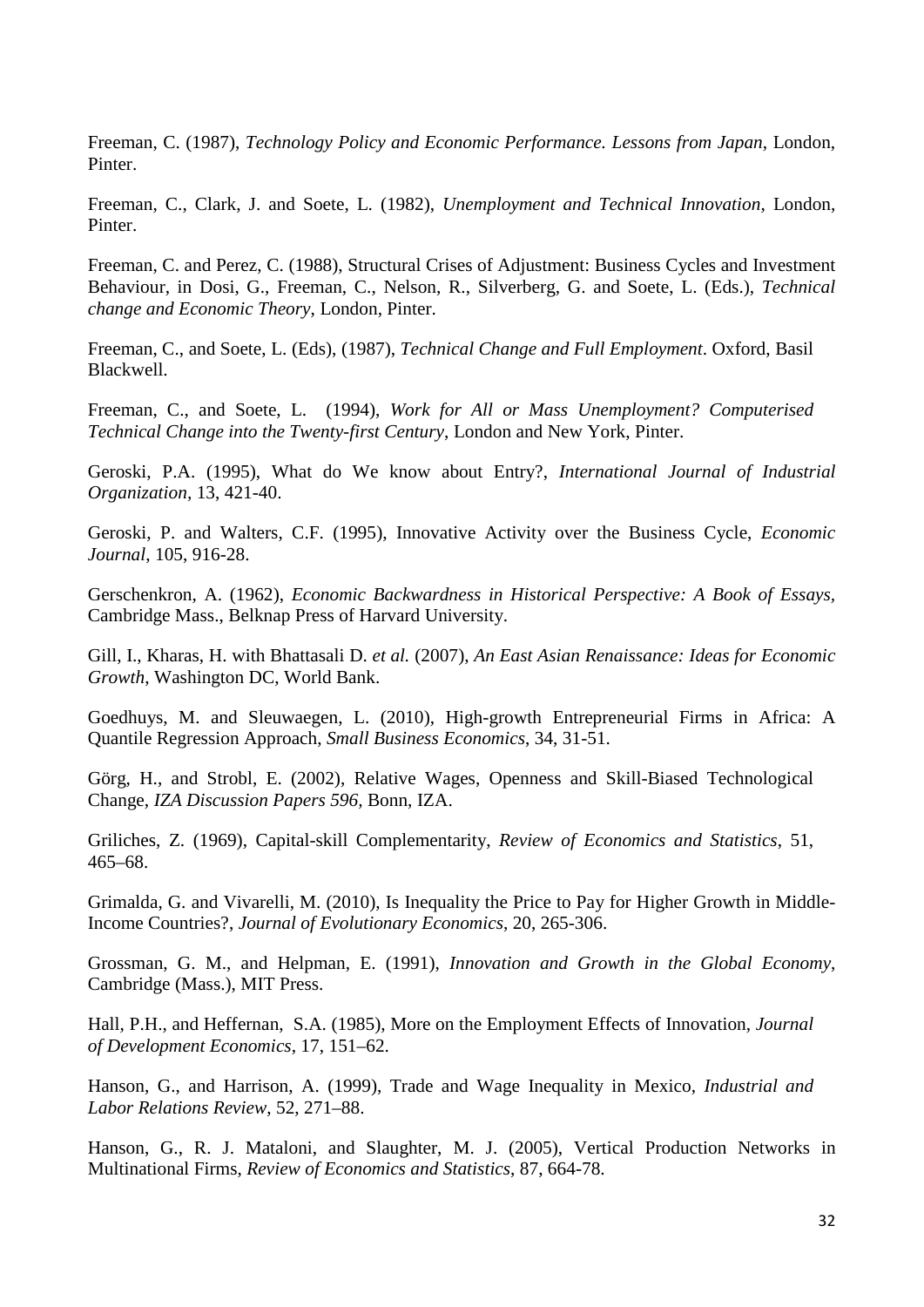Helpman, E., (2006). Trade, FDI and the Organization of Firms, *Journal of EconomicLiterature*, 44, 589-630.

Hidalgo, C., Klinger, B., Barabasi, A. L. and Hausmann, R. (2007), The Product Space Conditions the Development of Nations, *Science*, 317, 482–87.

Hidalgo, C. and Hausmann, R. (2009), "The building blocks of economic complexity, in *Proceedings of the National Academy of Sciences*, 106, No. 26, 10570-75.

Hobday, M. (1995), *Innovation in East Asia: the Challenge to Japan*, London, Elgar.

Hummels, D., Ishii, J. and Yi , K-M., (2001), The Nature and Growth of Vertical Specialization in World Trade, *Journal of International Economics*, 54, 75-96.

Iammarino, S. and McCann, P. (2013), *Multinationals and Economic Geography: Location, Technology, and Innovation*, Cheltenham, Elgar.

Ihrig, J. and Moe, K.S. (2004), Lurking in the Shadows: The Informal Sector and Government Policy, *Journal of Development Economics,* 73, 541-57.

Jankowska, A., Nagengast, A. and Perea, J.R. (2012), The Product Space and the Middle-Income Trap: Comparing Asian and Latin American Experiences, *Working Paper No. 311*, Paris, OECD Development Centre.

Johnson, P.S. (2005), Targeting Firm Births and Economic Regeneration in a Lagging Region, *Small Business Economics,* 24, 451-64.

Kaldor, N. (1967), *Strategic Factors in Economic Development*, New York State School of Industrial and Labor Relations, Cornell University.

Keller, W. (2004), International Technology Diffusion, *Journal of Economic Literature*, 42, 752–82.

Klapper, L., Amit, R. and Guillén, M.F, (2010), Entrepreneurship and Firm Formation across Countries, in Lerner, J and Schoar (eds) *International Differences in Entrepreneurship*, Chicago, University of Chicago Press.

Kleinknecht, A. and Verspagen, B. (1990), Demand and Innovation: Schmookler Re-examined, *Research Policy*, 19, 387-94.

Klevorick, A.K., Levin, R.C., Nelson, R.R. and Winter, S.G. (19959, On the Sources and Significance of Interindustry Differences in Technological Opportunities, *Research Policy*, 24, 185–205.

Koellinger, P. and Thurik, A.R. (2012), Entrepreneurship and the Business Cycle, *Review of Economics and Statistics*, 94, 1143-56.

Kuznets, S. (1955), Economic Growth and Income Inequality, *American Economic Review*, 45, 1- 28.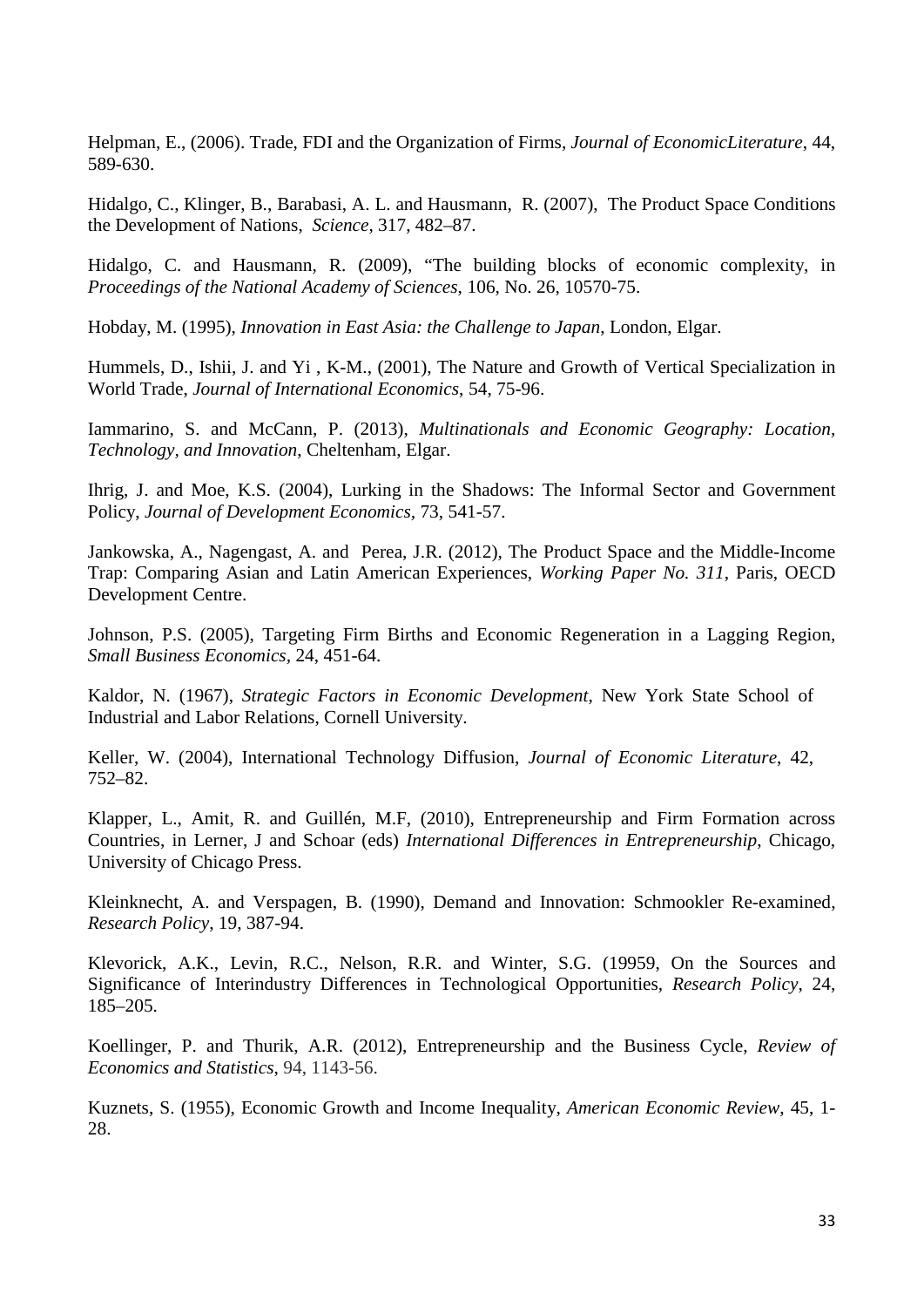Kuznets, S. (1963), Quantitative Aspects of the Economic Growth of Nations, *Economic Development and Cultural Change,* 11, 1-80.

Lall, S. (1992), Technological Capabilities and Industrialization, *World Development*, 20, 165-86.

Lall, S. (2004), The Employment Impact of Globalization in Developing Countries, in Lee, E. and Vivarelli, M. (2004) (Eds), *Understanding Globalization, Employment and Poverty Reduction,* New York, Palgrave Macmillan, 73-101.

Laursen, K. (2014), Revealed Comparative Advantage and the Alternatives as Measures of International Specialization, *Eurasian Business Review*, forthcoming.

Lee, E., and Vivarelli, M. (2004) (Eds.), *Understanding Globalization, Employment and Poverty Reduction*, New York, Palgrave Macmillan.

Lee, E., and Vivarelli, M. (2006a) (Eds.), *Globalization, Employment, and Income Distribution in Developing Countries*, New York, Palgrave Macmillan.

Lee, E. and Vivarelli, M. (2006b), The Social Impact of Globalization in Developing Countries. *International Labour Review*, 145, 167-184.

Lewis, A. (1955), *The Theory of Economic Growth*, Homewood IL., Irwin.

Lucas, R.J. (2002), *Lectures on Economic Growth*, Massachusetts, Harvard University Press.

Lundvall, B.-Å. (1992), *National Systems of Innovation*, London, Pinter.

Machin, S. (1996), Changes in the Relative Demand for Skills in the UK Labor Market, in Booth, A. and Snower, D. (Eds.), *Acquiring Skills: Market Failures, Their Symptoms and Policy Responses*, Cambridge, Cambridge University Press, 129-46.

Machin, S. and Van Reenen, J. (1998), Technology and Changes in the Skill Structure: Evidence from Seven OECD Countries, *Quarterly Journal of Economics*, 113, 1215-44.

Malchow-Møller, N., Schjerning, B. and Sørensen, A. (2011), Entrepreneurship, Job Creation and Wage Growth, *Small Business Economics*, 36, 15-32.

Malerba, F (1992), Learning by Firms and Incremental Technical Change, *Economic Journal*, 102, 845-59.

Malerba, F. and Orsenigo, L. (1995), Schumpeterian Patterns of Innovation, *Cambridge Journal of Economics*, 19, 47-65.

Malerba, F. and Orsenigo, L. (1996), The Dynamics and Evolution of Industries, *Industrial and Corporate Change*, 5, 51-87.

Maloney, W. (2004), Informality Revisited, *World Development*, 32, 1159-78.

Mankiw, N.G., Romer, D. and Weil, D.N. (1992), A Contribution to the Empirics of Economic Growth, *Quarterly Journal of Economics*, 107, 407–37.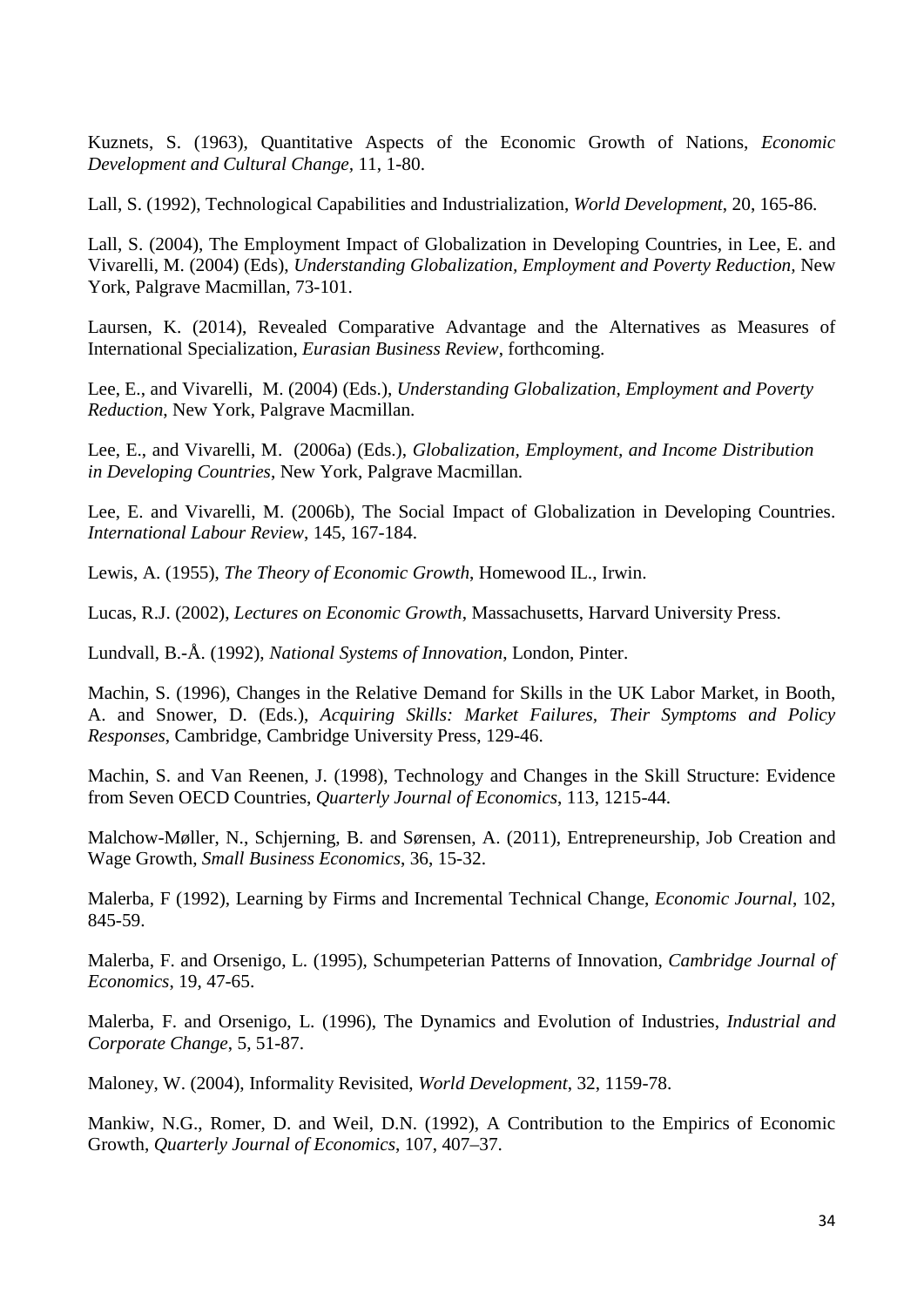Mansfield, E. (1988), Industrial R&D in Japan and the United States: A Comparative Study. *American Economic Review*, 78, 223–28.

Marsili, O. (2001), *The Anatomy and Evolution of Industries: Technological Change and Industrial Dynamics*, Cheltenham, Elgar.

Marsili, O. and Verspagen, B. (2001), Technological Regimes and Innovation: Looking for Regularities in Dutch Manufacturing, Eindhoven, ECIS- Eindhoven University of Technology, May.

Marsili, O. and Verspagen, B. (2002), Technology and the Dynamics of Industrial Structures: An Empirical Mapping of Dutch Manufacturing, *Industrial and Corporate Change*, 11, 791-815.

Mata, J., Portugal, P. and Guimaraes, P. (1995), The Survival of New Plants: Start-up Conditions and Post-entry Evolution, *International Journal of Industrial Organization,* 13, 459-82.

Mayer, J. (2000), Globalization, Technology Transfer and Skill Accumulation in Developing Countries, *UNCTAD Discussion Paper 150*, Geneva, UNCTAD.

Mazzucato, M. (2011), *The Entrepreneurial State*, London, Demos.ó

Melitz, M. (2003), The Impact of Trade on Aggregate Industry Productivity and Intra-Industry Reallocations, *Econometrica*, 71, 1695–725.

Meschi, E., Taymaz, E. and Vivarelli, M. (2011), Trade, Technology and Skills: Evidence from Turkish Microdata, *Labour Economics*, 18, S60-S70.

Meschi, E. and Vivarelli, M. (2009), Trade and Income Inequality in Developing Countries, *World Development*, 37, 287-302.

Mohnen, P. and Hall, B.H. (2013), Innovation and Productivity: An Update, *Eurasian Business Review*, 3, 47-65.

Moncada-Paternò-Castello, P., Vivarelli, M. and Voigt, P. (2011), Drivers and Impacts in the Globalization of Corporate R&D: An Introduction Based on the European Experience, *Industrial and Corporate Change*, 20, 585-603.

Montobbio, F. and Rampa, F. (2005), [The Impact of Technology and Structural Change on Export](http://ideas.repec.org/a/eee/wdevel/v33y2005i4p527-547.html)  [Performance in Nine Developing Countries,](http://ideas.repec.org/a/eee/wdevel/v33y2005i4p527-547.html)" *[World Development](http://ideas.repec.org/s/eee/wdevel.html)*, 33, 527-47.

Montobbio, F. and Sterzi, V. (2013), [The Globalization of Technology in Emerging Markets: A](http://ideas.repec.org/a/eee/wdevel/v44y2013icp281-299.html)  [Gravity Model on the Determinants of International Patent Collaborations,](http://ideas.repec.org/a/eee/wdevel/v44y2013icp281-299.html) *[World Development](http://ideas.repec.org/s/eee/wdevel.html)*, 44, 281-99.

Mowery, D.C. (1983), Economic Theory and Government Technology Policy, *Policy Sciences,* 16, 27–43.

Mowery, D. and Rosenberg, N. (1979), The Influence of Market Demand Upon Innovation: a Critical Review of some Recent Empirical Studie, *Research Policy*, 8, 102–53.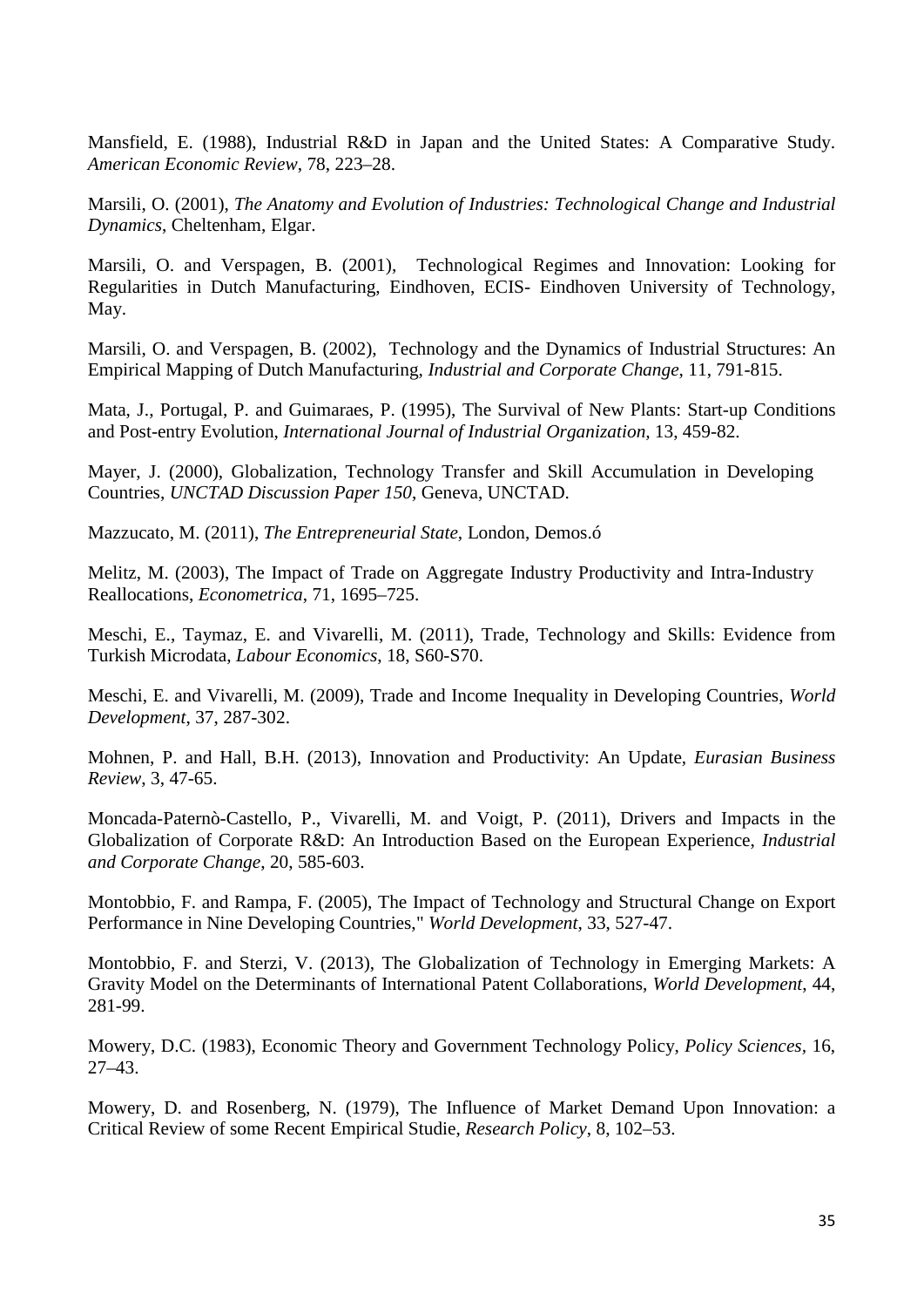Naudé, W.A. (2009), Out With the Sleaze, in With the Ease: Insufficient for Entrepreneurial Development?, *UNU-WIDER Research Paper no. 2009/01*, United Nations University, Helsinki.

Naudé, W. (2010), Entrepreneurship, Developing Countries, and Development Economics: New Approaches and Insights, *Small Business Economics*, 34, 1-12.

Nelson, R.R. (1993), *National Innovation Systems: A Comparative Analysis*, Oxford, Oxford University Press.

Nelson, R.R. and Winter, S.G. (1982), *An Evolutionary Theory of Economic Change*, Cambridge (Mass.), Belknap Press of Harvard University Press.

Newman, C., Rand, J., Tarp, F. and Thi Tue Anh, N. (2013), *Trade Liberalization and Learning-byexporting: Evidence from Vietnam,* paper presented at the *UNU-WIDER Conference on Learning to Compete: Industrial Development and Policy in Africa*, Helsinki, 24–25 June.

Nübler, I. (2011), Industrial Policies and Capabilities for Catching up: Frameworks and Paradigms, *Employment Working Paper n. 77*, Geneva, International Labour Office.

Nübler, I. (2013), Education Structures and Industrial Development: Lessons for Education Policies in African Countries, paper presented at the UNU WIDER Conference on *Learning to Compete: Industrial Development and Policy in Africa*, Helsinki, 24–25 June.

Nübler, I. (2014), Capabilities for Productive Transformation: Learning to Catch Up, in Salazar-Xirinachs, J.M., Nübler,I. and Kozul-Wright, R. (Eds.) *Getting Industrial Policies Right for Growth, Jobs and Learning*, Geneva, ILO and UNCTAD, forthcoming.

Pasinetti, L. (1981), *Structural Change and Economic Growth*, Cambridge, Cambridge University Press.

Pavitt K. (1984), Sectoral Patterns of Technical Change: Towards a Taxonomy and a Theory, *Research Policy,* 13, 343-73.

Perez, C. (1983), Structural Change and Assimilation of New Technologies in the Economic and Social Systems", *Futures*, 15, 357–75.

Perez-Sebastian, F. (2007), Public Support to Innovation and Imitation in a Non-Scale Growth Model, *Journal of Economic Dynamics and Control*, 31, 3791-821.

Perkins, R., and Neumayer, E. (2005), International Technological Diffusion, Latecomer Advantage and Economic Globalization: A Multi-technology Analysis, *Annals of the American Association of Geographers*, 95, 789–808.

Petit, P. (1995), Employment and Technological Change, in P. Stoneman (Ed), *Handbook of the Economics of Innovation and Technological Change*, Amsterdam ,North Holland.

Pianta, M. (2005), Innovation and Employment, in J. Fagerberg, D. Mowery and Nelson R.R., (Eds.), *Handbook of Innovation*, Oxford, Oxford University Press, 568-98.

Piga, C.A. and Vivarelli, M. (2003), Sample Selection in Estimating the Determinants of Cooperative R&D, *Applied Economics Letters*, 10, 243-6.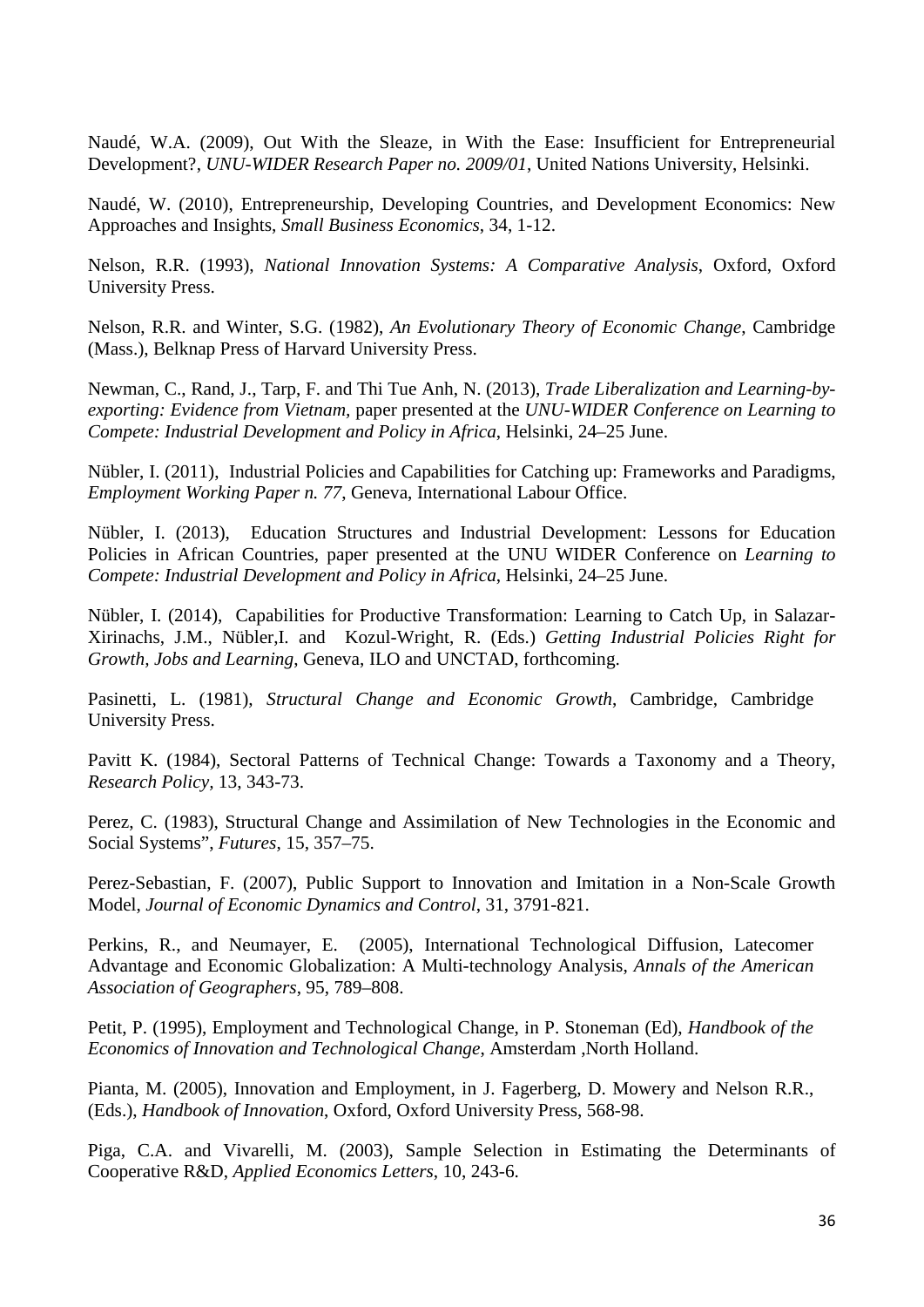Piga, C.A. and Vivarelli, M. (2004), Internal and External R&D: A Sample Selection Approach, *Oxford Bulletin of Economics and Statistics*, 66, 457-82.

Piva, M. (2003), The Impact of Technology Transfer on Employment and Income Distribution in Developing Countries: A Survey of Theoretical Models and Empirical Studies, *International Policy Group Working Paper 15*, Geneva, International Labor Office.

Piva, M., Santarelli, E. and Vivarelli, M. (2005), The Skill Bias Effect of Technological and Organisational Change: Evidence and Policy Implications, *Research Policy*, 34, 141-57.

Piva, M. and Vivarelli, M. (2004), Technological Change and Employment: Some Micro Evidence from Italy, *Applied Economics Letters*, 11, 373-376.

Piva, M. and Vivarelli, M. (2007), Is Demand-pulled Innovation Equally Important in Different Groups of Firms?, *Cambridge Journal of Economics*, 31, 691–710.

Piva, M. and Vivarelli, M. (2009a), Demand-pulled Innovation under Liquidity Constraints, *Applied Economics Letters*, 16, 289-293.

Piva, M. and Vivarelli, M. (2009b), The Role of Skills as a Major Driver of Corporate R&D, *International Journal of Manpower*, 30, 835-852.

Raspe, O. and Van Oort, F. G. (2008), Firm Growth and Localized Knowledge Externalities, *Journal of Regional Analysis and Policy,* 38, 100–16.

Reid, G.C. (1991), Staying in Business, *International Journal of Industrial Organization,* 9, 545-56.

Reynolds, P.D. (1997), Who Starts New Firms? - Preliminary Explorations of Firms-in-Gestation, *Small Business Economics,* 9, 449-62.

Robbins, D. (1996), HOS Hits Facts: Facts Win; Evidence on Trade and Wages in the Developing World, *OECD Technical Paper 119*, Paris, OECD.

Robbins, D. (2003), The Impact of Trade Liberalization upon Inequality in Developing Countries - A review of Theory and Evidence. *ILO Working Paper,* n.13, Geneva, International Labour Organization.

Robbins, D. and Gindling, T.H. (1999), Trade Liberalization and the Relative Wages for More-Skilled Workers in Costa Rica. *Review of Development Economics*, *3*, 140-154.

Romer, P.M. (1994), The Origins of Endogenous Growth, *Journal of Economic Perspectives*, 8, 3– 22.

Rosenberg, N. (1982), *Inside the Black Box: Technology and Economics*, Cambridge, Cambridge University Press.

Rosenberg, N. (1990), Why do Firms Do Basic Research With their Own Money? *Research Policy,*  19, 165–74.

Rosenberg, N. (1994), *Exploring the Black Box: Technology, Economics, and History*, Cambridge, Cambridge University Press.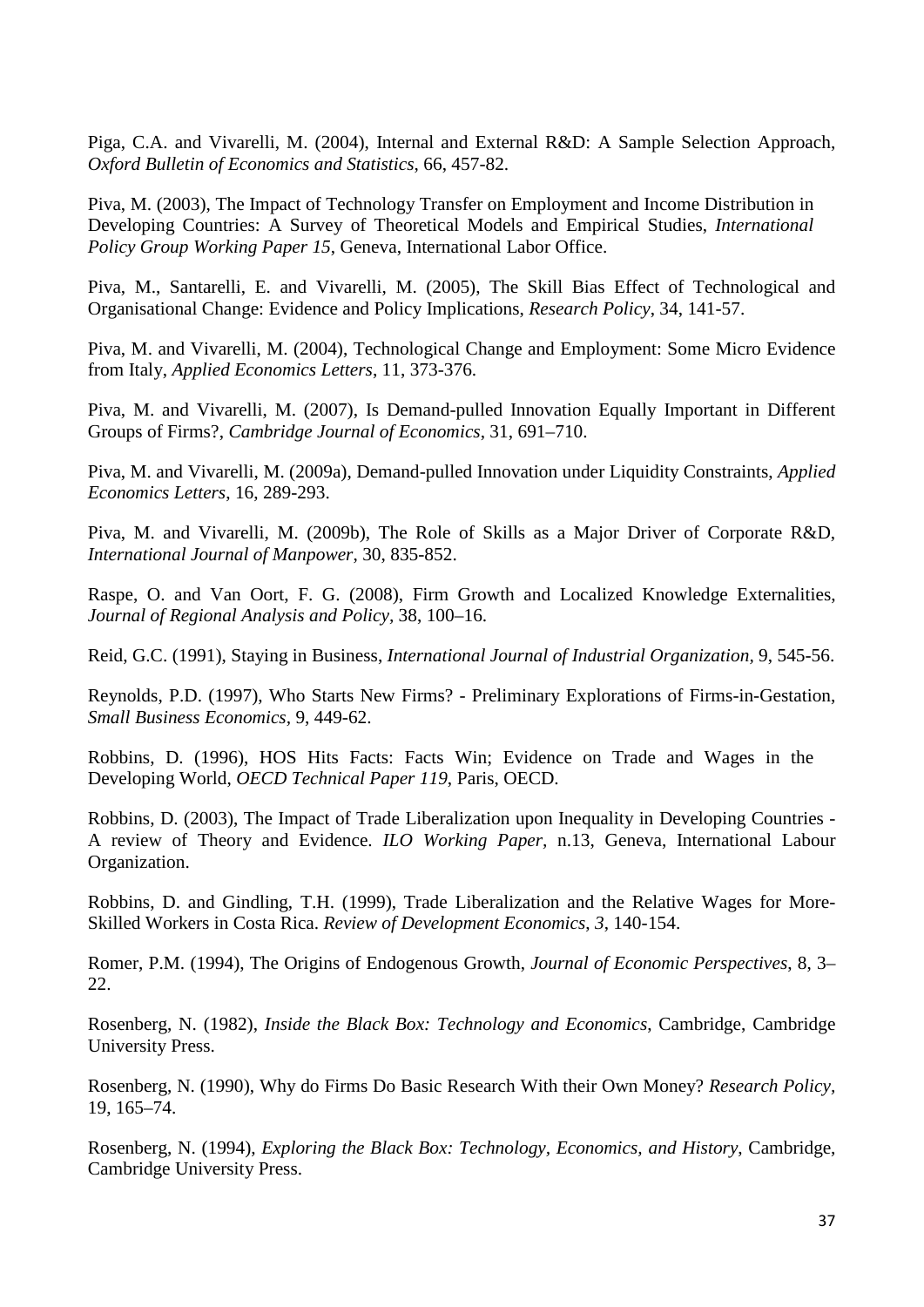Rostow, W. W. (1959), The Stages of Economic Growth, *Economic History Review*, 12, 1-16.

Ruttan, V.W. (1997), Induced Innovation, Evolutionary Theory and Path Dependence: Sources of Technical Change, *Economic Journal*, 107, 1520-29.

Santarelli, E. and Tran, H. T. (2011), [Growth of Incumbent Firms and Entrepreneurship in Vietnam,](http://ideas.repec.org/p/bol/bodewp/wp785.html) *[Working Papers](http://ideas.repec.org/s/bol/bodewp.html) DSE n. 785*, Bologna, Dipartimento Scienze Economiche - Universita' di Bologna.

Santarelli, E. and Vivarelli, M. (2002), Is Subsidizing Entry an Optimal Policy?, *Industrial and Corporate Change*, 11, 39-52.

Santarelli, E. and Vivarelli, M. (2007), Entrepreneurship and the Process of Firms' Entry, Survival and Growth, *Industrial and Corporate Change*, 16, 455-88.

Scherer, F.M. (1982), Demand-pull and Technological Invention: Schmookler Revisited, *Journal of Industrial Economics*, 30, 225-37.

Schmookler, J. (1962) Economic Sources of Inventive Activity, *Journal of Economic History*, 22, 1-10.

Schmookler, J. (1966), *Invention and Economic Growth*, Cambridge (Mass.), Harvard University Press.

Schneider, C. and Veugelers, R. (2010), On Young óhly Innovative Companies: Why They Matter and How (not) to Policy Support them, *Industrial and Corporate Change*, 19, 969–1007.

Schumpeter, J.A. (1934), *The Theory of Economic Development*, Cambridge (Mass.), Harvard University Press.

Schumpeter, J.A. (1939), *Business Cycles: A Theoretical, Historical and Statistical Analysis of the Capitalist Process*, New York, McGraw-Hill.

Schumpeter, J.A. (1942), *Capitalism, Socialism and Democracy*, New York, Harper.

Simon, H. (1955), A Behavioral Model of Rational Choice, *Quarterly Journal of Economics*, 69, 99-118.

Sonobe, T., Akoten, J.E. and Otsuka, K. (2011), The Growth Process of Informal Enterprises in Sub-Saharan Africa: A Case Study of a Metalworking Cluster in Nairobi, *Small Business Economics,*36, 323-35.

Spence, M. (2011), *The Next Convergence. The Future of Economic Growth in a Multispeed World*, New York, Farrar Strauss and Giroux.

Sutton, J. (2012), *Competing in Capabilities: The Globalization Process*, Oxford, Oxford University Press.

Sylos Labini, P. (1969), *Oligopoly and Technical Progress*, Cambridge (Mass.), Harvard University Press.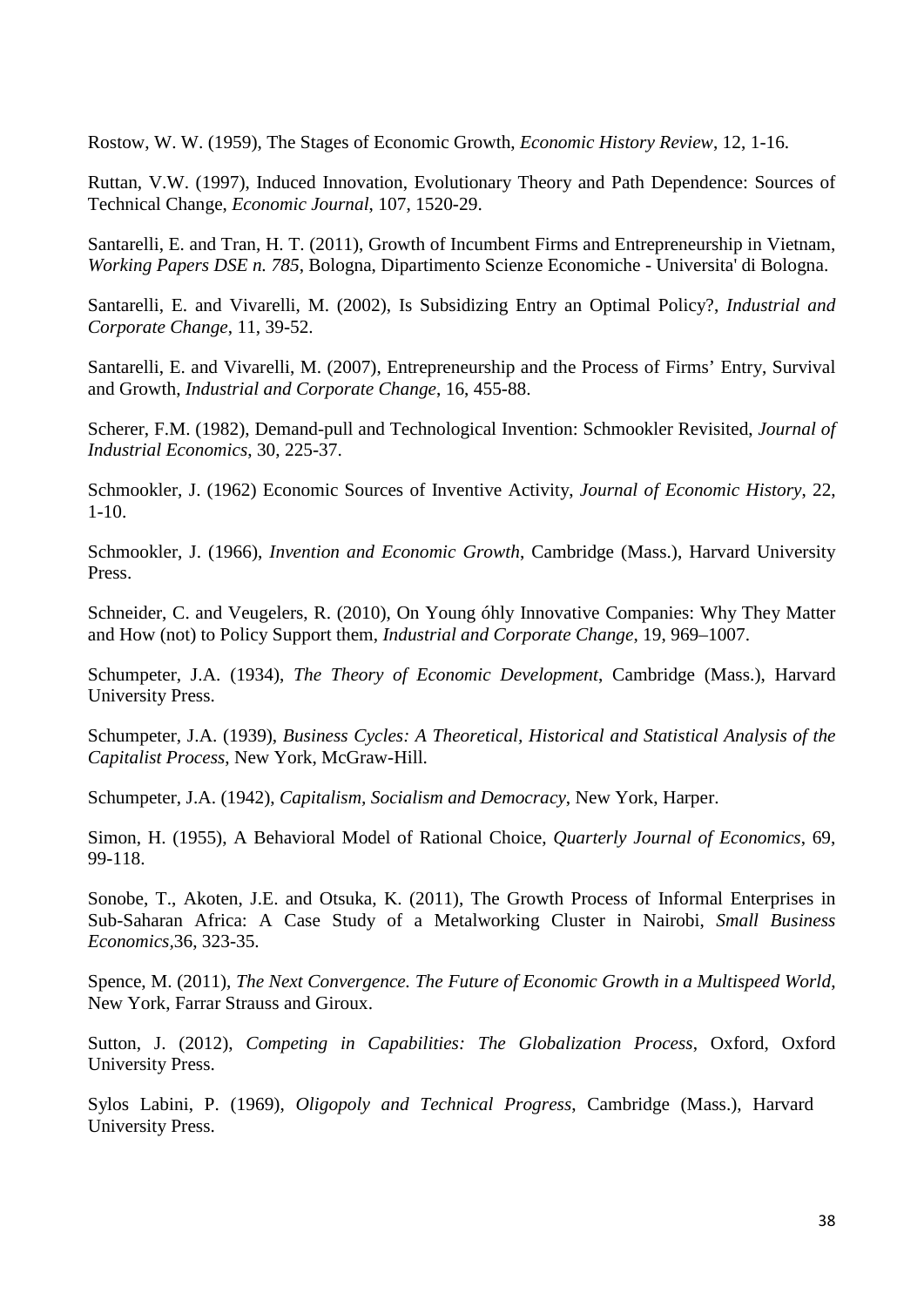Taylor, L. (2004), External Liberalization in Asia, Post-Socialist Europe and Brazil, in E. Lee and Vivarelli, M. (Eds), *Understanding Globalization, Employment and Poverty Reduction*, New York, Palgrave Macmillan.

Teece, D.J., Pisano, G. and Shuen, A. (1997), Dynamic Capabilities and Strategic Management, *Strategic Management Journal*, 18, 509–33.

Thursby, J. and Thursby, M., (2006), *Here or There? A Survey on the Factors in Multinational R&D Location*, Washington DC, National Academies Press.

UNCTAD (2005), Transnational Corporations and the Internationalization of R&D, *World Investment Report,* New York and Geneva, United Nations.

Van Praag, M.C. and Versloot, P.H. (2007), What Is the Value of Entrepreneurship?, A Review of Recent Research, *Small Business Economics,*29, 351-82.

Verhoogen, E.A. (20089, Trade, Quality Upgrading, and Wage Inequality in the Mexican Manufacturing Sector, *Quarterly Journal of Economics*, 123, 489–530.

Veugelers, R. (1997), Internal R&D Expenditures and External Technology Sourcing. *Research Policy*, 26, 303-15.

Vivarelli, M. (1995), *The Economics of Technology and Employment: Theory and Empirical Evidence*, Cheltenham, Elgar.

Vivarelli, M. (2004), Globalization, Skills and Within-Country Income Inequality in Developing Countries, in E. Lee and Vivarelli, M. (Eds.), *Understanding Globalization, Employment and Poverty Reduction*, New York, Palgrave Macmillan.

Vivarelli, M. (2012), [Drivers of Entrepreneurship and Post-entry Performance: Microeconomic](http://ideas.repec.org/p/wbk/wbrwps/6245.html)  [Evidence from Advanced and Developing Countries,](http://ideas.repec.org/p/wbk/wbrwps/6245.html) *[Policy Research Working Paper Series](http://ideas.repec.org/s/wbk/wbrwps.html) n. 6245*, Washington DC, World Bank.

Vivarelli, M. (2013a), Technology, Employment and Skills: An Interpretative Framework, *Eurasian Business Review*, 3, 66–89.

Vivarelli, M. (2013b), Is Entrepreneurship Necessarily Good? Microeconomic Evidence from Developed and Developing Countries, *Industrial and Corporate Change*, 22, 1453-1495.

Vivarelli, M., Evangelista, R. and Pianta, M. (1996), Innovation and Employment: Evidence from Italian Manufacturing, *Research Policy*, 25, 1013-1026.

Vivarelli, M., and Pianta, M. (2000), *The Employment Impact of Innovation: Evidence and Policy*, London, Routledge.

Von Tunzelmann, N. (2009), Regional Capabilities and Industrial Regeneration, in Farshchi, M., Janne, O. and McCann, P. (Eds), *Technological Change and Mature Industrial Regions: Firms, Knowledge and Policy*, Cheltenham, Elgar, 11-28.

Von Tunzelmann, N. and Wang, Q. (2003), An Evolutionary View of Dynamic Capabilities, *Economie Appliquée*, 6, 33-64.